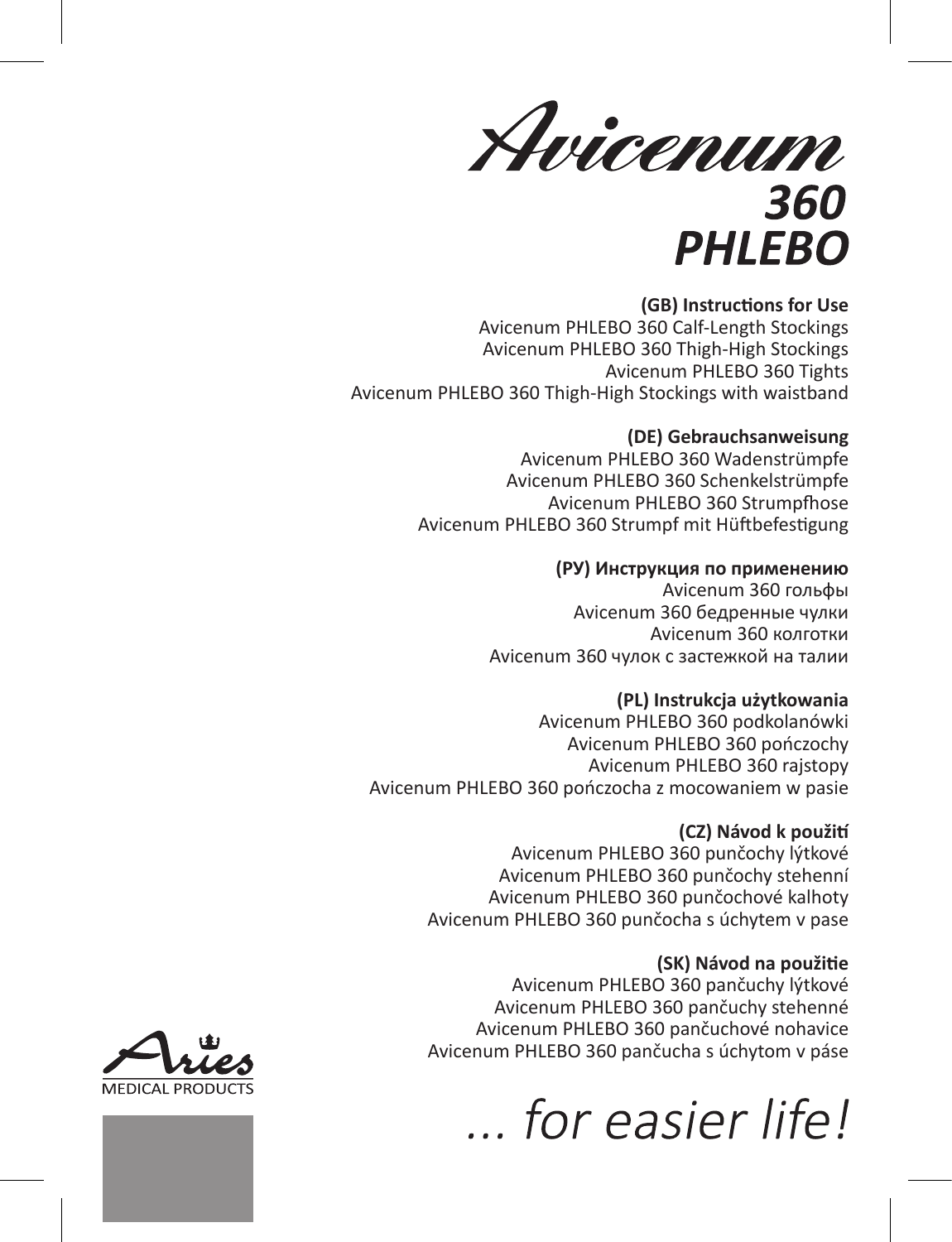### **(GB) INSTRUCTION MANUAL**

Dear customer, In your hands you are now holding compressive medical hosiery that will help you in the treatment of venous or lymphatic diseases. You can maximize the benefits of the product by its proper use and maintenance.

**Avicenum PHLEBO 360** is compressive medical hosiery of compression class II (KT II, CCL 2). The product was manufactured by the circular knitting technology. The materials used for the manufacture of the product are non-irritating and latex-free. The mechanism behind the effects of the product is based on the action of precisely defined graduated pressure on the leg, which reduces from the ankle up to the heart. The pressure applied in the ankle area (see the size table) is the greatest and reaches 23–32 mmHg. In order to achieve the desired effects, you must select the correct size of the product. The product is intended for physical exercise. You should take off the product for extended periods of rest (unless your doctor determines otherwise). **Avicenum PHLEBO 360** products are medical devices intended for use both at home and in medical facilities.

### **Product name:**

# **Avicenum PHLEBO 360 Calf-Length Stockings**

### **Product variants:**

- open toe, KT II, sizes S minus XXL plus normal, S minus XXL plus long
- closed toe, KT II, sizes S minus XXL plus normal, S minus XXL plus long

### **Avicenum PHLEBO 360 Thigh-High Stockings**

### **Product variants:**

- lace, open toe, KT II, sizes S XXL ultra short, S minus XXL plus normal, S minus – XXL plus long
- lace, closed toe, KT II, sizes S XXL ultra short, S minus XXL plus normal, S minus – XXL plus long
- hem, open toe, KT II, sizes S XXL ultra short, S minus XXL plus normal, S minus – XXL plus long
- hem, closed toe, KT II, sizes S XXL ultra short, S minus XXL plus normal, S minus – XXL plus long

### **Avicenum PHLEBO 360 Tights**

### **Product variants:**

- open toe, KT II, sizes S normal XXL long
- closed toe, KT II, sizes S normal XXL long

### **Avicenum PHLEBO 360 Thigh-High Stockings with waistband Product variants:**

- left, open toe, KT II, sizes S normal XXL long
- left, closed toe, KT II, sizes S normal XXL long
- right, open toe, KT II, sizes S normal XXL long
- right, closed toe, KT II, sizes S normal XXL long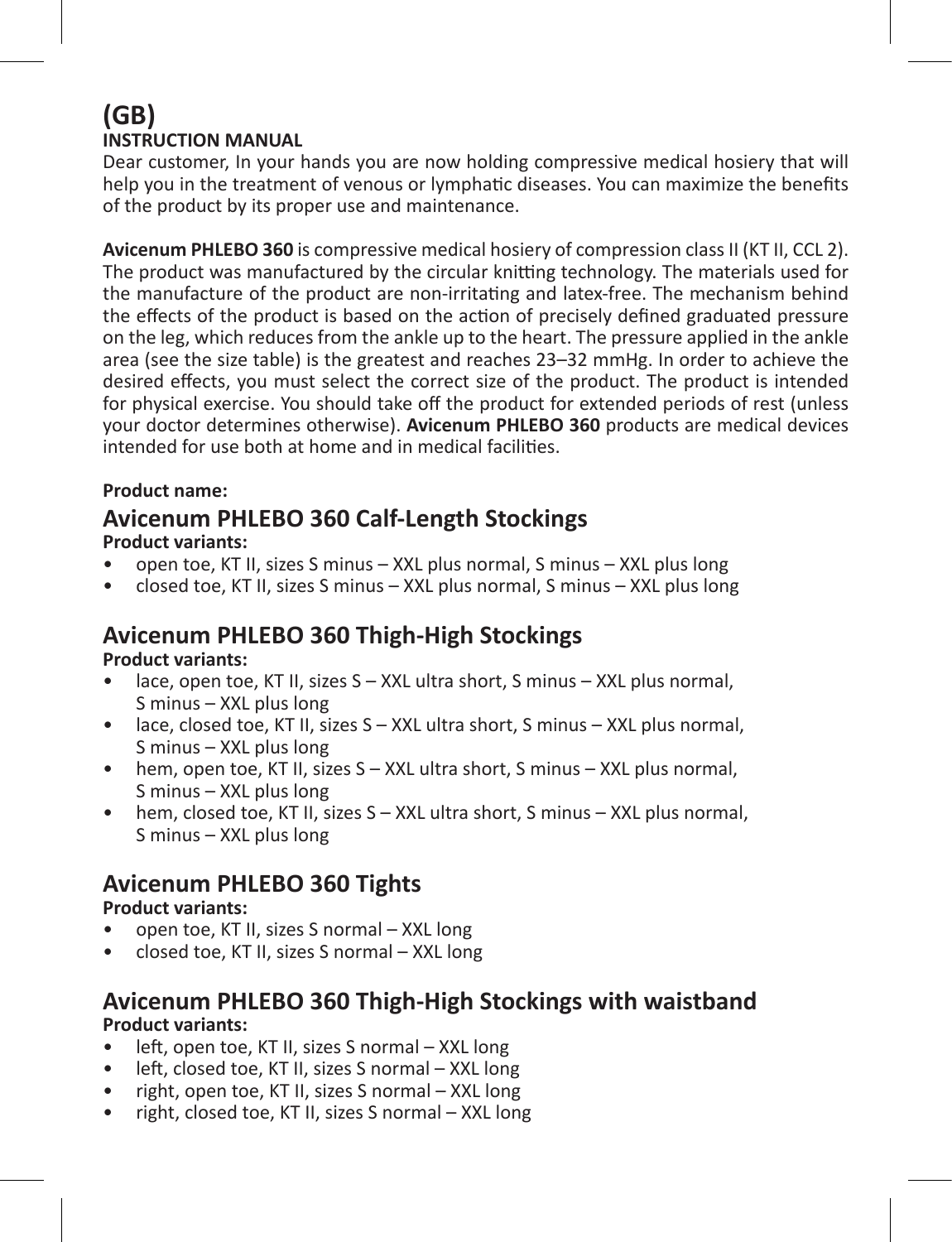### **Product accessories:**

Each package of **Avicenum PHLEBO 360** in all variants includes a textile aid for putting on Avicenum compression hosiery. The aid is not a medical device and only serves to make it easier to put on the product. The correct use of the aid is described below, together with the instructions for the proper wearing of the compression hosiery.

### **User profile:**

**Avicenum PHLEBO 360** is a medical device intended for use both at home and in medical facilities.

### **Intended use:**

The product is intended for the compression therapy of venous conditions and swelling of the legs of various origin.

# **Indications:**

- chronic venous insufficiency subjective and objective manifestations, prevention
- primary and secondary varices of the legs
- deep venous thrombosis
- superficial venous thrombophlebitis
- swelling associated with post-thrombotic syndrome after deep venous phlebothrombosis
- swelling and varices during pregnancy
- conditions after phlebothrombosis and thrombophlebitis of the legs
- prevention of deep venous phlebothrombosis in surgery and associated thromboembolic diseases (especially surgery, orthopaedics, gynaecology)
- swelling of the legs (post-operative and post-traumatic, lymphatic, overweight swelling, idiopathic swelling of the legs)
- compression support after sclerotherapy of leg varices
- support after surgical extirpation of varices (standard surgery, radiofrequency ablation, or laser ablation)
- venous compression syndromes (Cockett's syndrome compression of the left iliac vein by the right iliac artery, compression of the popliteal vein, surrounding compression of veins, e.g., by tumour, cyst, or surrounding haematoma)
- venous malformations (Klippel-Trenaunay syndrome, Parkes Weber syndrome, Maffucci syndrome)
- lymphedema (primary and secondary)
- lipoedema
- leg ulcer therapy
- travel thrombosis (economy class syndrome)

If this is the first time you use compression medical hosiery, consult your doctor to select the proper compression class of the product or have your medical condition regularly examined.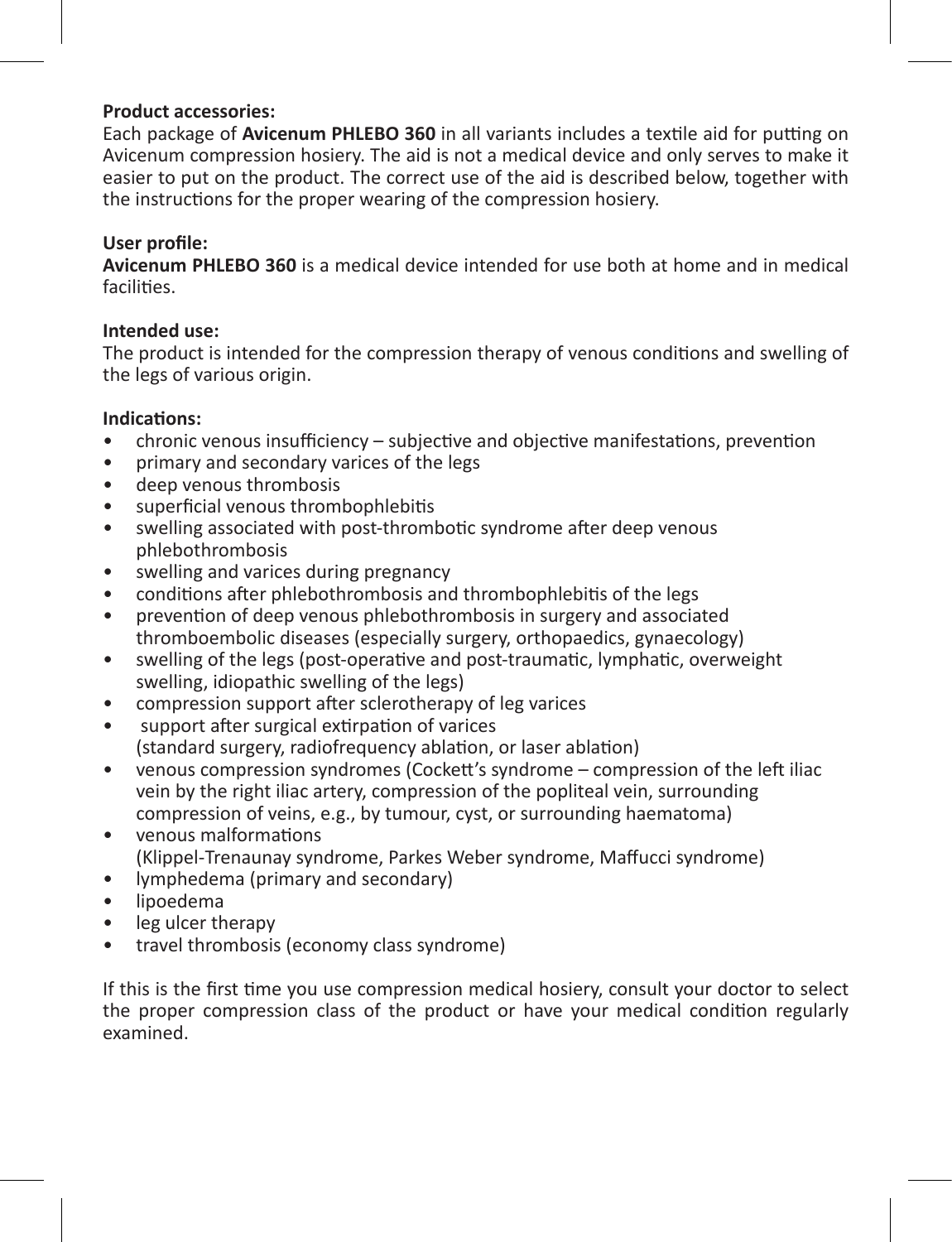### **Contraindications:**

- Acute weeping skin manifestations
- acute limb ischemia
- critical limb ischemia
- decompensated cardiac insufficiency
- phlegmasia coerulea dolens, phlegmasia alba dolens
- hypersensitivity to materials used
- limb sensitivity disorders (e.g., peripheral neuropathy in diabetes mellitus)

Your doctor should consider the use of the product in view of the known contraindications and possible risks compared to the product's therapeutic benefits.

### **Target group:**

Patients with primary varices, patients after venous thrombosis, and patients with the above indications. The product may be used only on healthy and intact skin. The product is intended for all age groups and both sexes. The product may be used in pregnancy without limitation.

### **Side effects:**

Side effects may occur especially when using a wrong size of the product or if the product is used outside strenuous activities. This may cause pressure sores, impaired blood circulation due to compression of blood vessels, or deterioration of sensitivity due to excessive compression of the nerves. Sensitive and hypersensitive individuals may experience skin irritation (redness, itching, or blistering) at the place of contact of the product materials with the skin.

#### **How to choose the correct size:**

In order to achieve the desired effects, you must select the correct size of the product. Determine the size according to the size table by measuring the circumference at the points indicated in the figure.

#### **Note:**

Any leg swelling should be examined by your doctor. If this is the first time you experience the swelling, consult your doctor before using the product. Do not use the product if you have not determined the cause of the swelling. Always consult your doctor before combining the product with other medical devices (e.g., sleeves or braces).

- Use a tape measure.
- Take the measurements standing up, preferably in the morning right after waking up the legs may swell during the day.
- Get assistance from another person.
- Measured values may change during the therapy always verify the correct size before using a new product.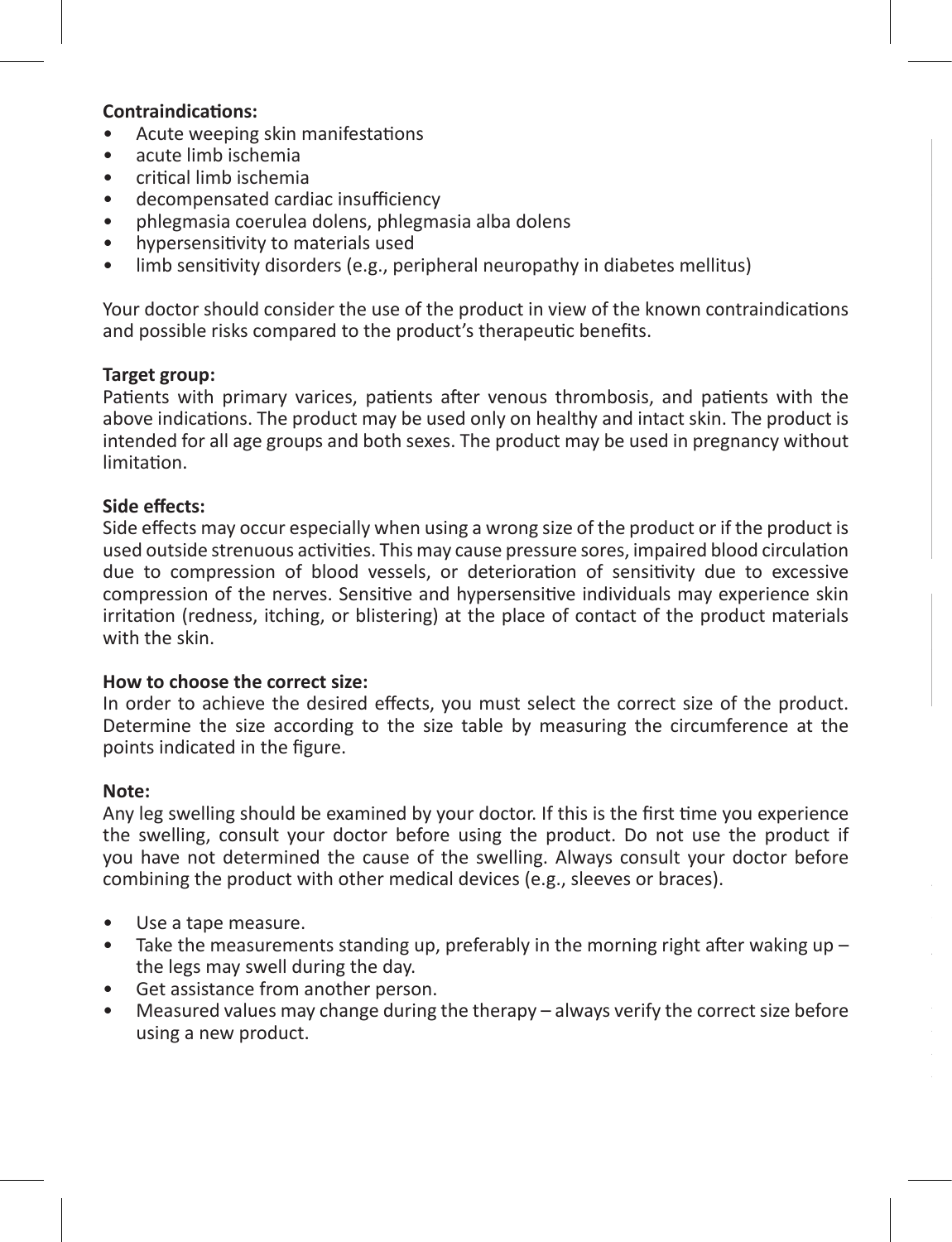**Size table:**

| <b>SIZE</b> | a                                                                                   | $\mathbf b$ | b1        | c         | d         | e         | f         | g         | h   | t   |
|-------------|-------------------------------------------------------------------------------------|-------------|-----------|-----------|-----------|-----------|-----------|-----------|-----|-----|
| $S-$ *      | $19 - 25$                                                                           | $20 - 23$   | $25 - 30$ | $32 - 38$ | $31 - 37$ | $33 - 39$ | $37 - 45$ | $42 - 52$ | 100 | 70  |
| $S^*$       | $19 - 25$                                                                           | $20 - 23$   | $25 - 30$ | $32 - 38$ | $31 - 37$ | $33 - 39$ | $41 - 49$ | $47 - 57$ | 110 | 80  |
| $S +$ *     | $19 - 25$                                                                           | $20 - 23$   | $25 - 30$ | $32 - 38$ | $31 - 37$ | $33 - 39$ | $49 - 57$ | $57 - 67$ | 110 | 80  |
| M-*         | $22 - 28$                                                                           | $23 - 26$   | $28 - 33$ | $35 - 41$ | $34 - 40$ | $36 - 42$ | $40 - 48$ | $47 - 57$ | 110 | 80  |
| M*          | $22 - 28$                                                                           | $23 - 26$   | $28 - 33$ | $35 - 41$ | $34 - 40$ | $36 - 42$ | $45 - 53$ | $52 - 62$ | 120 | 90  |
| $M+*$       | $22 - 28$                                                                           | $23 - 26$   | $28 - 33$ | $35 - 41$ | $34 - 40$ | $36 - 42$ | $53 - 61$ | $62 - 72$ | 120 | 90  |
| L-*         | $25 - 31$                                                                           | $26 - 29$   | $31 - 36$ | $38 - 44$ | $37 - 43$ | $39 - 45$ | $45 - 53$ | $52 - 62$ | 120 | 90  |
| L*.         | $25 - 31$                                                                           | $26 - 29$   | $31 - 36$ | $38 - 44$ | $37 - 43$ | $39 - 45$ | $49 - 57$ | $57 - 67$ | 120 | 90  |
| $L +$ *     | $25 - 31$                                                                           | $26 - 29$   | $31 - 36$ | $38 - 44$ | $37 - 43$ | $39 - 45$ | $57 - 65$ | $67 - 77$ | 130 | 100 |
| $XL-*$      | $28 - 34$                                                                           | $29 - 32$   | $34 - 39$ | $41 - 47$ | $40 - 46$ | $42 - 48$ | $49 - 57$ | $57 - 67$ | 120 | 90  |
| XL*         | $28 - 34$                                                                           | $29 - 32$   | $34 - 39$ | $41 - 47$ | $40 - 46$ | $42 - 48$ | $53 - 61$ | $62 - 72$ | 130 | 100 |
| $XL+*$      | $28 - 34$                                                                           | $29 - 32$   | $34 - 39$ | $41 - 47$ | $40 - 46$ | $42 - 48$ | $61 - 69$ | $72 - 82$ | 130 | 100 |
| XXL*        | $31 - 37$                                                                           | $32 - 35$   | $37 - 42$ | $44 - 50$ | $43 - 49$ | $45 - 51$ | $57 - 65$ | $67 - 77$ | 130 | 100 |
|             | * sizes with RAL certificate, does not apply to Thigh-high stockings with waistband |             |           |           |           |           |           |           |     |     |

| LENGTH    |           |                     |                         |  |  |  |  |
|-----------|-----------|---------------------|-------------------------|--|--|--|--|
|           | short     | normal              | long                    |  |  |  |  |
| <b>AD</b> |           | $34 - 38*$ 38 - 43* |                         |  |  |  |  |
| AG        | $56 - 62$ |                     | $62 - 71$ * $71 - 82$ * |  |  |  |  |

- a foot circumference
- b circumference above the ankle
- b1 circumference 10 cm above the ankle<br>c calf circumference
- c calf circumference<br>d circumference belo
- d circumference below the knee<br>e circumference above the knee
- e circumference above the knee<br>f thigh circumference (in the min
- thigh circumference (in the middle of the thigh)
- g thigh circumference (5 cm under the crotch)<br>h hip circumference
- hip circumference
- t waist circumference
- AD calf-length stockings<br>AG thigh-high stockings
- thigh-high stockings
- AT thighs
- A-G/T thigh-high stockings with waistband

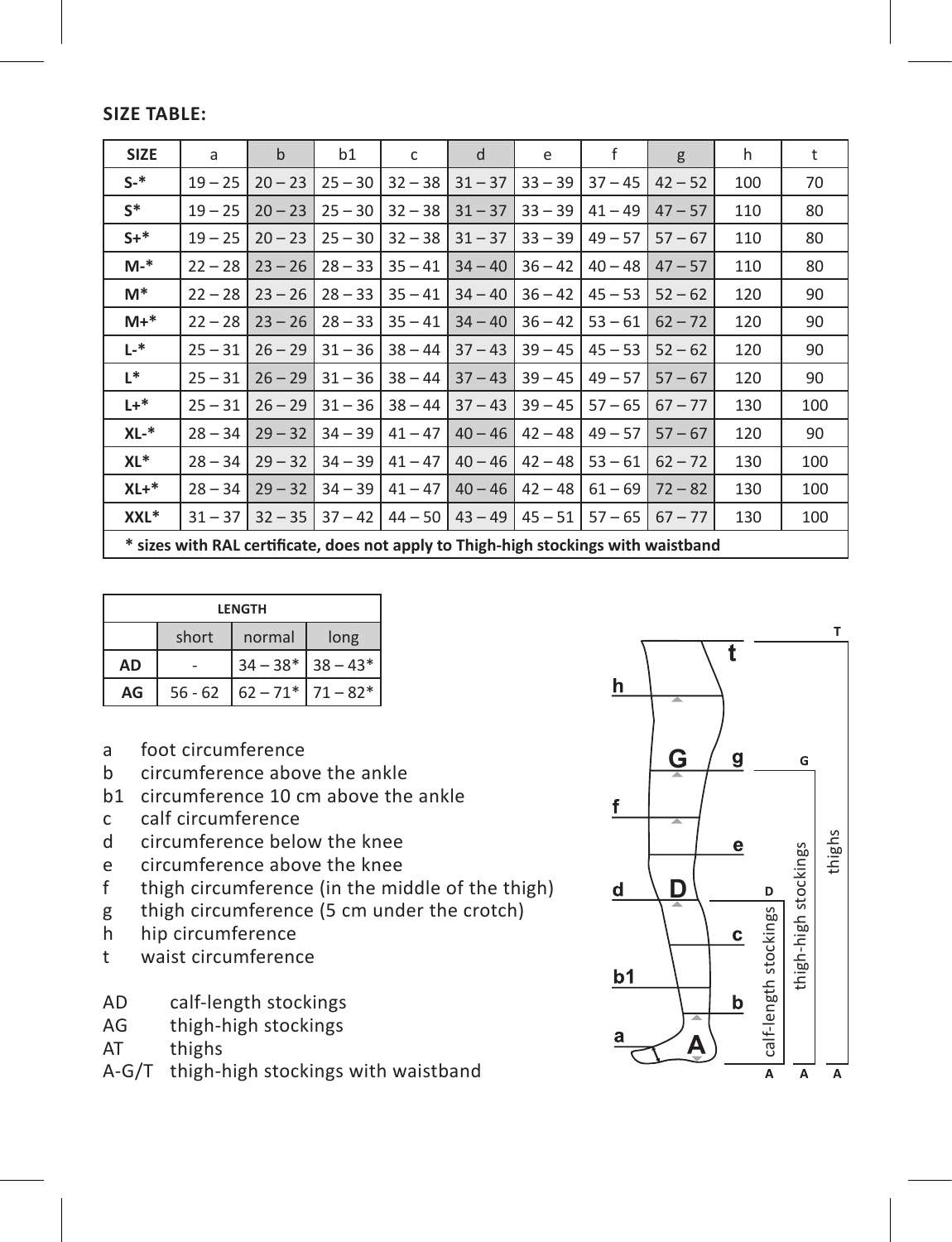If the measured values do not correspond to any of the sizes in the table (e.g., point b corresponds to size S but point d is already size L), visit a specialized medical supplies store or the manufacturer. It could be that you need a custom-made product.

If the measured values differ significantly for the right and the left leg, visit a specialized medical supplies store or directly the manufacturer. It could be that you need a custommade product.

If you are on the border between two sizes, choose the bigger one. If you have difficulties choosing the size of the product, visit a specialized medical supplies store or directly the manufacturer.

If you have difficulties putting on the product, visit a specialized medical supplies store and request a demonstration of the correct method of applying it. You can also use one of the aids for putting on the product.

If the hem or lace does not hold on the leg (in thigh-high stockings), clean the silicone straps or studs with an alcohol solution or shave the hair at the point of contact of the skin with the silicone straps or studs.

### **With a correctly selected size:**

- you should feel noticeable but not unpleasant pressure over the entire length of the product
- the product does not slide nor roll down below the knee or on the instep when walking
- the lace or hem does not choke (in thigh-high stockings)
- the waistband does not cut or choke and is not overtightened (in products with a waistband)

Information on the compression class, size, and manufacturer can be found on the tag sewn at the top edge of product. If the tag is removed over the course of using the product, its size is still indicated on the sole of the product.

### **Method of use:**

Put on the product by gradually pulling it over the leg (do not pull only the top edge). It is preferable to put on the product in the morning before any physical strain or formation of swelling. To ease up the process, use the supplied textile aid. The method of use of the aid is illustrated on the card supplied with the product. When putting on, the product may not come into contact with sharp objects (e.g., jewellery) or long nails. Intensive care for your feet (no rough skin on the heels) will decrease the risk of damaging the product and increase its life. Stretch the product evenly without creases for effective distribution of pressure. If you use body cosmetics, wait about 15 minutes after application before you put on the product. In the case of visible mechanical damage to the product, stop wearing it and preferably replace it with a new product.

### **Care and maintenance:**

**Avicenum PHLEBO 360** is intended for repeated use by a single person. The product will maintain its properties and safety for six months from the first use under these conditions: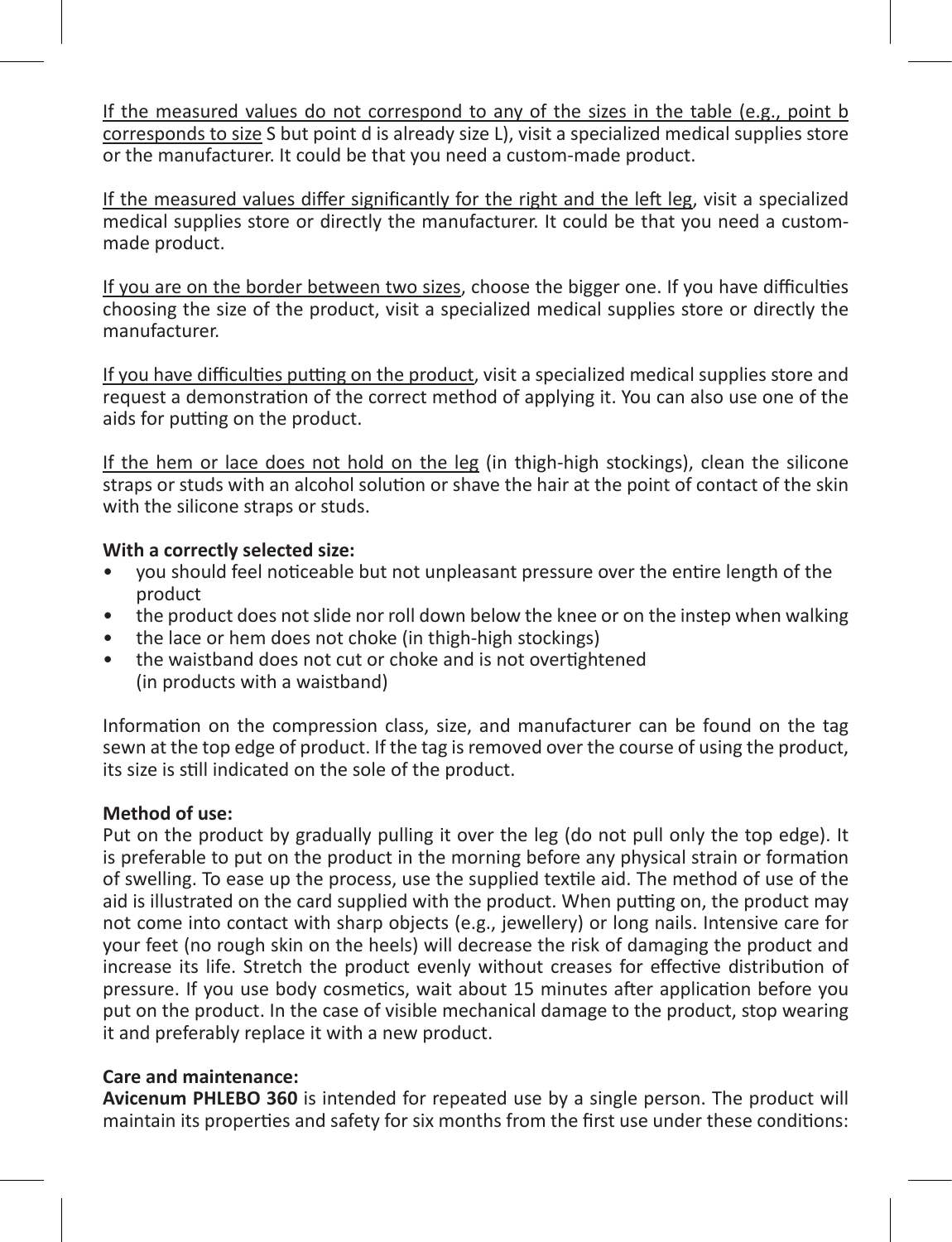- The product can be washed in a washing machine (maximum washing temperature 30 °C, gentle cycle) in a soapy solution or using a special preparation for washing compression hosiery using a protective container (wash bag)
- 
- Do not use fabric softeners
- Do not use centrifugation; squeeze the wet product between two towels
- Dry the product in a horizontal position away from a direct heat source (radiator, sun)
- Do not iron the product
- The maximum number of washing cycles is 120
- Store in a dry and dark place, preferably in the original packaging
- Do not interfere mechanically in the product, do not repair places damaged by use, and do not cut the hem or lace of the product
- You can restore the adhesive properties of the silicone strips on the lace or of the silicone studs on the hem by applying an alcohol solution (in thigh-high stockings)
- The product may not come into contact with organic solvents or bleaching agents

The product is safe to use for 60 months from the date of manufacture. This date is included in the product's batch number in the format YY/MM-1234567 where YY is the year and MM the month of manufacture.

### **Care symbols:**



### **Prohibited use:**

Stop using the product immediately if:

- if it shows signs of mechanical damage (replace the product)
- your health has deteriorated which could be associated with the use of the product – consult your doctor

### **Composition:**

Calf-length stockings: 60% PAD Nylon, 40% elastan LYCRA® Thigh-high stockings: 60% PAD Nylon, 40% elastan LYCRA®, silicone Tights: 60% PAD Nylon, 40% elastan LYCRA® Stockings with a waistband: 60% PAD Nylon, 40% elastan LYCRA®, plastic

This medical device does not contain an active substance, including human blood or plasma derivatives, tissues or cells of human origin or derivatives thereof, tissues or cells of animal origin or derivatives thereof.

### **Disposal:**

The product can be disposed of with normal household waste or in a textile container. Although the product is intended for use on healthy and intact skin, it may be contaminated with body fluids during use. In that case, dispose of the product as an infectious material. The material used is not toxic unless burned. Never dispose of the product by burning it.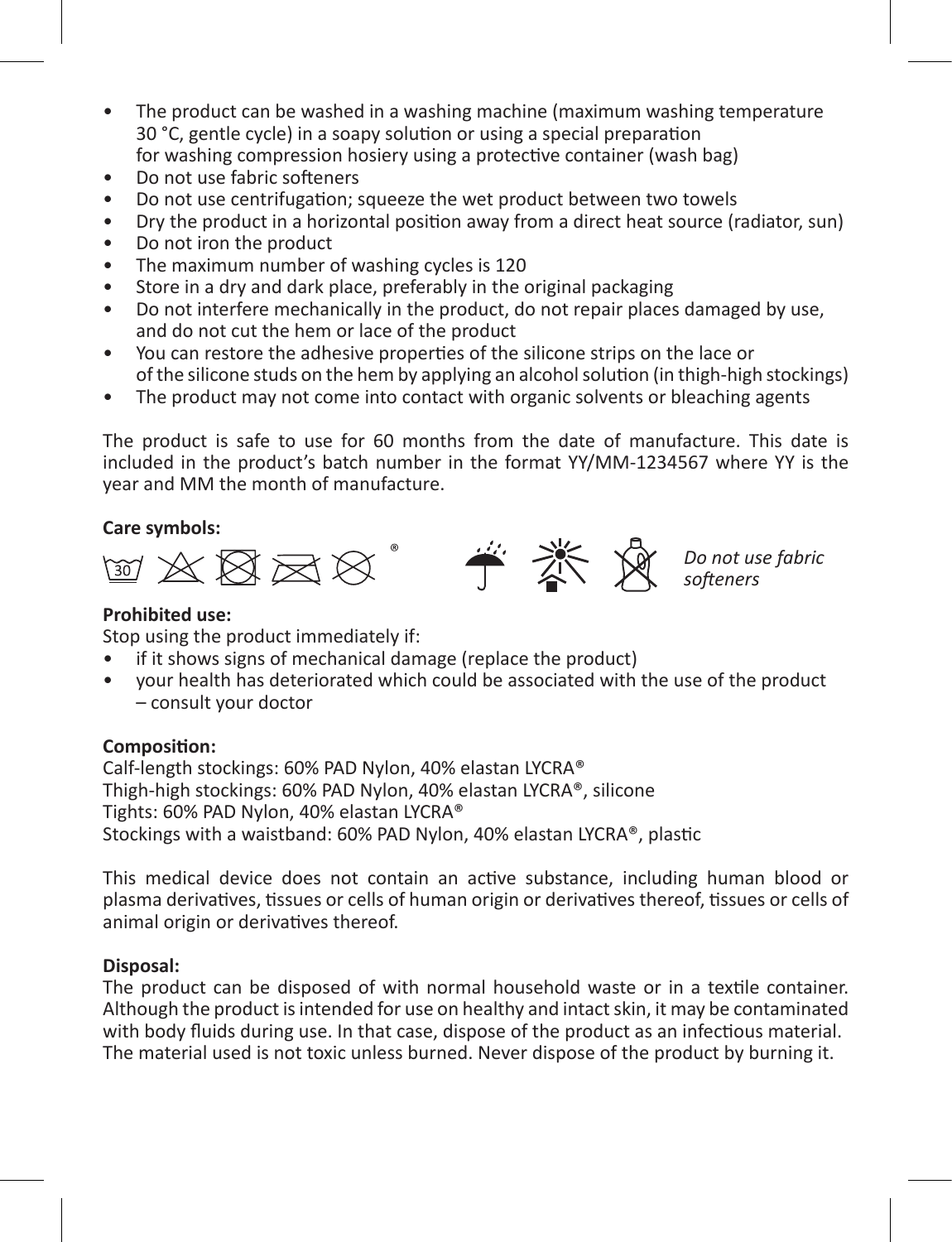**Any serious adverse event that occurred in connection with the use of this product should be reported to the manufacturer and the competent public authorities of the user's country of residence.**

| Czech Republic  | Státní ústav pro kontrolu léčiv, Šrobárova 48, 100 41 Prague 10                                                               |
|-----------------|-------------------------------------------------------------------------------------------------------------------------------|
| Slovak Republic | Štátny ústav pre kontrolu liečiy. Kvetná 1024/11. 821 08 Bratislava                                                           |
| Poland          | Urząd Rejestracji Produktów Leczniczych, Wyrobów Medycznych i Produktów<br>Biobójczych, Al. Jerozolimskie 181C, 02-222 Warsaw |
| Germany         | Das Bundesinstitut für Arzneimittel und Medizinprodukte.<br>Kurt Georg Kiesinger Allee 3, 53175 Bonn                          |
| Russia          | Roszdravnadzor, Address: 4, bld. 1, Slavyanskaya Square, Moscow, 109074                                                       |
| Ukraine         | Ministry of Health Ukraine, 7 Hrusheyskoho Street, Kiev, 01601                                                                |
| Australia       | Therapeutic Goods Administration, 136 Narrabundah Lane, Symonston ACT 2609                                                    |

### **Abbreviations:**

KT, CCL – compression class

mmHg – millimetres of a column of mercury (unit for measuring blood pressure in the legs)

### **Manufacturer:**

ARIES, a.s., Studenec 309, 512 33 Studenec

Last reviewed: 01.04.2021

### **(DE) GEBRAUCHSANLEITUNG**

Sehr geehrter Kunde, Sie halten medizinische Kompressionsstrumpfprodukte in den Händen, die Ihnen bei der Behandlung von venösen und lymphatischen Erkrankungen helfen sollen. Die Gebrauchseigenschaften dieses Produkts können Sie verbessern, indem Sie es richtig pflegen bzw. anwenden.

**Avicenum PHLEBO 360** sind medizinische Kompressionsstrumpfprodukte der Kompressionsklasse II (KK II, CCL 2). Sie sind mit Rundstricktechnologie gefertigt. Die für die Herstellung der medizinischen Kompressionsstrumpfprodukte verwendeten Materialien sind nicht hautreizend und enthalten kein Latex. Der Wirkmechanismus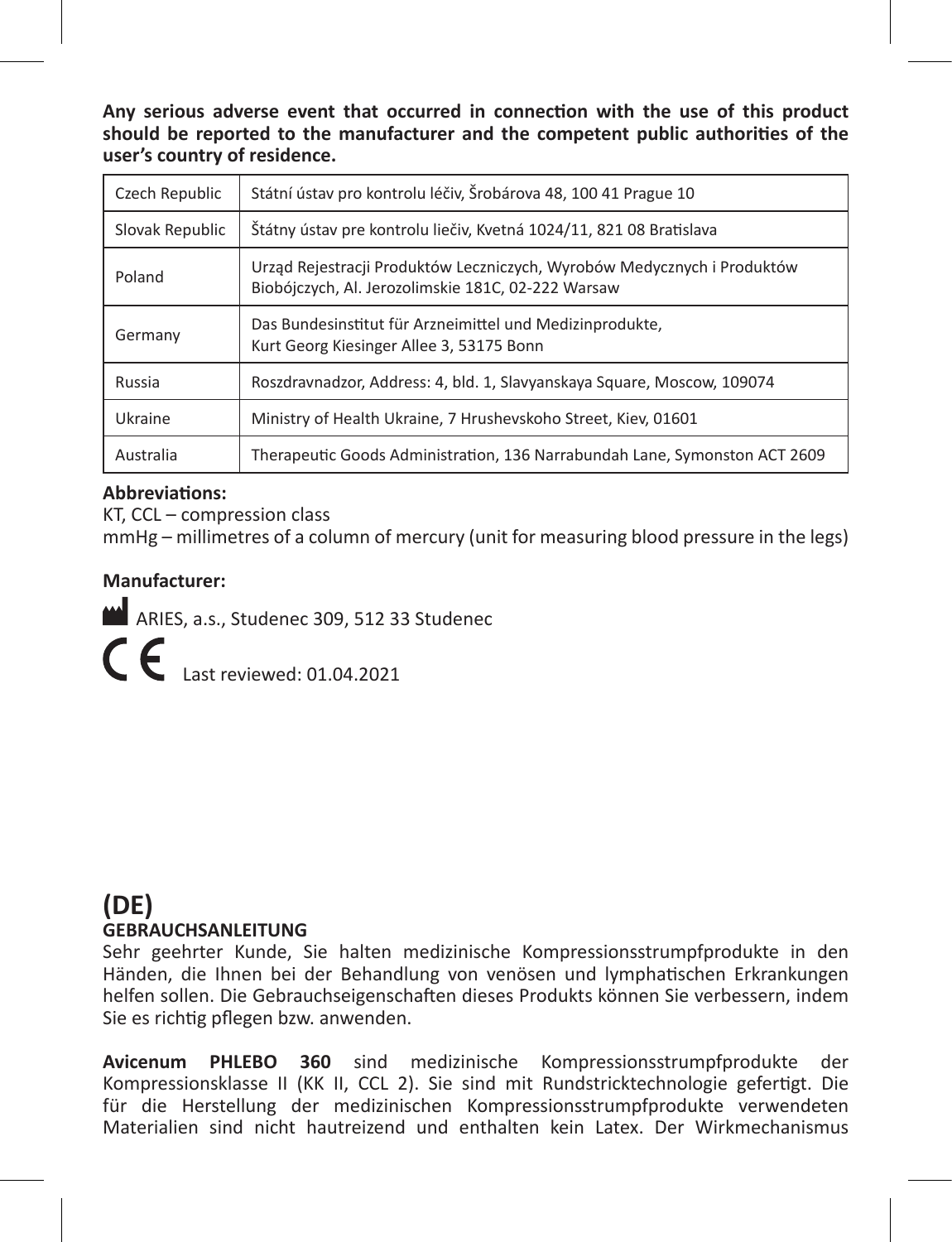der medizinischen Kompressionsstrumpfprodukte beruht auf der Wirkung eines genau definierten abgestuften Drucks auf das Bein, der vom Knöchel zum Herzen hin allmählich abnimmt. Der Druck im Knöchelbereich im Punkt b (siehe Größentabelle) ist am größten und erreicht Werte von 23 – 32 mmHg. Zum Erzielen des gewünschten Effekts ist es nötig, die richtige Größe zu wählen. Sie sollten die medizinischen Kompressionsstrumpfprodukte bei körperlicher Aktivität anwenden, bei längeren Ruhepausen sollten Sie die Strümpfe ausziehen (sofern von Ihrem behandelnden Arzt nicht anders verordnet). Die Produkte **Avicenum PHLEBO 360** sind Medizinprodukte, die sowohl zur Anwendung zu Hause, als auch bei Gesundheitsdienstleistern bestimmt sind.

### **Name des Medizinprodukts:**

### **Avicenum PHLEBO 360 Wadenstrümpfe**

**Varianten des Medizinprodukts:**

- offene Spitze, KK II, Gr. S minus XXL plus normal, S minus XXL plus long
- geschlossene Spitze, KK II, Gr. S minus XXL plus normal, S minus XXL plus long

### **Avicenum PHLEBO 360 Schenkelstrümpfe**

### **Varianten des Medizinprodukts:**

- Spitzenband, offene Spitze, KK II, Gr. S XXL ultra kurz, S minus XXL plus normal, S minus - XXL plus long
- Spitzenband, geschlossene Spitze, KK II, Gr. S XXL ultra kurz, S minus XXL plus normal, S minus - XXL plus long
- Saum, offene Spitze, KK II, Gr. S XXL ultra kurz, S minus XXL plus normal, S minus - XXL plus long
- Saum, geschlossene Spitze, KK II, Gr. S XXL ultra kurz, S minus XXL plus normal, S minus - XXL plus long

### **Avicenum PHLEBO 360 Strumpfhose**

### **Varianten des Medizinprodukts:**

- offene Spitze, KK II, Gr. S normal XXL long
- geschlossene Spitze, KK II, Gr. S normal XXL long

### **Avicenum PHLEBO 360 Strumpf mit Hüftbefestigung**

### **Varianten des Medizinprodukts:**

- links, offene Spitze, KK II, Gr. S normal XXL long
- links, geschlossene Spitze, KK II, Gr. S normal XXL long
- rechts, offene Spitze, KK II, Gr. S normal XXL long
- rechts, geschlossene Spitze, KK II, Gr. S normal XXL long

### **Zubehör des Medizinprodukts:**

Jede Medizinproduktpackung **Avicenum PHLEBO 360**, einschließlich aller Varianten, enthält als Zubehör eine Textil-Anziehhilfe für Kompressionsstrümpfe Avicenum. Die Anziehhilfe ist kein Medizinprodukt und dient ausschließlich zum einfacheren Anziehen der Kompressionsstrümpfe Avicenum. Die richtige Anwendung der Anziehhilfe ist unten beschrieben, zusammen mit der Anleitung zum richtigen Anziehen der Kompressionsstrümpfe.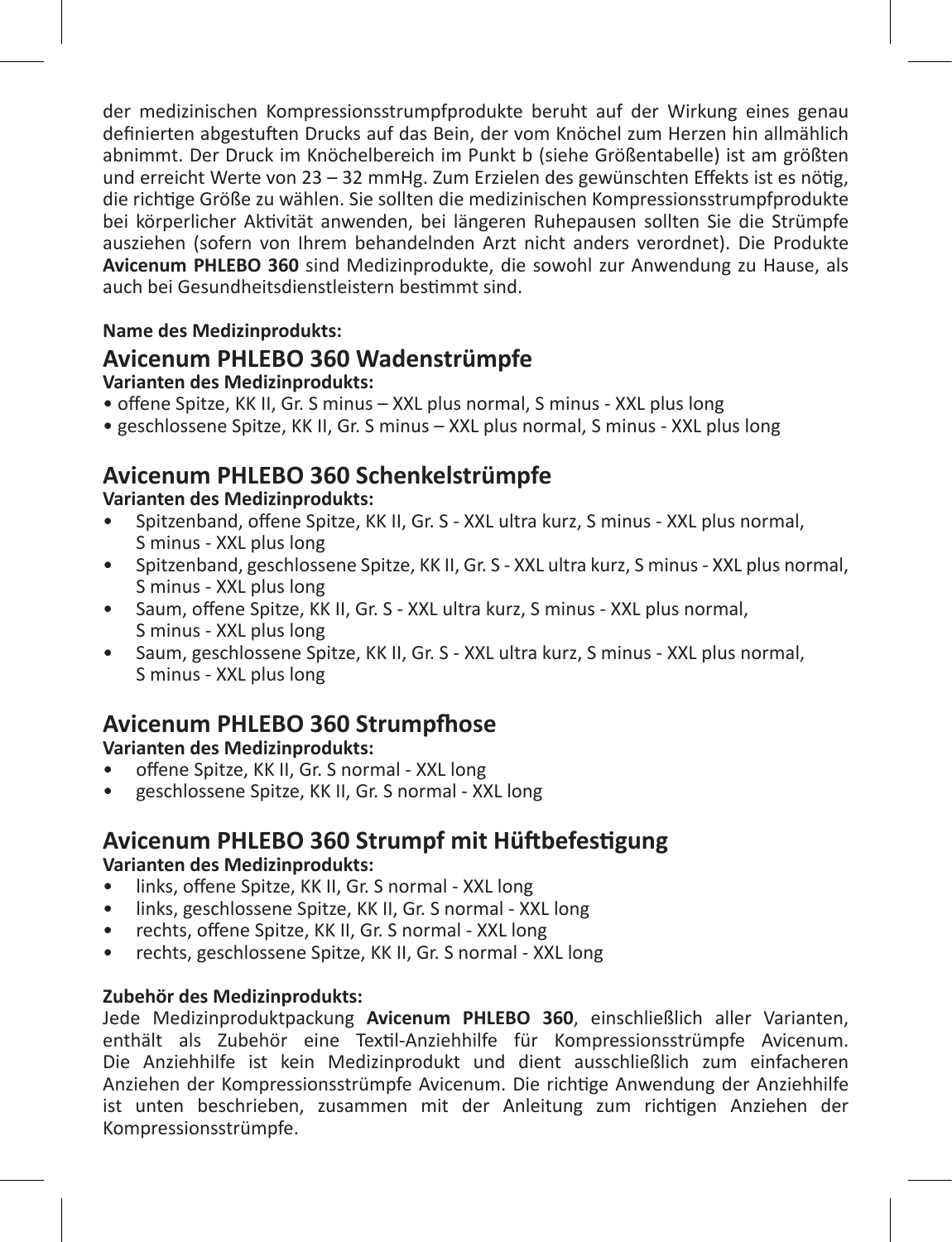### **Anwenderprofil:**

**Avicenum PHLEBO 360** ist ein Medizinprodukt, das sowohl zur Anwendung zu Hause, als auch bei Gesundheitsdienstleistern bestimmt ist.

### **Anwendungszweck des Medizinprodukts:**

Das Medizinprodukt ist zur Kompressionstherapie von venösen Erkrankungen und Schwellungen der unteren Extremitäten unterschiedlichen Ursprungs bestimmt. **Indikationen:** 

- chronische Veneninsuffizienz ihre subjektiven und objektiven Symptome, Prophylaxe
- primäre und sekundäre Varizen der unteren Gliedmaßen
- tiefe Phlebothrombose
- oberflächliche Thrombophlebitis
- mit dem postthrombotischen Syndrom nach abgeheilter tiefer Phlebothrombose verbundene Schwellungen
- Schwellungen und Varizen in der Schwangerschaft
- Zustand nach erlittener Phlebothrombose oder Thrombophlebitis der unteren Gliedmaßen
- Prophylaxe tiefer Phlebothrombose und anschließend thromboembolischer Erkrankungen in chirurgischen Bereichen (insbesondere Chirurgie, Orthopädie, Gynäkologie)
- Schwellungen der unteren Gliedmaßen (nach Operationen und Verletzungen, Lymphödeme, Ödeme bei Übergewicht, idiopathische Ödeme der unteren Gliedmaßen)
- Kompression nach Sklerotherapie von Varizen der unteren Gliedmaßen
- Kompression nach chirurgischer Exstirpation von Varizen (klassische Operation, Radiofrequenzablation oder Laserablation von Varizen)
- Venen-Kompressionssyndrome (Cockett-Syndrom Zusammendrücken der linken Vena iliaca communis durch die rechtsseitige Arteria iliaca communis, Zusammendrücken der Kniekehlenvene, Zusammendrücken einer Vene durch die Umgebung – z. B. durch ein Geschwür, eine Zyste oder ein angrenzendes Hämatom)
- venöse Malformationen (Klippel-Trénaunay-Syndrom, Parkes-Weber-Syndrom, Maffucci-Syndrom)
- Lymphödem (primär und sekundär)
- Lipödem
- Therapie des Unterschenkelgeschwürs (Ulcus cruris)
- Reisethrombose (Economy-Class-Syndrom)

Bei erstmaliger Anwendung medizinischer Kompressionsstrumpfprodukte sollten Sie sich bezüglich der Anwendung mit Ihrem behandelnden Arzt beraten, damit dieser die Kompressionsklasse bestimmt. Ggf. sollte Ihr Gesundheitszustand regelmäßig ärztlich kontrolliert werden.

### **Kontraindikationen:**

- akute nässende Hautmanifestationen
- akute Extremitätenischämie
- kritische Extremitätenischämie
- dekompensierte Herzinsuffizienz
- Phlegmasia coerulea dolens, Phlegmasia alba dolens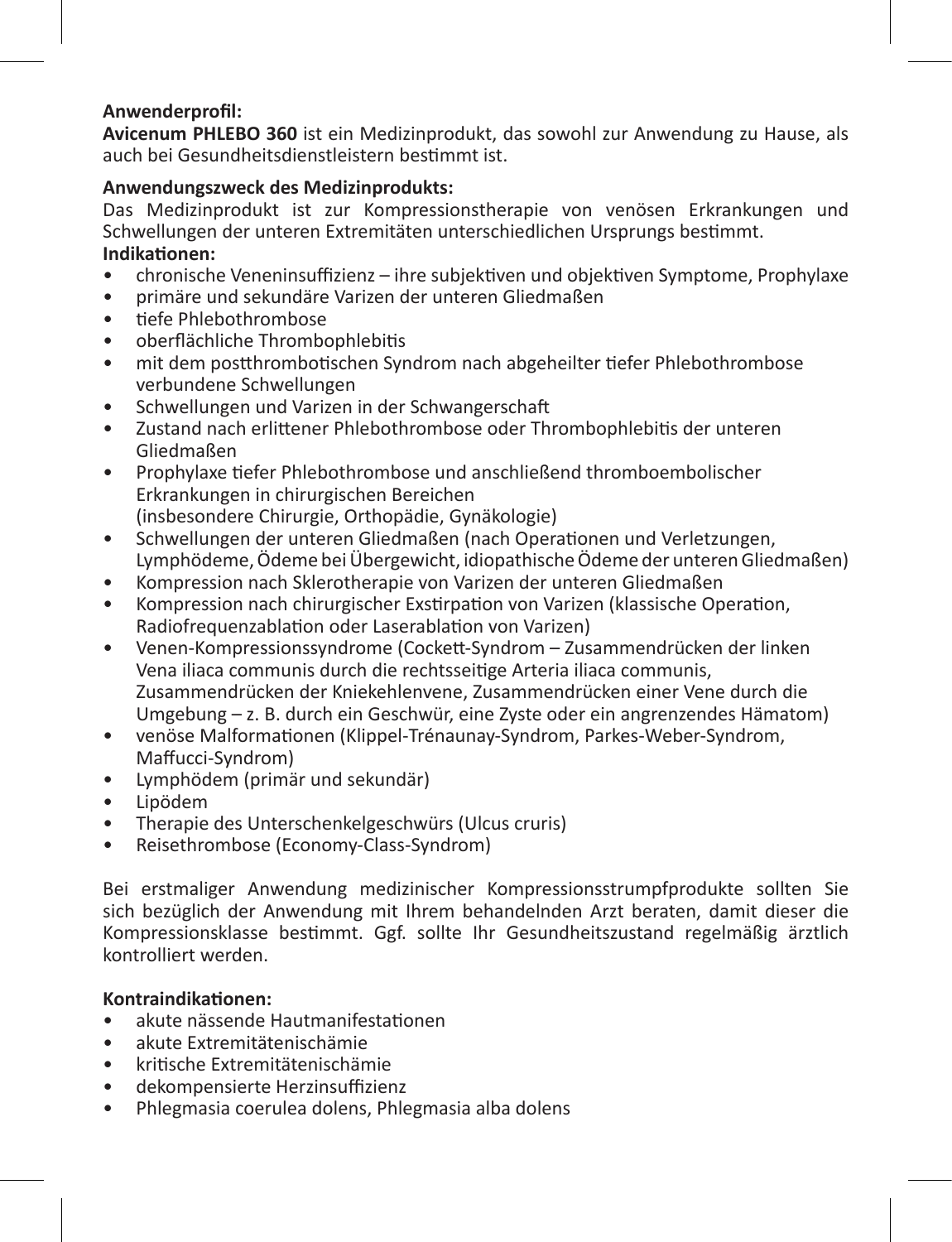- Überempfindlichkeit gegenüber den verwendeten Materialien
- Sensibilitätsstörungen der Gliedmaßen (z. B. periphere Neuropathie bei Diabetes mellitus)

Bei bekannten Kontraindikationen sollte der behandelnde Arzt die Anwendung medizinischer Kompressionsstrumpfprodukte abwägen und das mögliche Risiko gegenüber dem therapeutischen Nutzen des Medizinprodukts beurteilen.

### **Patienten-Zielgruppe:**

Patienten mit primären Varizen, Patienten nach erlittener Venenthrombose sowie Patienten mit den oben genannten Indikationen. Die medizinischen Kompressionsstrumpfprodukte sind zur Anwendung auf gesunder, unverletzter Haut bestimmt. Die medizinischen Kompressionsstrumpfprodukte sind für alle Altersgruppen und beide Geschlechter bestimmt. Es besteht keine Anwendungsbeschränkung in der Schwangerschaft.

#### **Nebenwirkungen:**

Nebenwirkungen können vor allem bei falsch gewählter Größe oder bei Anwendung der medizinischen Kompressionsstrumpfprodukte in unbelastetem Zustand auftreten. Es kann zu Druckstellen, zu einer Verschlechterung der Durchblutung durch Kompression der Blutgefäße oder zu einer Sensibilitätsverschlechterung durch zu starke Kompression der Nerven kommen. Bei empfindlichen Personen kann an der Kontaktstelle mit den Materialien, aus denen die medizinischen Kompressionsstrumpfprodukte gefertigt sind, eine Hautreizung (Rötungen, Juckreiz, Blasenbildung) auftreten.

### **Wahl der richtigen Größe der medizinischen Kompressionsstrümpfe:**

Zum Erzielen des gewünschten Effekts ist es nötig, die richtige Größe zu wählen. Diese kann aus der Größentabellen durch Messen der Umfänge der Gliedmaßen an den auf der Abbildung gekennzeichneten Stellen ermittelt werden.

### **Hinweis:**

Jegliche Schwellungen der unteren Gliedmaßen sollten von einem Arzt beurteilt werden. Sollten die Schwellungen bei Ihnen zum ersten Mal aufgetreten sein, beraten Sie sich vor Anwendung der medizinischen Kompressionsstrümpfe mit Ihrem behandelnden Arzt. Beginnen Sie keine Selbstbehandlung mit Kompressions-Medizinprodukten, sofern Sie die Ursache der Schwellungen nicht kennen. Beraten Sie sich vor einer Kombination mit anderen Medizinprodukten (z. B. Bandagen oder Orthesen) stets mit Ihrem behandelnden Arzt.

- zum Messen ein Schneidermaßband verwenden
- messen Sie im Stehen, am besten früh morgens nach dem Aufwachen im Laufe des Tages können die Gliedmaßen anschwellen
- bitten Sie eine zweite Person um Hilfe
- die gemessenen Werte können sich im Laufe der Behandlung ändern überprüfen Sie vor der Anwendung einer neuen Packung eines medizinischen Kompressionsstrumpfproduktes stets die richtige Größe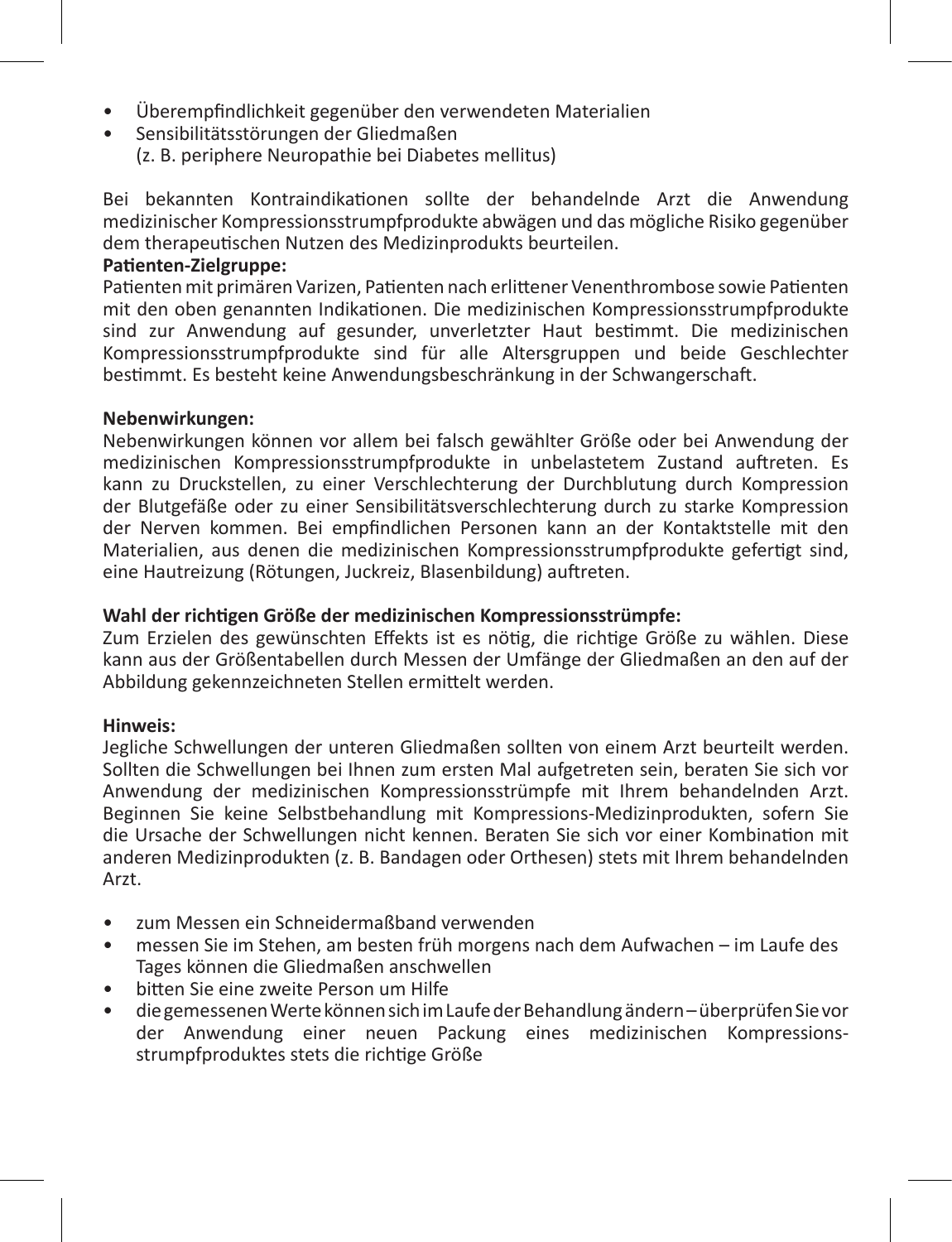### **GröSSentabelle:**

| <b>GRÖßE</b> | a                                                                           | $\mathbf b$ | b1        | c         | d         | e         | f         | g         | h   | t   |
|--------------|-----------------------------------------------------------------------------|-------------|-----------|-----------|-----------|-----------|-----------|-----------|-----|-----|
| $S-$ *       | $19 - 25$                                                                   | $20 - 23$   | $25 - 30$ | $32 - 38$ | $31 - 37$ | $33 - 39$ | $37 - 45$ | $42 - 52$ | 100 | 70  |
| $S^*$        | $19 - 25$                                                                   | $20 - 23$   | $25 - 30$ | $32 - 38$ | $31 - 37$ | $33 - 39$ | $41 - 49$ | $47 - 57$ | 110 | 80  |
| $S+$ *       | $19 - 25$                                                                   | $20 - 23$   | $25 - 30$ | $32 - 38$ | $31 - 37$ | $33 - 39$ | $49 - 57$ | $57 - 67$ | 110 | 80  |
| M-*          | $22 - 28$                                                                   | $23 - 26$   | $28 - 33$ | $35 - 41$ | $34 - 40$ | $36 - 42$ | $40 - 48$ | $47 - 57$ | 110 | 80  |
| M*           | $22 - 28$                                                                   | $23 - 26$   | $28 - 33$ | $35 - 41$ | $34 - 40$ | $36 - 42$ | $45 - 53$ | $52 - 62$ | 120 | 90  |
| $M+*$        | $22 - 28$                                                                   | $23 - 26$   | $28 - 33$ | $35 - 41$ | $34 - 40$ | $36 - 42$ | $53 - 61$ | $62 - 72$ | 120 | 90  |
| $L^*$        | $25 - 31$                                                                   | $26 - 29$   | $31 - 36$ | $38 - 44$ | $37 - 43$ | $39 - 45$ | $45 - 53$ | $52 - 62$ | 120 | 90  |
| L*           | $25 - 31$                                                                   | $26 - 29$   | $31 - 36$ | $38 - 44$ | $37 - 43$ | $39 - 45$ | $49 - 57$ | $57 - 67$ | 120 | 90  |
| $L +$ *      | $25 - 31$                                                                   | $26 - 29$   | $31 - 36$ | $38 - 44$ | $37 - 43$ | $39 - 45$ | $57 - 65$ | $67 - 77$ | 130 | 100 |
| XL-*         | $28 - 34$                                                                   | $29 - 32$   | $34 - 39$ | $41 - 47$ | $40 - 46$ | $42 - 48$ | $49 - 57$ | $57 - 67$ | 120 | 90  |
| XL*          | $28 - 34$                                                                   | $29 - 32$   | $34 - 39$ | $41 - 47$ | $40 - 46$ | $42 - 48$ | $53 - 61$ | $62 - 72$ | 130 | 100 |
| $XL+*$       | $28 - 34$                                                                   | $29 - 32$   | $34 - 39$ | $41 - 47$ | $40 - 46$ | $42 - 48$ | $61 - 69$ | $72 - 82$ | 130 | 100 |
| XXL*         | $31 - 37$                                                                   | $32 - 35$   | $37 - 42$ | $44 - 50$ | $43 - 49$ | $45 - 51$ | $57 - 65$ | $67 - 77$ | 130 | 100 |
|              | * Größe mit RAL – Zertifikat, gilt nicht für den Stumpf mit Hüftbefestigung |             |           |           |           |           |           |           |     |     |

| LÄNGENMASSE |           |                     |                           |  |  |  |  |
|-------------|-----------|---------------------|---------------------------|--|--|--|--|
|             | short     | normal              | long                      |  |  |  |  |
| <b>AD</b>   |           | $34 - 38*$ 38 - 43* |                           |  |  |  |  |
| AG          | $56 - 62$ |                     | $62 - 71$ *   $71 - 82$ * |  |  |  |  |

- a Fußumfang
- b Umfang über dem Knöchel
- b1 Umfang 10 cm über dem Knöchel
- c Wadenumfang
- d Umfang unter dem Knie
- e Umfang über dem Knie<br>f Oberschenkelumfang
- Oberschenkelumfang (in der Mitte des Oberschenkels)
- g Oberschenkelumfang (5 cm unter dem Schritt)
- h Hüftumfang
- t Taillenumfang
- AD Wadenstrümpfe
- AG Schenkelstrümpfe
- AT Strumpfhose
- A-G/T Strumpf mit Hüftbefestigung

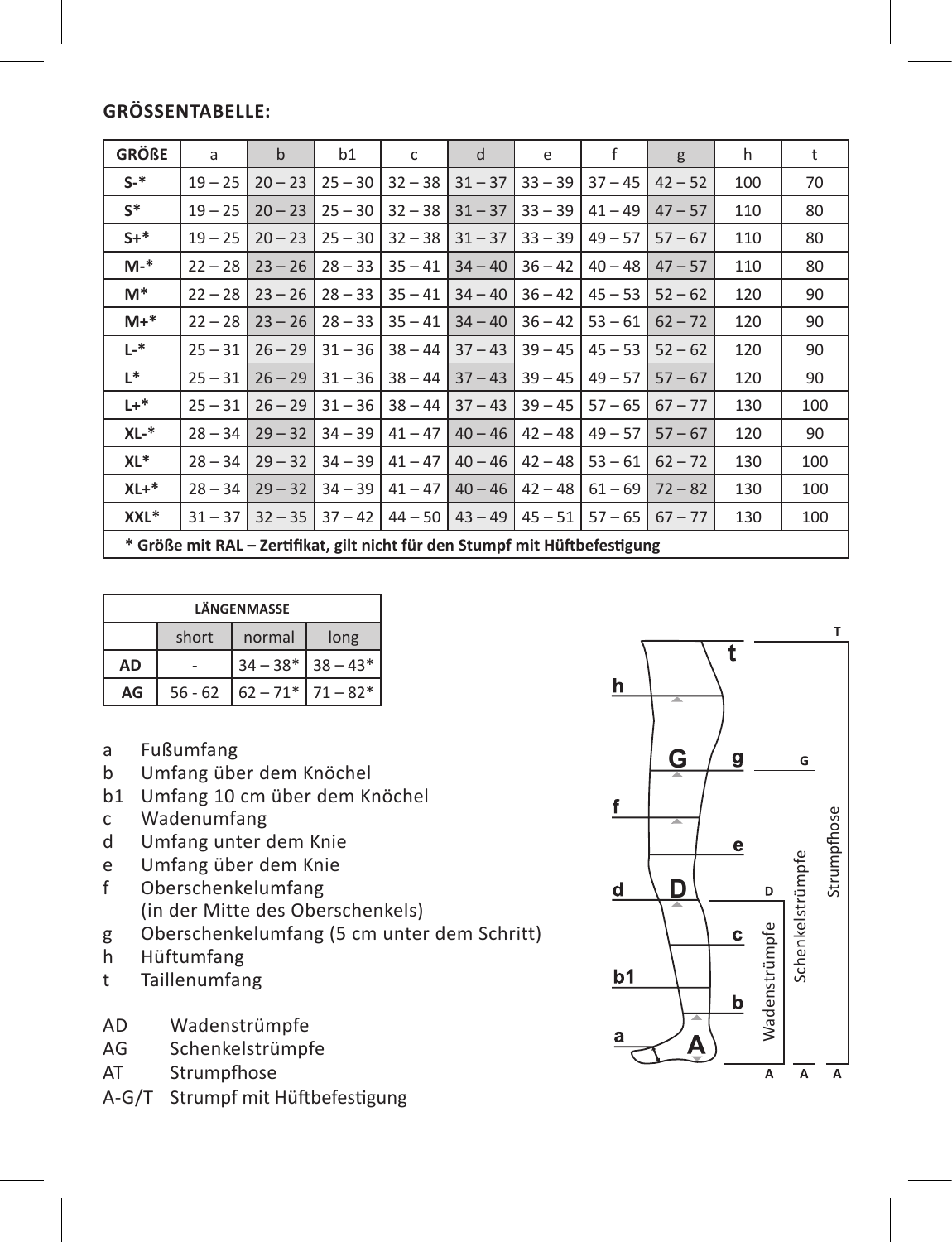Sollten die gemessenen Werte keiner der in der Größentabelle angeführten Größen<br>entsprechen (z. B. entspricht Punkt b.der Größe S. aber Punkt d. bereits der Größe II suchen Sie ein Sanitätshaus oder direkt den Hersteller auf. Es ist möglich, dass Sie ein direkt für Sie maßgeschneidertes medizinisches Kompressionsstrumpfprodukt benötigen.

Sollten sich die gemessenen Werte für das rechte und das linke Bein deutlich unterscheiden,<br>suchen Sie ein Sanitätshaus oder direkt den Hersteller auf. Es ist möglich, dass Sie ein direkt für Sie maßgeschneidertes medizinisches Kompressionsstrumpfprodukt benötigen.

Sollten die gemessenen Werte an der Grenze zwischen zwei Größen liegen, wat der Werten Sie die größere. Sollten Sie der Wahl der Größen sie die größere. Sollten Sie sich bei der Wahl der Größe des medizinischen Kompressionsstrumpfprodukts nicht sicher sein, suchen Sie ein Sanitätshaus oder direkt den Hersteller auf.

Sollte sich das medizinische Kompressionsstrumpfprodukt schlecht überziehen lassen, besuchen Sie das Sanitätshaus und bitten Sie um Vorführung der richtigen Anziehtechnik von medizinischen Kompressionsprodukten. Sie können auch eine der Anziehhilfen benutzen.

Sollten der Saum oder die Spitze nicht am Bein halten (bei Schenkelstrümpfen), reiben Sie die Silikonbänder oder -noppen mit einer Alkohollösung ab bzw. rasieren Sie sich die Gliedmaßen an der Kontaktstelle von Silikon und Haut.

### **Richtig gewählte Größe:**

- Sie spüren einen erkennbaren, jedoch keineswegs unangenehmen Druck über die gesamte Länge des medizinischen Kompressionsstrumpfprodukts
- das medizinische Kompressionsprodukt verrutscht beim Gehen nicht und wirft unter dem Knie oder auf dem Spann keine Falten
- der Saum oder das Spitzenband des Kompressionsstrumpfes schneidet nicht ein<br>(bei Schenkelstrümpfen)
- der Taillenhalter schneidet nicht ein und ist nicht zu fest angezogen (bei Strümpfen mit Taillenhalter)

Angaben zur Kompressionsklasse, zur Größe und zum Hersteller sind auf dem Etikett zu finden, das am oberen Rand der medizinischen Kompressionsstrumpfprodukte angebracht ist. Sollte das Etikett bei der Anwendung des Medizinprodukts entfernt worden sein, kann die Größenangabe im Fußteil des Medizinprodukts überprüft werden, wo sie eingestrickt ist.

### **Anwendung der Kompressionsstrümpfe:**

Ziehen Sie die medizinischen Kompressionsstrumpfprodukte schrittweise, nicht nur durch Ziehen an ihrem oberen Saum, über das Bein. Die medizinischen Kompressionsstrumpfprodukte sollten am besten gleich frühmorgens vor der Belastung und vor der eventuellen Bildung einer Schwellung angezogen werden. Zum leichteren Anziehen verwenden Sie die beiliegende Textil-Anziehhilfe für Kompressionsstrümpfe Avicenum. Die Anwendung der Textil-Anziehhilfe ist auf dem der Produktpackung beiliegenden Kärtchen grafisch dargestellt. Beim Anziehen sollten die medizinischen Kompressionsstrumpfprodukte nicht mit scharfen Gegenständen (z. B. Schmuck) oder langen Finger-/ Zehennägeln in Kontakt kommen. Eine erhöhte Fußpflege (Entfernung der Hornhaut an den Fersen) verringert das Risiko einer Beschädigung des Medizinprodukts und verlängert seine Lebensdauer. Das medizinische Kompressionsstrumpfprodukt muss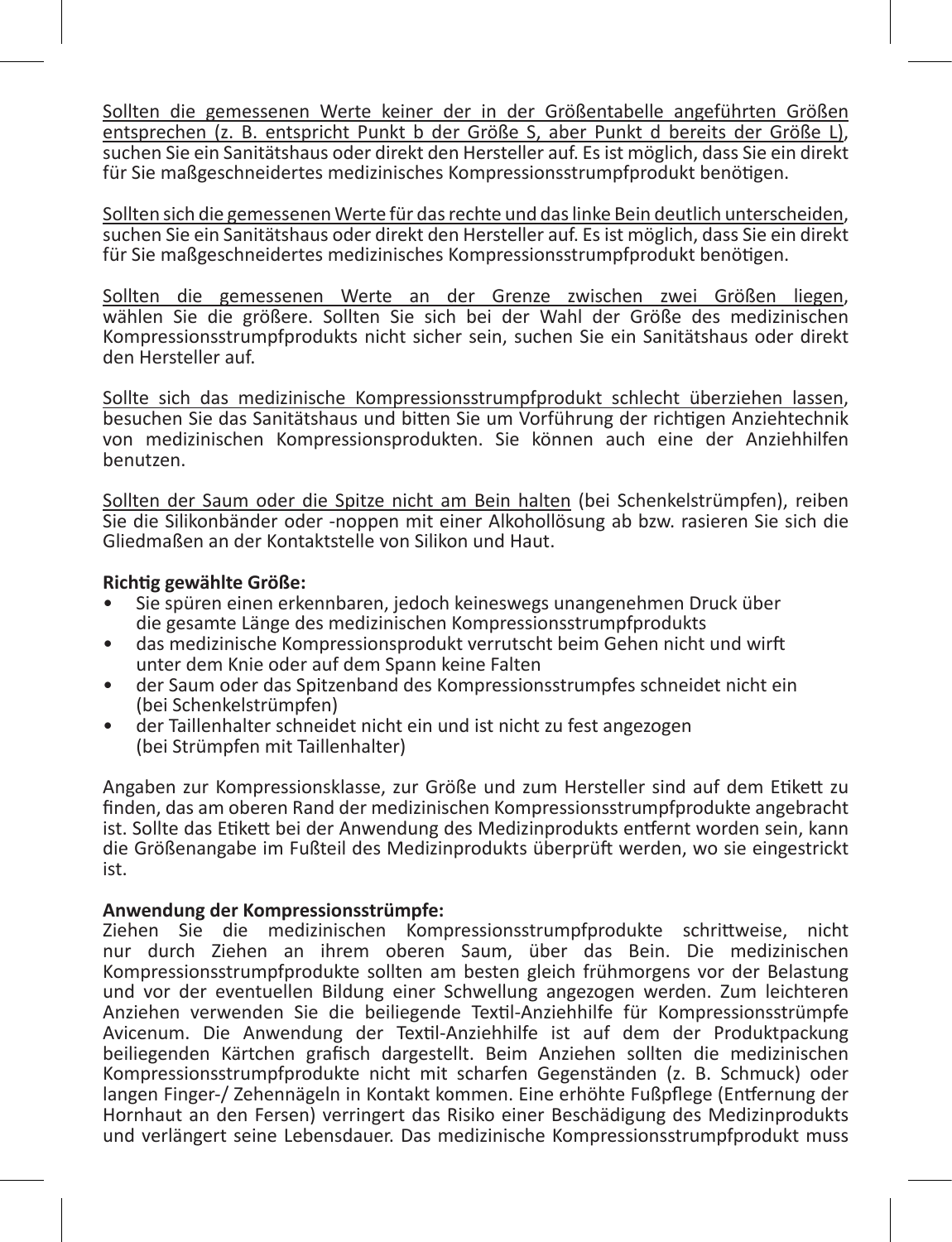gleichmäßig und ohne Falten angelegt sein, damit es zu einer wirksamen Verteilung des Drucks kommt. Sollten Sie Körperkosmetik benutzen, warten Sie mit dem Anziehen des Medizinprodukts nach der Applikation ca. 15 min. Tragen Sie das medizinische Kompressionsstrumpfprodukt bei sichtbarer mechanischer Beschädigung nicht mehr und ersetzen Sie es am hesten durch ein neues.

### **Pflege:**

Die medizinischen Kompressionsstrumpfprodukte **Avicenum PHLEBO 360** sind zur wiederholten Anwendung durch eine Person bestimmt. Ihre Wirksamkeit und Sicherheit bleiben unter Einhaltung folgender Regeln über einen Zeitraum von 6 Monaten ab der ersten Anwendung erhalten:

- Maschinenwäsche möglich (bei max. 30 °C im Schonwaschgang) mit einer Seifenlösung oder einem Spezialpräparat zum Waschen von Kompressionsstrümpfen, in einem Schutzbeutel (Wäschenetz)
- keinen Weichspüler verwenden
- nicht schleudern, nasse medizinische Kompressionsstrumpfprodukte zwischen zwei Handtüchern ausdrücken
- in waagerechter Lage ohne direkten Kontakt zu Wärmequellen (Heizkörper, Sonne) trocknen
- medizinische Kompressionsstrumpfprodukte nicht bügeln
- maximal 120 Waschzyklen möglich
- im Trockenen und Dunklen aufbewahren, am besten in der Originalverpackung
- nicht mechanisch in die medizinischen Kompressionsstrumpfprodukte eingreifen, durch die Anwendung beschädigte Stellen nicht reparieren, Ränder, Spitze oder Saum nicht einschneiden
- die Hafteigenschaften der Silikonstreifen am Spitzenband oder der Silikonnoppen am Saum (bei Schenkelstrümpfen) können durch Abreiben mit einer Alkohollösung wiederaufgefrischt werden
- die medizinischen Kompressionsstrumpfprodukte dürfen nicht in Kontakt mit organischen Lösungsmitteln oder Bleichmitteln kommen

Diese Medizinprodukte können 60 Monate ab Herstellungsdatum sicher verwendet werden. Dieses Datum ist Bestandteil der Chargennummer des Medizinprodukts, die im Format JJ/MM-1234567 dargestellt wird, wobei JJ für das Herstellungsjahr und MM für den Herstellungsmonat steht.

### **Pflegesymbole:**



*keinen Weichspüler verwenden*

#### **Nicht anwenden:**

Brechen Sie die Anwendung des Medizinproduktes sofort ab, wenn:

- Anzeichen einer mechanischen Beschädigung auftreten (ersetzen Sie das medizinische<br>Kompressionsstrumpfprodukt durch ein neues)
- Sie eine Verschlechterung Ihres Gesundheitszustands beobachten, die mit der Anwendung des medizinischen Kompressionsstrumpfprodukts im Zusammenhang stehen könnte – beraten Sie sich in einem solchen Fall mit Ihrem behandelnden Arzt

#### **Zusammensetzung:**

Wadenstrümpfe: 60% PAD Nylon, 40% Elasthan LYCRA® Schenkelstrümpfe: 60% PAD Nylon, 40% Elasthan LYCRA®, Silikon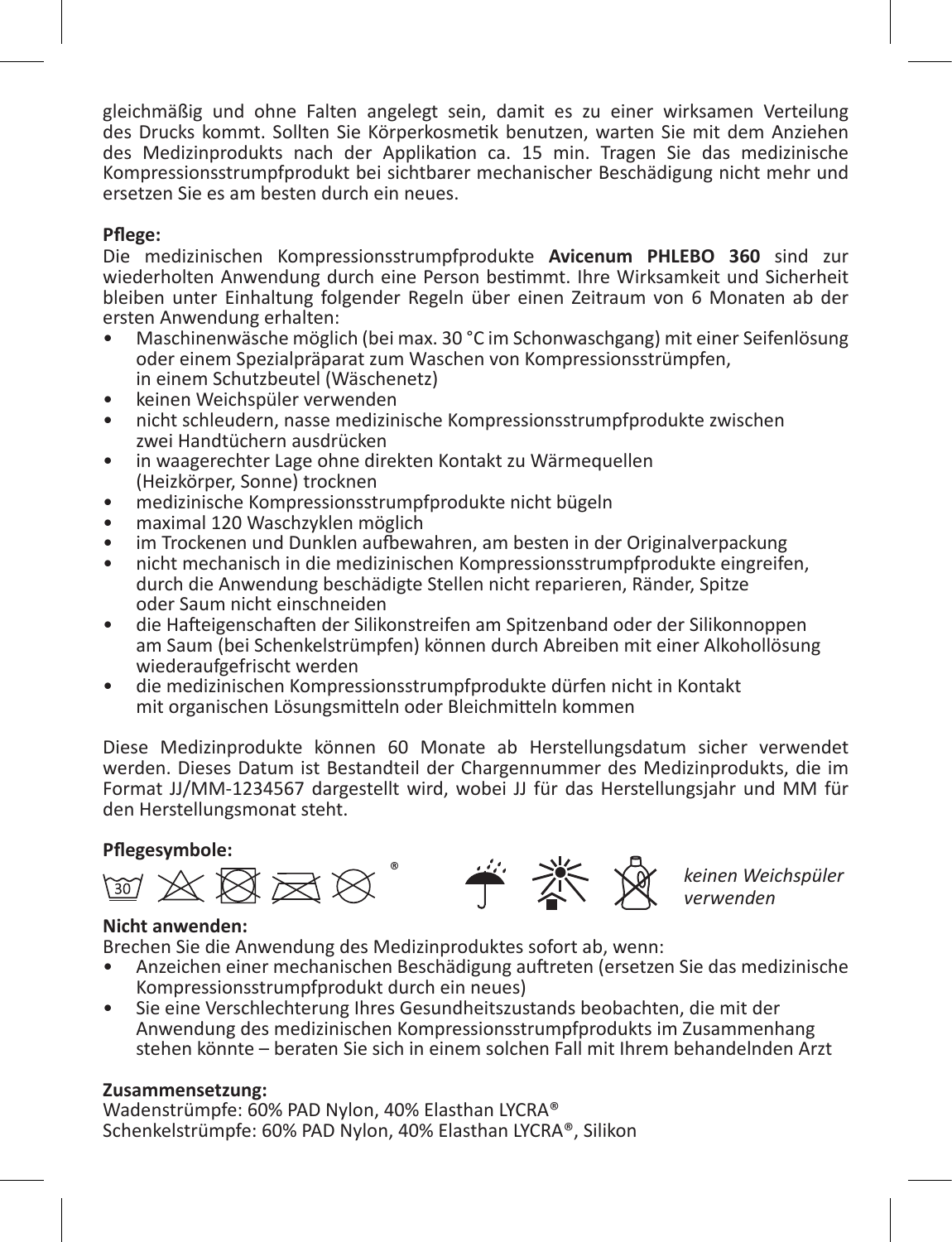Strumpfhosen: 60% PAD Nylon, 40% Elasthan LYCRA® Strumpf mit Taillenhalter: 60% PAD Nylon, 40% Elasthan LYCRA®, Kunststoff

Diese Medizinprodukte enthalten keine Wirkstoffe, einschließlich Derivate aus menschlichem Blut oder Blutplasma, und auch keine Gewebe oder Zellen menschlichen Ursprungs oder deren Derivate und keine Gewebe oder Zellen tierischen Ursprungs oder deren Derivate.

# **Entsorgung:**

Die medizinischen Kompressionsstrumpfprodukte können mit dem üblichen Siedlungsabfall entsorgt werden, gegebenenfalls in einen Textilsammelcontainer geworfen werden. Obwohl das Produkt zur Anwendung auf gesunder, unverletzter Haut bestimmt ist, kann nicht ausgeschlossen werden, dass es während der Anwendung zur Kontamination mit Körperflüssigkeiten kommt. In einem solchen Fall sind die medizinischen Kompressionsstrumpfprodukte als infektiöses Material zu entsorgen.

Das verwendete Material ist nicht toxisch, sofern es nicht brennt. Benutzte medizinische Kompressionsstrumpfprodukte niemals verbrennen.

**Jedwedes schwerwiegende unerwünschte Vorkommnis, zu dem es im Zusammenhang mit dem betreffenden Produkt gekommen ist, ist dem Hersteller und der zuständigen Behörde des Mitgliedstaats zu melden, in dem der Anwender und/oder Patient ansässig ist.** 

| Tschechische Republik | Státní ústav pro kontrolu léčiv. Šrobárova 48. 100 41 Praha 10                                                                  |
|-----------------------|---------------------------------------------------------------------------------------------------------------------------------|
| Slowakei              | Štátny ústav pre kontrolu liečiv, Kvetná 1024/11, 821 08 Bratislava                                                             |
| Polen                 | Urząd Rejestracji Produktów Leczniczych, Wyrobów Medycznych<br>i Produktów Biobóiczych, Al. Jerozolimskie 181C, 02-222 Warszawa |
| Deutschland           | Bundesinstitut für Arzneimittel und Medizinprodukte,<br>Kurt-Georg-Kiesinger-Allee 3, 53175 Bonn                                |
| Russland              | Roszdravnadzor, Address: 4, bld. 1, Slavyanskaya Square, Moscow, 109074                                                         |
| Ukraine               | Ministry of Health Ukraine, 7 Hrushevskoho Street, Kyiv, 01601                                                                  |
| Australien            | The Therapeutic Goods Administration, 136 Narrabundah Lane,<br>Symonston ACT 2609                                               |

#### **Abkürzungsverzeichnis:**

KK, CCL – Kompressionsklasse

mmHg – Millimeter-Quecksilbersäule

(Einheit der Blutdruckmessung an den unteren Gliedmaßen)

### **Hersteller:**

ARIES, a.s., Studenec 309, 512 33 Studenec

Datum der letzten Revision des Textes: 01.04.2021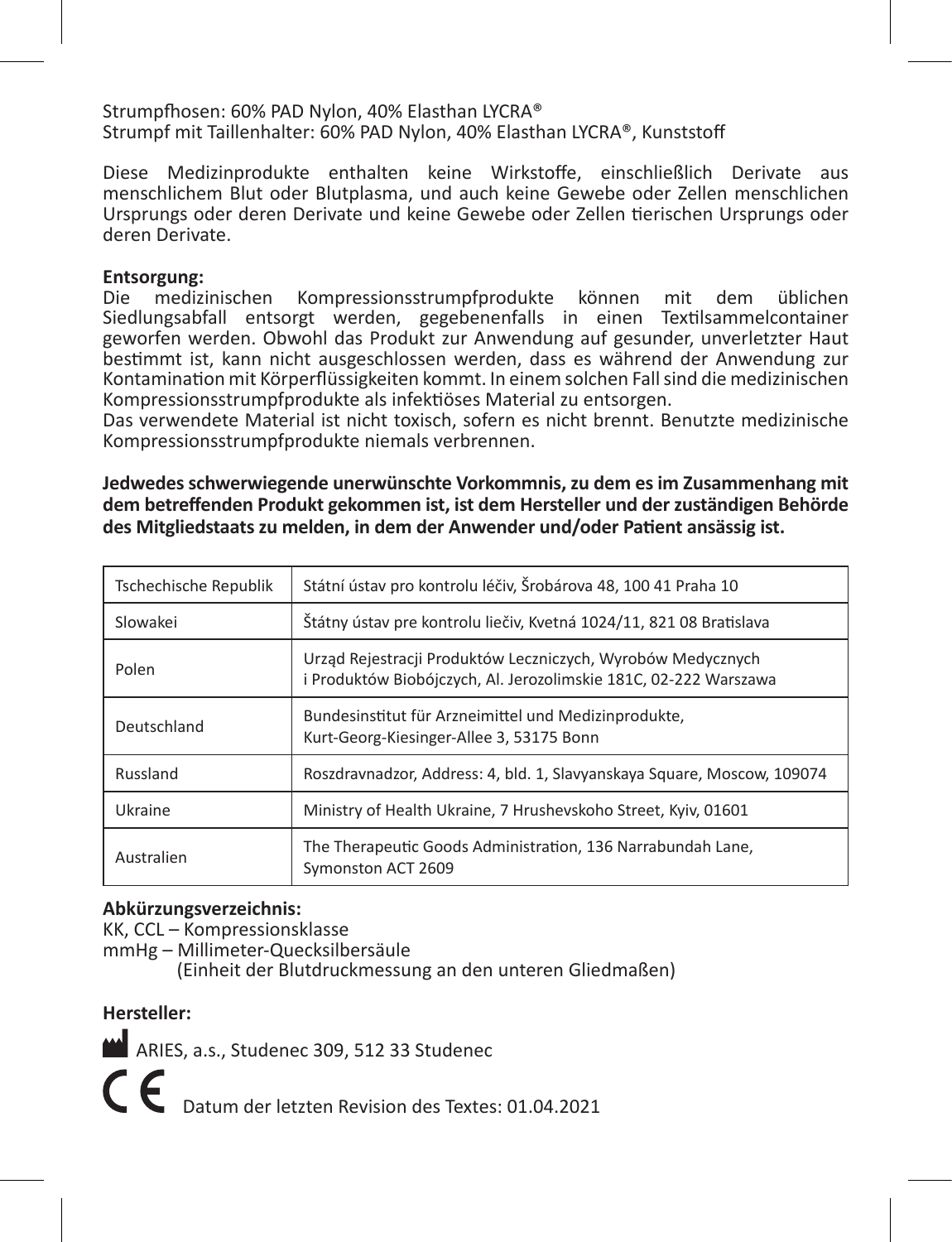# **(РУ)**

#### **Инструкция по применению**

Дорогой клиент, в ваших руках – компрессионное медицинское чулочное изделие, которое поможет вам в процессе лечения заболеваний венозной и лимфатической системы. Правильным использованием и уходом за изделием вы можете поддержать его полезные свойства.

**Avicenum 360** – это компрессионные медицинские чулочные изделия II. класса компрессии (II КК, CCL 2) изготовленные по технологии кругового плетения. Материалы использованные в производстве изделий не вызывают раздражение и не содержать латекс. Компрессионные чулочные изделия действуют за счет осуществления четко определенного, постепенного давления на конечность, которое от лодыжки по направлению к сердцу постепенно снижается. Давление в области лодыжки в точке b (смотрите таблицу размеров) является самым сильным и достигает 23 – 32 мм рт. ст. Для достижения оптимального эффекта чулочного изделия необходимо подобрать правильный размер. Компрессионные медицинские чулочные изделия следует использовать во время физической нагрузки, при длительных периодах отдыха или неподвижности их следует снимать (если ваш врач не назначит иначе). Изделия **Avicenum 360** – это медицинские изделия предназначенные и для домашнего использования, и для использования в области медицинских услуг.

### **Название медицинского изделия:**

### **Avicenum 360 гольфы**

### **Варианты медицинского изделия:**

- открытый носок, II. КК, размеры S minus XXL plus normal, S minus XXL plus long
- закрытый носок, II. КК, размеры S minus XXL plus normal, S minus XXL plus long

### **Avicenum 360 бедренные чулки**

### **Варианты медицинского изделия:**

- кружево, открытый носок, II. КК, размеры S XXL супер короткие, S minus - XXL plus normal, S minus - XXL plus long
- кружево, закрытый носок, II. КК, размеры S XXL супер короткие, S minus - XXL plus normal, S minus - XXL plus long
- резинка, открытый носок, II. КК, размеры S XXL супер короткие, S minus - XXL plus normal, S minus - XXL plus long
- резинка, закрытый носок, II. КК, размеры S XXL супер короткие, S minus - XXL plus normal, S minus - XXL plus long

### **Avicenum 360 колготки**

### **Варианты медицинского изделия:**

- открытый носок, II. КК, размеры S normal XXL long
- закрытый носок, II. КК, размеры S normal XXL long

### **Avicenum 360 чулок с застежкой на талии Варианты медицинского изделия:**

- левый, открытый носок, II. КК, размеры S normal XXL long
- левый, закрытый носок, II. КК, размеры S normal XXL long
- правый, открытый носок, II. КК, размеры S normal XXL long
- правый, закрытый носок, II. КК, размеры S normal XXL long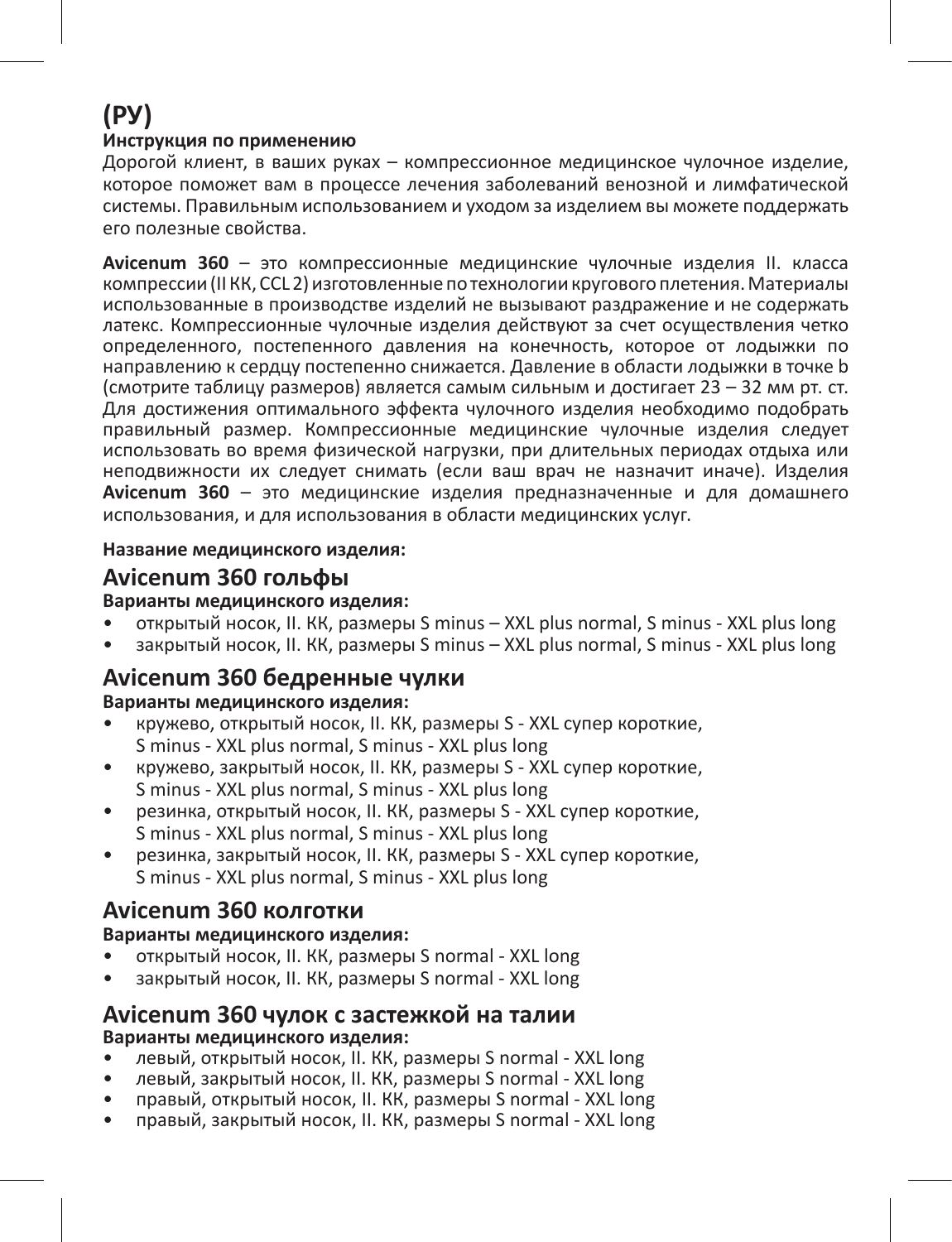#### **Аксессуары для изделия:**

Каждая упаковка с медицинским изделием **Avicenum 360** (во всех вариантах) содержит специальный текстильный надеватель для компрессионных чулок Avicenum. Надеватель не является медицинским изделием и предназначен исключительно для более простого надевания чулок Avicenum. Как использовать надеватель описано ниже, вместе с инструкцией по правильному надеванию компрессионных чулок.

### **Профиль пользователя:**

**Avicenum 360** – это медицинские изделия предназначенные и для домашнего использования, и для использования в области медицинских услуг.

#### **Цель применения:**

Медицинское изделие предназначенное для компрессионной терапии заболеваний вен и различных отеков нижних конечностей.

#### **Показания:**

- хроническая венозная недостаточность – субъективные и объективные признаки, профилактика
- первичный и вторичный варикоз нижних конечностей
- флеботромбоз глубоких вен
- тромбофлебит поверхностных вен
- отеки связанные с посттромботическим синдромом после перенесенного флеботромбоза глубоких вен
- отеки и варикозы во время беременности
- перенесенный флеботромбоз или тромбофлебит нижних конечностей
- профилактика флеботромбоза глубоких вен в хирургии, а также профилактика тромбоэмболических заболеваний
	- (особенно в хирургии, ортопедии, гинекологии)
- отеки нижних конечностей (послеоперационные, после травм, лимфатические, отеки в последствии лишнего веса, идиопатические отеки нижних конечностей)
- компрессионная поддержка после склеротерапии варикоза нижних конечностей
- компрессионная поддержка после экстирпации варикозных вен (классическая операция, радиочастотная абляция, или лазерная абляция)
- синдромы венозной компрессии (синдром Мейо-Тернера сдавливание левой подвздошной вены правой подвздошной артерией, сдавливание подколенной вены, сдавливание вен в окружающими факторами и образованиями – к примеру, опухолями, кистами, гематомами)
- венозная мальформация (синдром Клиппеля-Треноне, синдром Паркса-Вебера, синдром Маффуччи)
- лимфедема (первичная и вторичная)
- липедема
- терапия трофической язвы
- тромбоз путешественника (синдром экономического класса)

Если вы используете компрессионное медицинское чулочное изделие впервые, рекомендуем проконсультировать его применение с лечащим врачом, чтобы он мог определить нужный класс компрессии, или регулярно проходить у него осмотр.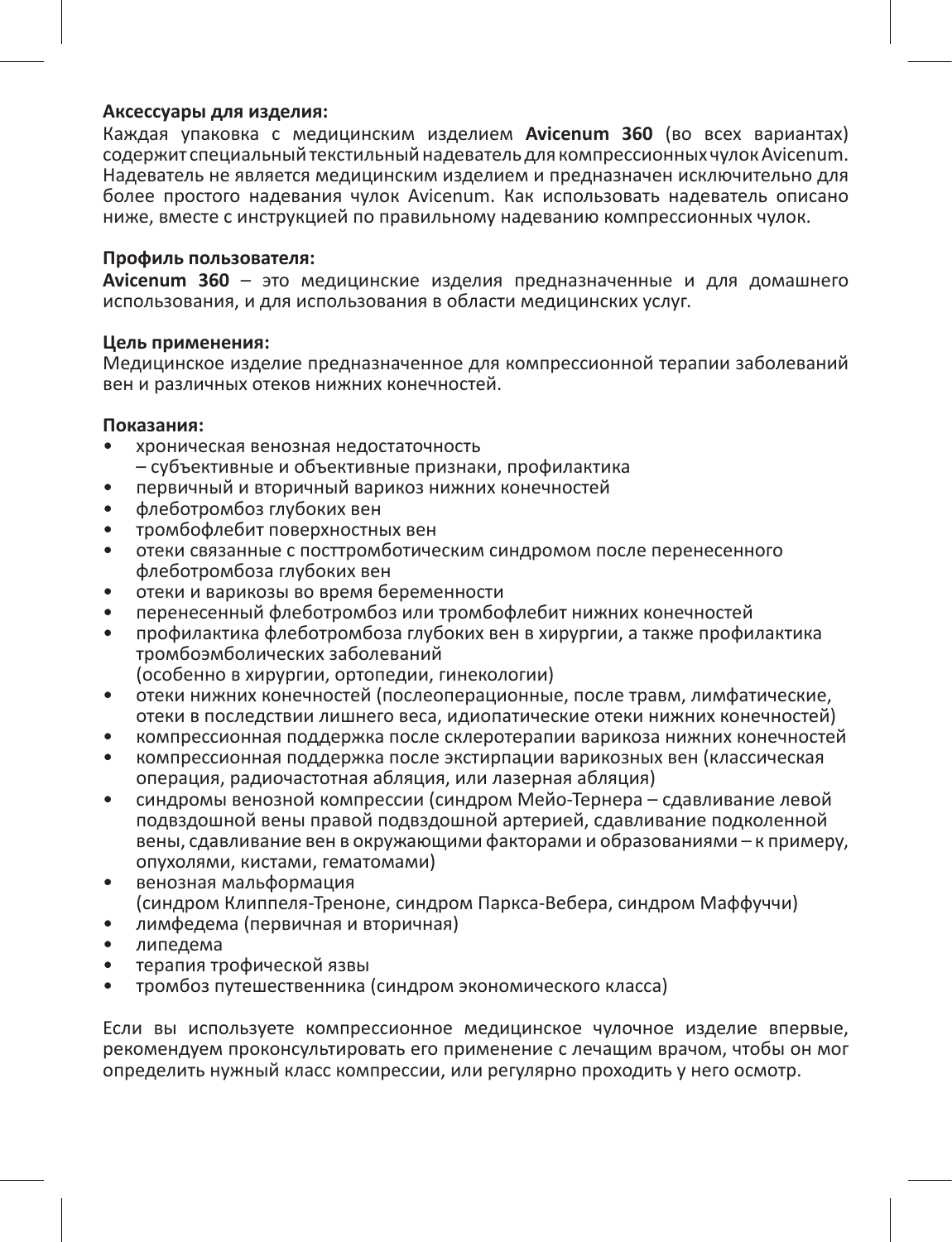#### **Противопоказания:**

- мокнущие места на коже
- острая ишемия конечностей
- критическая ишемия конечностей
- декомпенсированная сердечная недостаточность
- phlegmazia coerulea dolens, phlegmazia alba dolens
- повышенная чувствительность к использованному материалу
- расстройства чуткости конечностей (к примеру, периферическая нейропатия при сахарном диабете)

В связи с существованием противопоказаний, лечащий врач должен оценить, насколько уместно использование компрессионного изделия и взвесить возможные риски и терапевтический эффект изделия.

### **Для кого предназначены изделия:**

Для пациентов с первичным варикозом, для пациентов после венозного тромбоза, и для пациентов с вышеприведенными показаниями. Компрессионное медицинское чулочное изделие следует надевать на здоровую, неповрежденную кожу. Компрессионные медицинские чулочные изделия предназначены для пациентов любого возраста и пола. Их также можно использовать во время беременности.

#### **Побочные эффекты:**

Побочные эффекты могут образоваться прежде всего при использовании неправильного размера или при использовании во время отсутствия физической нагрузки. Возможно образование мозолей, ухудшение кровоснабжения (в результате сжатия сосудов), или ухудшение чувствительности (в результате чрезмерного сжатия нервов). Более чувствительные люди могут заметить признаки раздражения кожи (покраснение, зуд, образование пузырьков) в местах соприкосновения кожи с материалом, из которого изготовлено изделие.

### **Как подобрать правильный размер компрессионного медицинского чулочного изделия:**

Для правильного эффекта чулочных изделий необходимо подобрать правильный размер. Для того, чтобы определить нужный размер, необходимо измерить конечность в местах обозначенных на рисунке.

#### **Предупреждение:**

Любые отеки нижних конечностей должен оценить врач. Если отек появился у вас впервые, посоветуйтесь перед использованием компрессионного изделия с врачом. Не приступайте к самолечению при помощи компрессионного изделия, если причина отека вам не известна. Сочетание компрессионного изделия с другими медицинскими изделиями (к примеру, с ортезами или бандажами) всегда необходимо обсудить в лечащим врачом.

- для измерения используйте швейный метр
- конечность следует измерять стоя, в идеальном случае утром, после сна, поскольку в течение дня могут образоваться отеки
- попросите кого-нибудь помочь вам измерить нужное место
- в течение лечения измеренная окружность может меняться, поэтому перед тем, как надеть новое изделие проверьте, что оно подходящего размера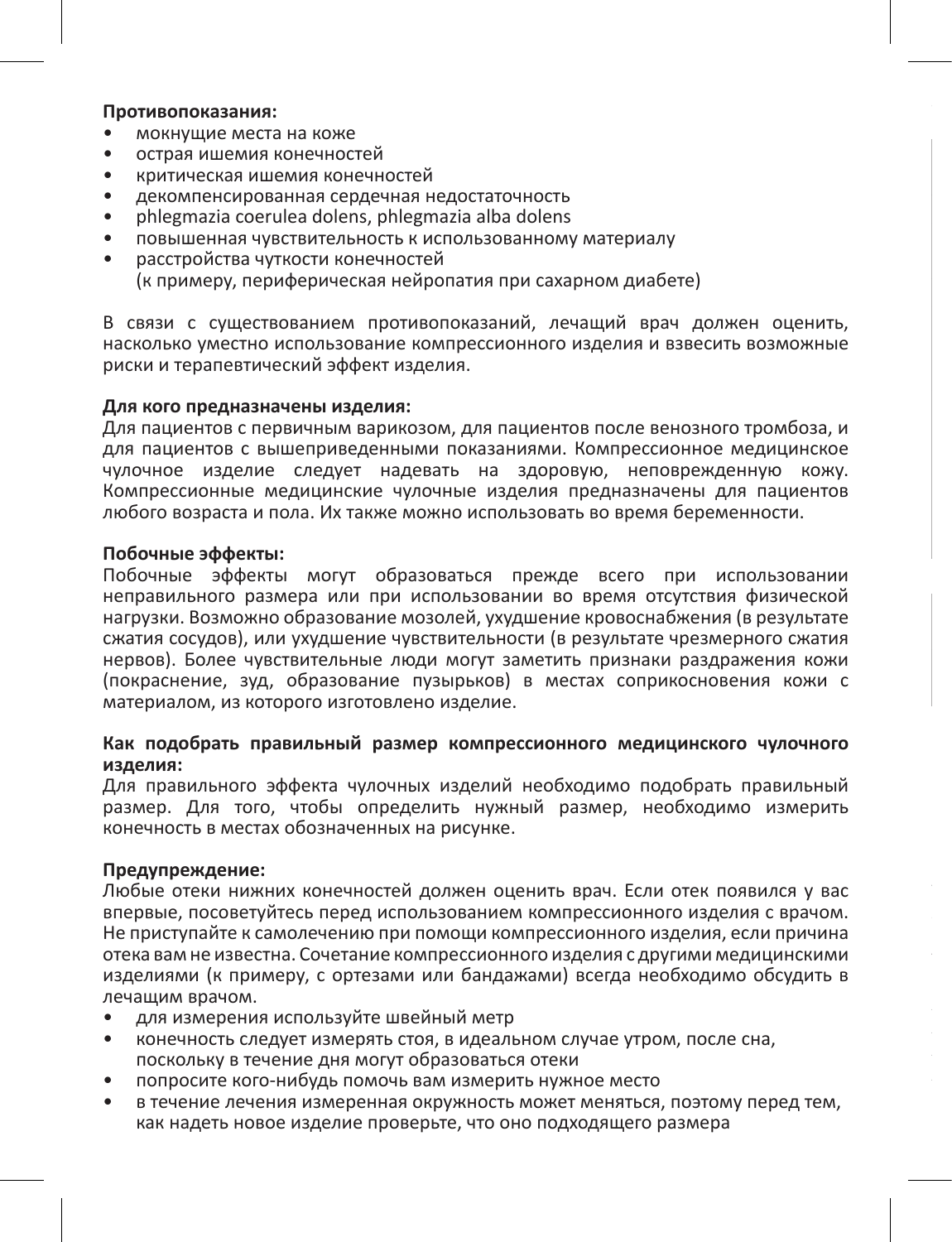### **Таблица размеров:**

| PA3MEP  | a                                                                   | $\mathbf b$ | b1        | c         | d         | e         | f         | g         | h   | t   |
|---------|---------------------------------------------------------------------|-------------|-----------|-----------|-----------|-----------|-----------|-----------|-----|-----|
| $S-$ *  | $19 - 25$                                                           | $20 - 23$   | $25 - 30$ | $32 - 38$ | $31 - 37$ | $33 - 39$ | $37 - 45$ | $42 - 52$ | 100 | 70  |
| $S^*$   | $19 - 25$                                                           | $20 - 23$   | $25 - 30$ | $32 - 38$ | $31 - 37$ | $33 - 39$ | $41 - 49$ | $47 - 57$ | 110 | 80  |
| $S+^*$  | $19 - 25$                                                           | $20 - 23$   | $25 - 30$ | $32 - 38$ | $31 - 37$ | $33 - 39$ | $49 - 57$ | $57 - 67$ | 110 | 80  |
| $M-$ *  | $22 - 28$                                                           | $23 - 26$   | $28 - 33$ | $35 - 41$ | $34 - 40$ | $36 - 42$ | $40 - 48$ | $47 - 57$ | 110 | 80  |
| M*      | $22 - 28$                                                           | $23 - 26$   | $28 - 33$ | $35 - 41$ | $34 - 40$ | $36 - 42$ | $45 - 53$ | $52 - 62$ | 120 | 90  |
| $M+*$   | $22 - 28$                                                           | $23 - 26$   | $28 - 33$ | $35 - 41$ | $34 - 40$ | $36 - 42$ | $53 - 61$ | $62 - 72$ | 120 | 90  |
| L-*     | $25 - 31$                                                           | $26 - 29$   | $31 - 36$ | $38 - 44$ | $37 - 43$ | $39 - 45$ | $45 - 53$ | $52 - 62$ | 120 | 90  |
| $L^*$   | $25 - 31$                                                           | $26 - 29$   | $31 - 36$ | $38 - 44$ | $37 - 43$ | $39 - 45$ | $49 - 57$ | $57 - 67$ | 120 | 90  |
| $L +$ * | $25 - 31$                                                           | $26 - 29$   | $31 - 36$ | $38 - 44$ | $37 - 43$ | $39 - 45$ | $57 - 65$ | $67 - 77$ | 130 | 100 |
| XL-*    | $28 - 34$                                                           | $29 - 32$   | $34 - 39$ | $41 - 47$ | $40 - 46$ | $42 - 48$ | $49 - 57$ | $57 - 67$ | 120 | 90  |
| XL*     | $28 - 34$                                                           | $29 - 32$   | $34 - 39$ | $41 - 47$ | $40 - 46$ | $42 - 48$ | $53 - 61$ | $62 - 72$ | 130 | 100 |
| $XL+*$  | $28 - 34$                                                           | $29 - 32$   | $34 - 39$ | $41 - 47$ | $40 - 46$ | $42 - 48$ | $61 - 69$ | $72 - 82$ | 130 | 100 |
| XXL*    | $31 - 37$                                                           | $32 - 35$   | $37 - 42$ | $44 - 50$ | $43 - 49$ | $45 - 51$ | $57 - 65$ | $67 - 77$ | 130 | 100 |
|         | * изделия с нормой RAL, это не относится чулок с застежкой на талии |             |           |           |           |           |           |           |     |     |

| ДЛИНА     |           |                     |                         |  |  |  |  |
|-----------|-----------|---------------------|-------------------------|--|--|--|--|
|           | short     | normal              | long                    |  |  |  |  |
| <b>AD</b> |           | $34 - 38*$ 38 - 43* |                         |  |  |  |  |
| AG        | $56 - 62$ |                     | $62 - 71$ * $71 - 82$ * |  |  |  |  |

- a окружность ступни
- b окружность над лодыжкой
- b1 окружность в 10 сантиметрах над лодыжкой
- c окружность икры
- d окружность под коленом
- e окружность над коленом<br>f окружность белра (в сере
- f окружность бедра (в середине)
- g окружность бедра в 5 сантиметрах от паха<br>h окружность боков
- окружность боков
- t окружность талии
- A D гольфы
- A G бедренные чулки
- **колготки**
- A-G/T чулок с застежкой на талии

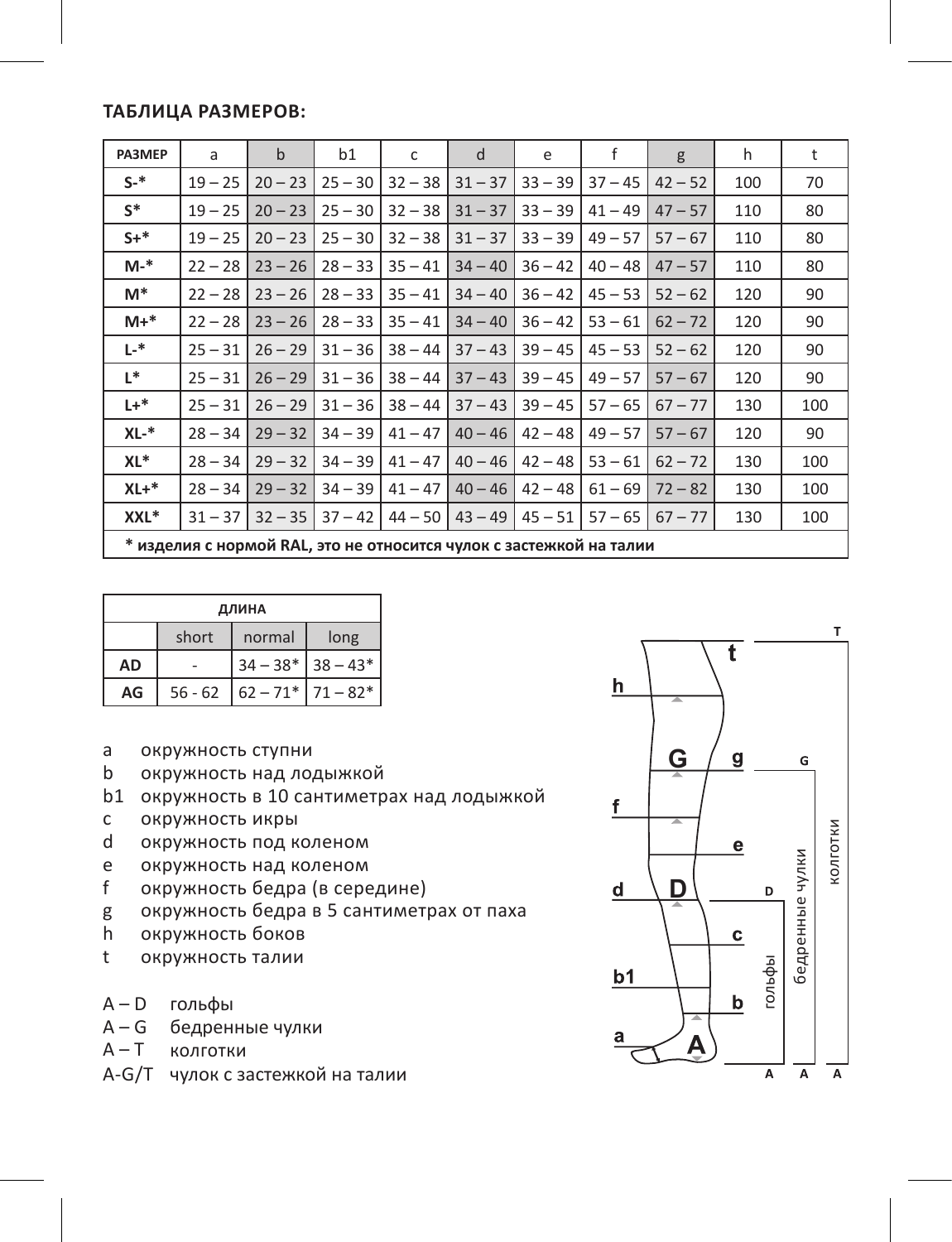Если результат измерения не соответствует ни одному из размеров в таблице (к примеру, точка b соответствует размеру S, но точка d размеру L), посетите специализированный пункт выдачи медицинских изделий или изготовителя изделия. Возможно, вам понадобится компрессионное медицинское чулочное изделие сделанное под заказ.

Если размеры левой и правой ноги сильно отличаются, посетите специализированный пункт выдачи медицинских изделий или изготовителя изделия. Возможно, вам понадобится компрессионное медицинское чулочное изделие сделанное под заказ.

Если измеренная окружность на грани двух размеров, выбирайте более крупный. Если вы не уверены, какой размер вам подойдет, посетите специализированный пункт выдачи медицинских изделий или производителя.

Если вам сложно надеть компрессионное медицинское чулочное изделие, посетите специализированный пункт выдачи медицинских изделий, где вам продемонстрируют правильную технику надевания. Вы также можете использовать специальные вспомогательные приспособления для надевания.

Если резинка или кружево на конечности не держится (в случае бедренных чулок), протрите силиконовую ленточку или шишечки раствором спирта, или побрейте конечность в местах соприкосновения кожи с силиконом.

#### **Как узнать, что вы подобрали правильный размер:**

- по всей длине компрессионного медицинского чулочного изделия ощущается заметное давление, которое не является неприятным
- компрессионное медицинское чулочное изделие при ходьбе не сползает и не собирается в области колена или подъема
- резинка или кружево не давит (в случае бедренных чулок)
- пояс не врезается в кожу, не давит, не затянут слишком туго (в случае моночулка с поясом)

Информация о размере и производителе находится на этикетке вшитой около верхнего края компрессионного медицинского чулочного изделия. Если этикетка была при использовании изделия удалена, информацию о размере можно также найти в нижней части изделия, в области ступни (размер вышит на изделии).

#### **Как надевать компрессионное чулочное изделие:**

Всегда натягивайте изделие постепенно. Никогда не надевайте изделие натягиванием за верхний край. Лучше всего надевать изделие утром, перед нагрузкой и возможным образованием отека. Для более комфортного надевания изделий используйте текстильный надеватель, который находится в упаковке. Инструкция по применению надевателья приведена в виде рисунков на отдельной карточке, которая находится в упаковке. Надевая изделие убедитесь, что оно не соприкасается с острыми предметами, к примеру, с украшениями или длинными ногтями. Чтобы снизить риск повреждения изделия, рекомендуем уделять внимание уходу за ступнями (особенно огрубевшей коже на пятках). Изделие следует натянуть равномерно, без складок,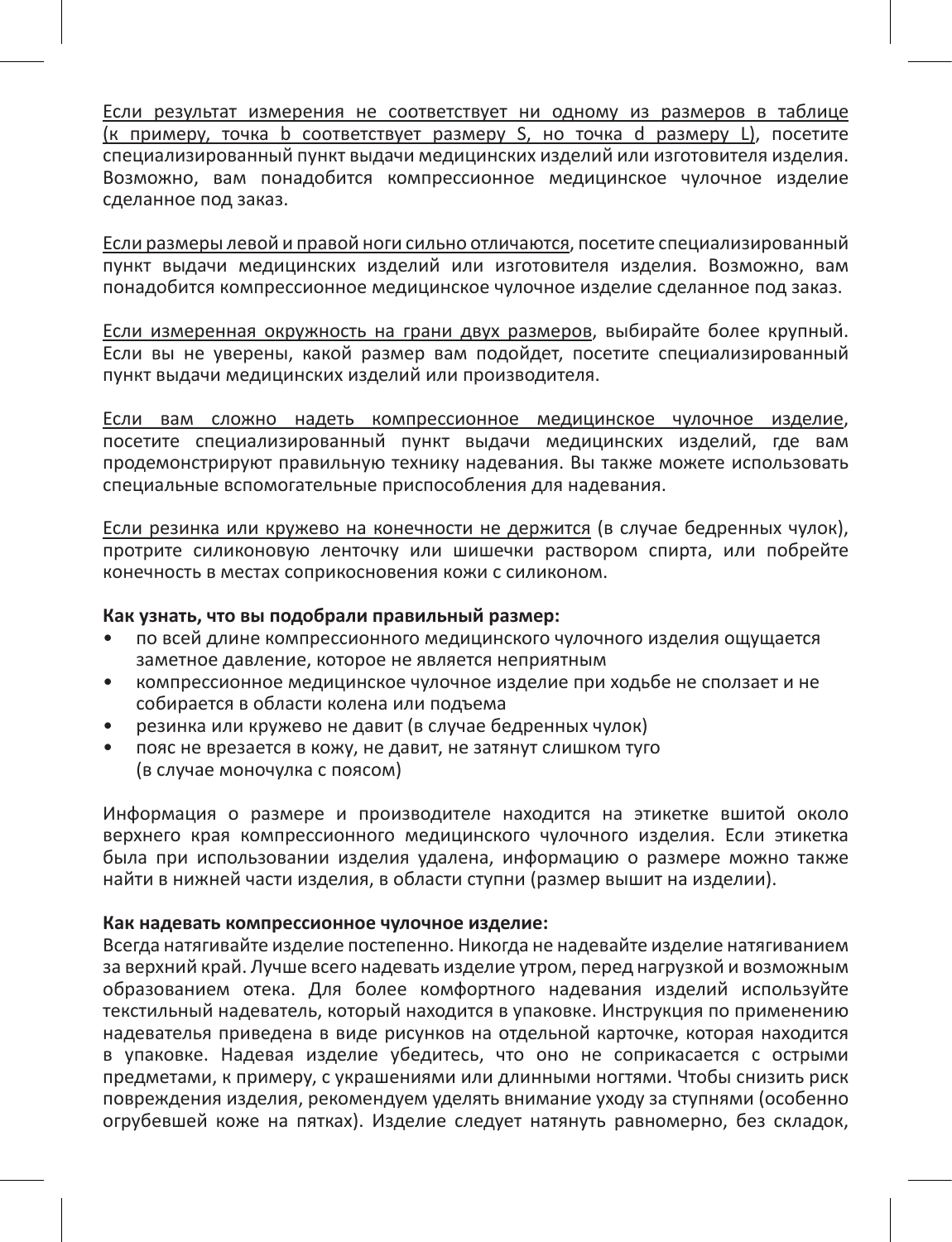чтобы обеспечить эффективное распределение давления. Если вы пользуетесь косметикой для тела, подождите после ее применения как минимум 15 минут прежде чем надеть изделие. Если вы обнаружили на изделии механическое повреждение, не используйте его и, в идеальном случае, поменяйте на новое.

### **Уход за изделием:**

Компрессионные медицинские чулочные изделия **Avicenum 360** предназначены для повторного использования одним и тем же человеком. Свойства и безопасность изделие сохраняет в течение 6 месяцев од первого использования, при чем необходимо соблюдать следующие правила:

- изделие можно стирать в стиральной машине (при температуре 30°C в режиме бережной стирки) с использованием мыльного раствора или специального средства для стирки компрессионных чулок, поместив изделие в мешок для стирки
- не используйте кондиционеры для белья
- не используйте отжим мокрое компрессионное изделие следует отжать вручную, при помощи полотенец
- сушите изделие в горизонтальном положении, в стороне от прямых источников тепла (батарея, солнце)
- не гладьте изделие утюгом
- максимальное количество стирок 120
- храните изделие на сухом и темном месте, лучше всего в оригинальной упаковке
- воздержитесь какого-либо механического вмешательства в изделие не чините повреждения, которые образовались в последствии использования, не надрезайте края, резинку или кружево
- липкость силиконовой ленты или шишечек на резинке можно восстановить протерев их раствором спирта (в случае бедренных чулок)
- следите за тем, чтобы на изделие не попадали органические растворители и отбеливающие средства

Месяцев от даты производства. Дата производства является частью номера партии изделия в формате ГГ/ММ-1234567 где ГГ означает год а ММ месяц изготовления. Срок годности указан «оргагизацией РОСЗДРАВНАДЗОР в соответствии с регистрационным удостоверением № РЗН 2019/8158».

**Значки по уходу за изделием:**  $\widetilde{\mathcal{B}}$  **A** *He использовать*<br>  $\widetilde{\mathcal{B}}$  **A**  $\widetilde{\mathcal{B}}$   $\widetilde{\mathcal{B}}$  **A** *K*  $\widetilde{\mathcal{B}}$  *M <i>K K*  $\widetilde{\mathcal{B}}$  *M <i>K K*  $\widetilde{\mathcal{B}}$  *K M <i>K K K* 



*кондиционер для белья*

#### **Когда не следует использовать изделие:**

Немедленно перестаньте использовать изделие если:

- на нем появятся признаки механического повреждения (поменяйте компрессионное изделие на новое)
- вы наблюдаете ухудшение состояния, которое могло бы быть связано с использованием компрессионного изделия – в таком случае посоветуйтесь с врачом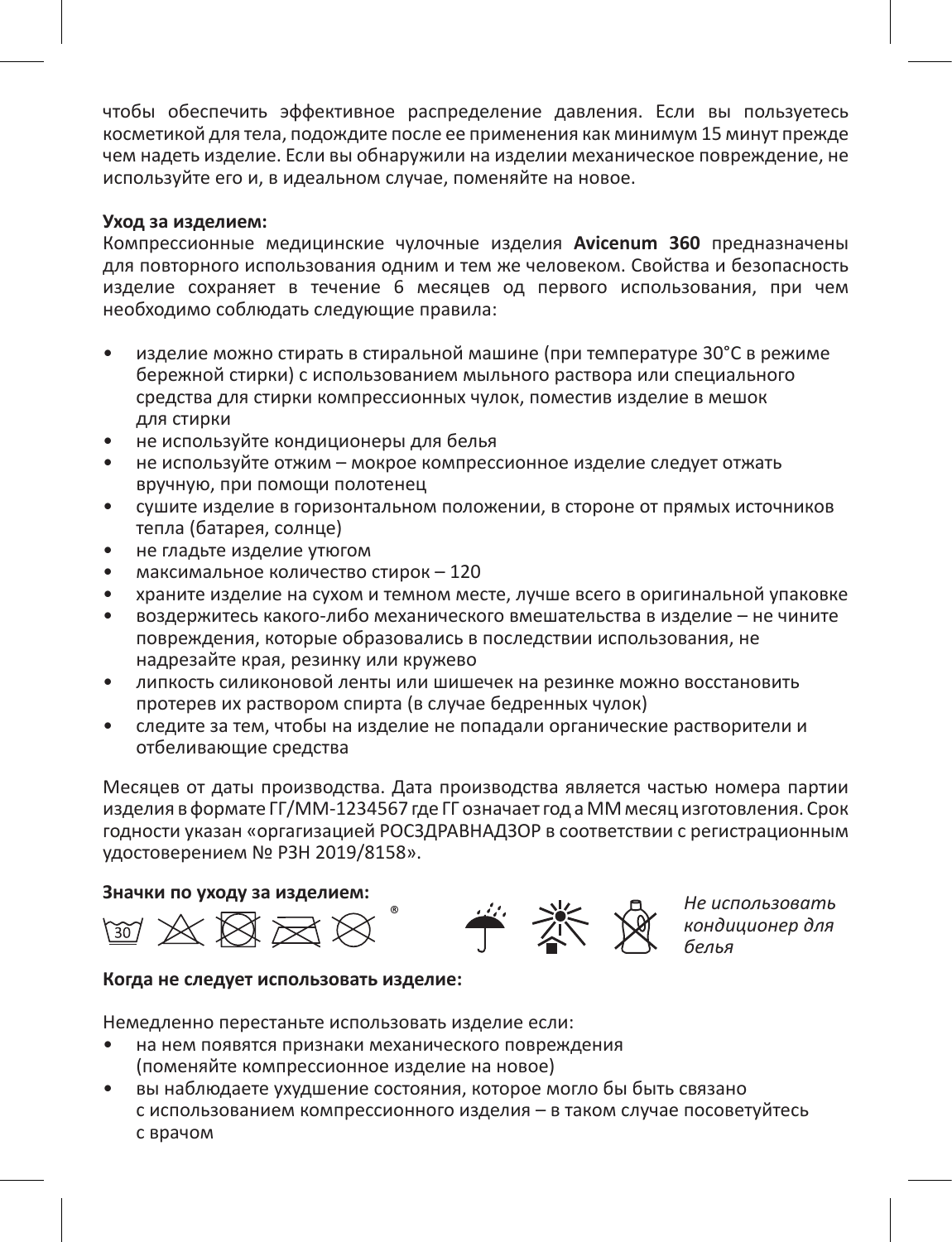### **Состав:**

Гольфы: 60% PAD Нейлон, 40% эластан LYCRA® Бедренные чулки: 60% PAD Нейлон, 40% эластан LYCRA®, силикон Колготки: 60% PAD Нейлон, 40% эластан LYCRA® Моночулок с поясом: 60% PAD Нейлон, 40% эластан LYCRA®, пластик

Данные медицинские изделия не содержат в себе лечебные препараты, дериваты человеческой крови или плазмы, ткани или клетки человеческого происхождения или их дериваты, или ткани или клетки животного происхождения или их дериваты.

### **Как правильно выбросить изделие:**

Изделие можно выбросить так же, как обычный мусор, или поместить в контейнер для текстиля. Несмотря на то, что изделие предназначено для использования на здоровой коже без травм, невозможно исключить загрязнение изделия жидкостями тела. В таком случае изделие следует уничтожить как инфекционный материал.

Материал, из которого изготовлено изделие, не является токсическим, за исключением его возгорания. Поэтому, никогда не сжигайте старые изделия.

**Любые серьезные нежелательные ситуации, которые образовались в связи с использованием изделия, следует сообщить производителю или в соответствующие органы государственной администрации страны, в которой проживает пациент/ пользователь:**

| Чешская<br>Республика | Státní ústav pro kontrolu léčiv, Šrobárova 48, 100 41 Praha 10                                                                  |
|-----------------------|---------------------------------------------------------------------------------------------------------------------------------|
| Словакия              | Štátny ústav pre kontrolu liečiv, Kvetná 1024/11, 821 08 Bratislava                                                             |
| Польша                | Urząd Rejestracji Produktów Leczniczych, Wyrobów Medycznych i Produktów<br>Biobójczych, Al. Jerozolimskie 181C, 02-222 Warszawa |
| Германия              | Das Bundesinstitut für Arzneimittel und Medizinprodukte,<br>Kurt Georg Kiesinger Allee 3, 53175 Bonn                            |
| Россия                | Росздравнадзор, адрес: 109074, Москва, Славянская площадь, д.4, стр.1                                                           |
| Украина               | Ministry of Health Ukraine, 7 Hrushevskoho Street, Kyiv, 01601                                                                  |
| Австралия             | The Therapeutic Goods Administration, 136 Narrabundah Lane, Symonston<br>ACT 2609                                               |

### **Список сокращений:**

КК, CCL – класс компрессии

мм рт. ст. – миллиметр ртутного столба

(единица измерения давления в области нижней конечности)

### **Производитель:**

ARIES, a.s., Studenec 309, 512 33 Studenec  $\boldsymbol{\epsilon}$   $\boldsymbol{\epsilon}$  дата последний ревизии текста: 01.04.2021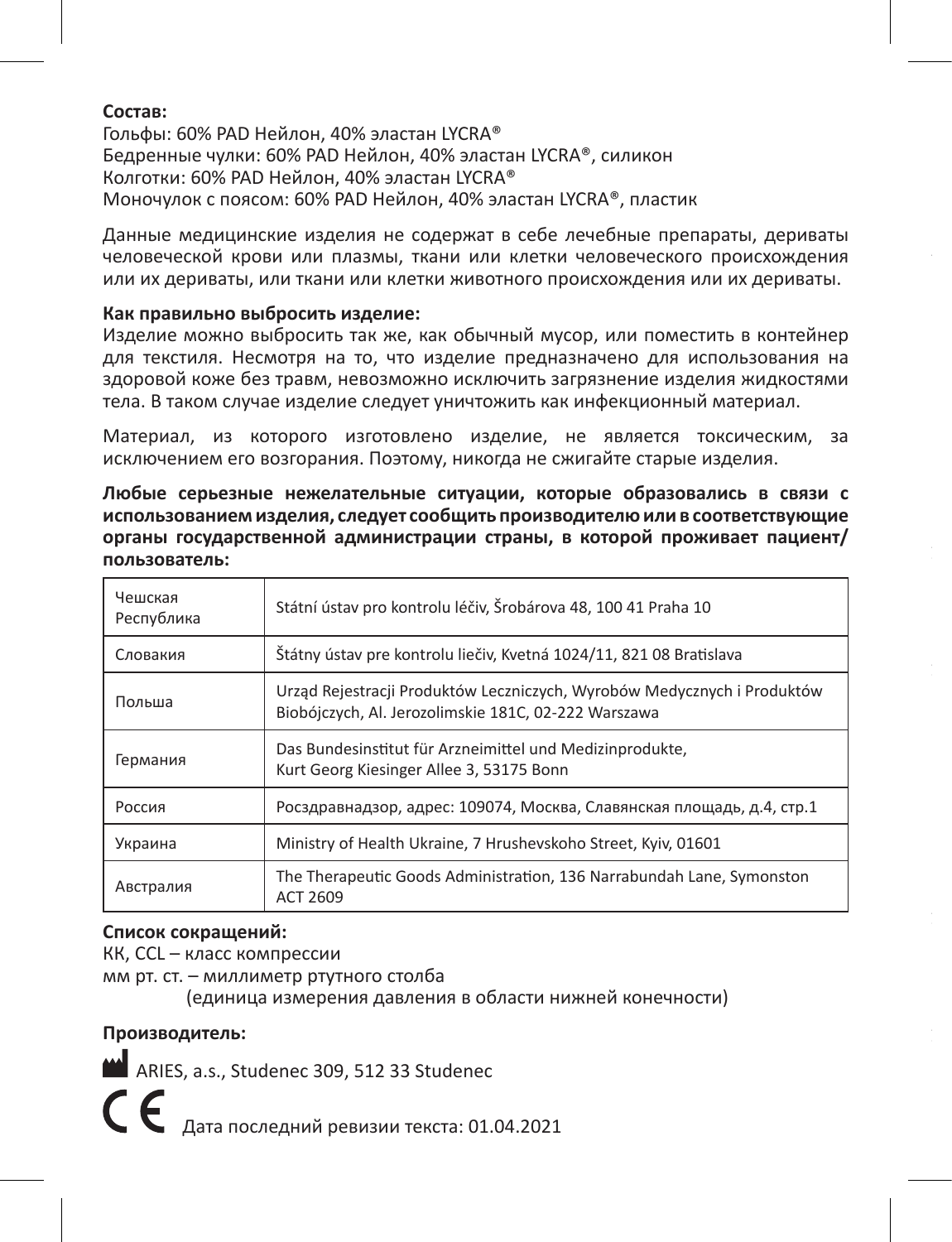### **(PL) INSTRUKCJA UŻYTKOWANIA**

Szanowni Klienci, trzymają Państwo w rękach pończoszniczy medyczny wyrób uciskowy, który pomoże Państwu w leczeniu problemów zdrowotnych układu żylnego i limfatycznego. Właściwości tego wyrobu można wspomóc poprzez właściwe użytkowanie i pielęgnację.

**Avicenum PHLEBO 360** to pończoszniczy medyczny wyrób uciskowy w II klasie kompresji (CCL 2). Jest to wyrób okrągłodziany, produkowany z materiałów niedrażniących i niezawierających lateksu. Mechanizm działania pończoszniczego medycznego wyrobu kompresyjnego opiera się na wywieraniu określonego ucisku w okolicy kostki kończyny dolnej, który stopniowo maleje kierując się ku sercu. Ucisk w okolicy kostki, w miejscu pomiaru obwodu w punkcie b (patrz tabela rozmiarów) jest największy i osiąga wartości 23- 32 mmHg. Aby osiągnąć pożądany efekt, konieczne jest, aby wybrać odpowiedni rozmiar. Wyrób uciskowy powinien być stosowany podczas aktywności fizycznej, natomiast podczas dłuższego przebywania w stanie spoczynku powinien być zdejmowany (chyba, że lekarz zaleci inaczej). Produkty **Avicenum PHLEBO 360** to wyroby medyczne przeznaczone do stosowania w warunkach domowych, jak i placówkach zdrowia.

### **Nazwa wyrobu:**

### **Avicenum PHLEBO 360 podkolanówki**

### **Warianty wyrobu:**

- czubek otwarty, II. KK, roz. S minus XXL plus krótkie, S minus XXL plus długie
- czubek zamknięty, II.KK, roz. S minus XXL plus krótkie, S minus XXL plus długie

### **Avicenum PHLEBO 360 pończochy**

### **Warianty wyrobu:**

- koronka, czubek otwarty, II. KK, roz. S XXL ultra krótkie, S minus XXL plus krótkie, S minus - XXL plus długie
- koronka, czubek zamknięty, II. KK, roz. S XXL ultra krótkie, S minus XXL plus krótkie, S minus - XXL plus długie
- lamówka, czubek otwarty, II. KK, roz. S XXL ultra krótkie, S minus XXL plus krótkie, S minus - XXL plus dlugie
- lamówka, czubek zamknięty, II. KK, roz. S XXL ultra krótkie, S minus XXL plus krótkie, S minus - XXL plus długie

### **Avicenum PHLEBO 360 rajstopy**

### **Warianty wyrobu:**

- czubek otwarty, II. KK, roz. S krótkie- XXL długie
- czubek zamknięty, II. KK, roz. S krótkie- XXL długie

### **Avicenum PHLEBO 360 pończocha z mocowaniem w pasie Warianty wyrobu:**

- lewa, czubek otwarty, II. KK, roz. S krótka- XXL długa
- lewa, czubek zamknięty, II. KK, roz. S krótka XXL długa
- prawa, czubek otwarty, II. KK, roz. S krótka- XXL długa
- prawa, czubek zamknięty, II. KK, roz. S krótka XXL długa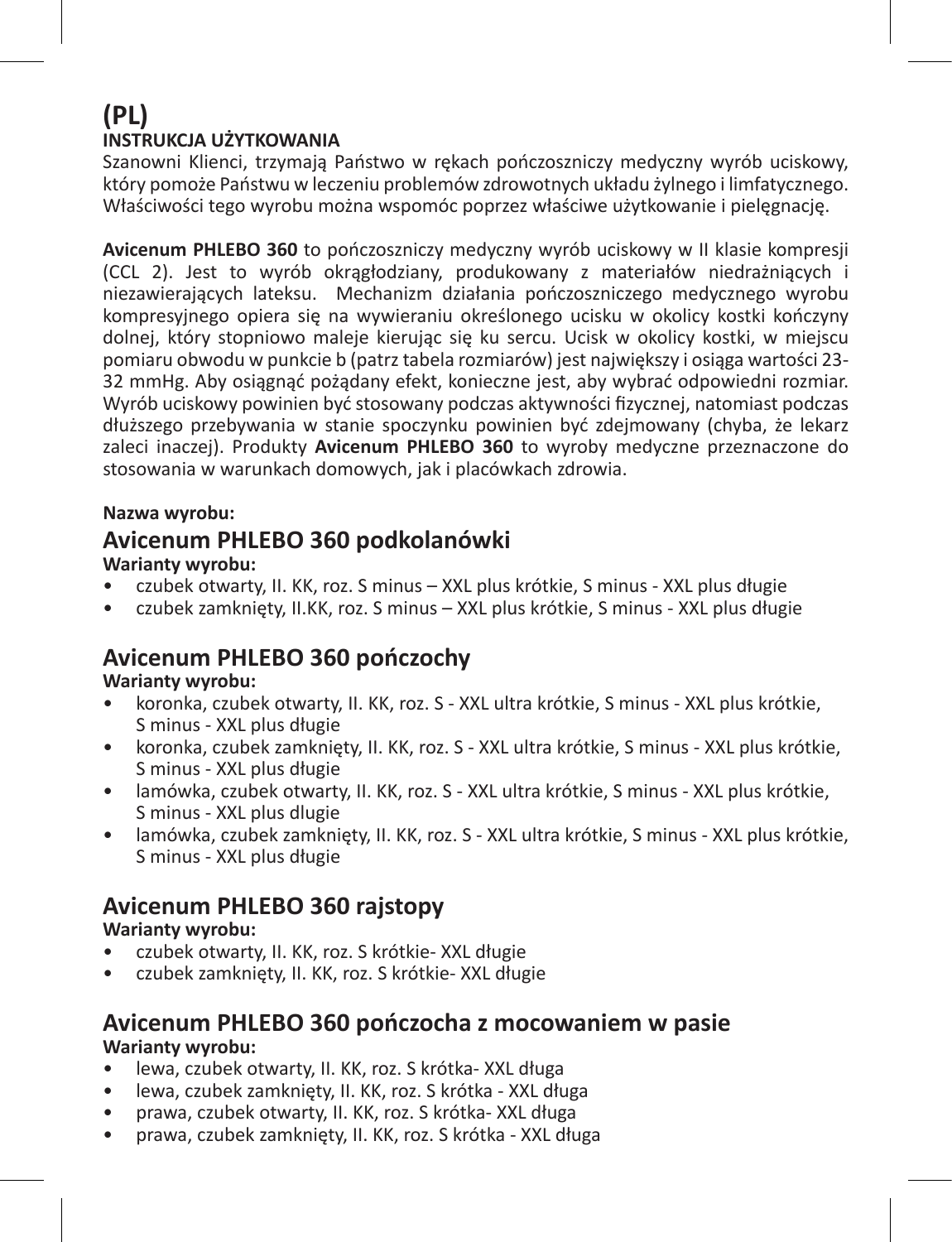### **Akcesoria do wyrobu medycznego:**

Każde opakowanie wyrobu medycznego **Avicenum PHLEBO 360**, niezależnie od wariantu, dodatkowo zawiera tekstylny nawlekacz – przyrząd ułatwiający zakładanie wyrobów kompresyjnych Avicenum. Przyrząd ten nie jest wyrobem medycznym. Właściwe stosowanie nawlekacza opisano poniżej w instrukcji zakładania wyrobu uciskowego.

### **Zastosowanie:**

**Avicenum PHLEBO 360** to wyrób medyczny przeznaczony do stosowania w warunkach domowych, jak i placówkach zdrowia.

### **Przeznaczenie wyrobu medycznego:**

Wyrób medyczny przeznaczony do komresjoterapii stosowanej w chorobach naczyń żylnych i obrzęków różnego pochodzenia kończyn dolnych.

### **Wskazania:**

- przewlekła niewydolność żylna subiektywne i obiektywne objawy, zapobieganie
- pierwotne i wtórne żylaki kończyn dolnych
- zakrzepica żył głębokich
- zakrzepowe zapalenie żył powierzchownych
- obrzęk związany z zespołem post-zakrzepowym po pokonaniu zakrzepicy żył głębokich
- obrzęki i żylaki w ciąży
- stany po przebytych zakrzepicach i zakrzepowym zapaleniu żył kończych dolnych
- zapobieganie zakrzepicy żył głębokich w chirurgii, oraz konsekwencji choroby zakrzepowo-zatorowej (zwłaszcza chirurgia, ortopedia, ginekologia)
- obrzeki kończyn dolnych (pooperacyjne i pourazowe, limfatyczne, obrzęki przy nadwadze, idiopatyczne obrzęki kończyn dolnych )
- ucisk wspierajacy po skleroterapii żylaków kończyn dolnych
- kompresjoterapia po chirurgicznym zabiegu usunięcia żylaków (klasyczna operacja, termoablacja radiowa czy ablacja laserowa)
- zespół zastoju żylnego (zespół Cockett'a, ucisk żyły podkolanowej, ucisk w obrębie żyły – wywołany np. guzem, cystą czy otaczającym krwiakiem)
- malformacje żylne (zespół Klippla- Trénaunaya, zespół Parkesa-Webera, zespół Maffucciego)
- obrzęk limfatyczny (pierwotny i wtórny)
- lipodemia
- terapia owrzodzeń żylnych
- zakrzepica podróżna (zespół klasy ekonomicznej)

Jeśli używasz medyczny wyrób kompresyjny po raz pierwszy, zaleca się konsulatcję lekarską w celu potwierdzenia wskazań do jego stosowania i określenia klasy ucisku. Jeśli to konieczne, należy regularnie kontrolować stan zdrowia przez lekarza.

### **Przeciwwskazania:**

- stany zapalne skóry z wysiękiem
- ostre niedokrwienie kończyny
- krytyczne niedokrwienie kończyny -CLI
- niewydolność mięśnia sercowego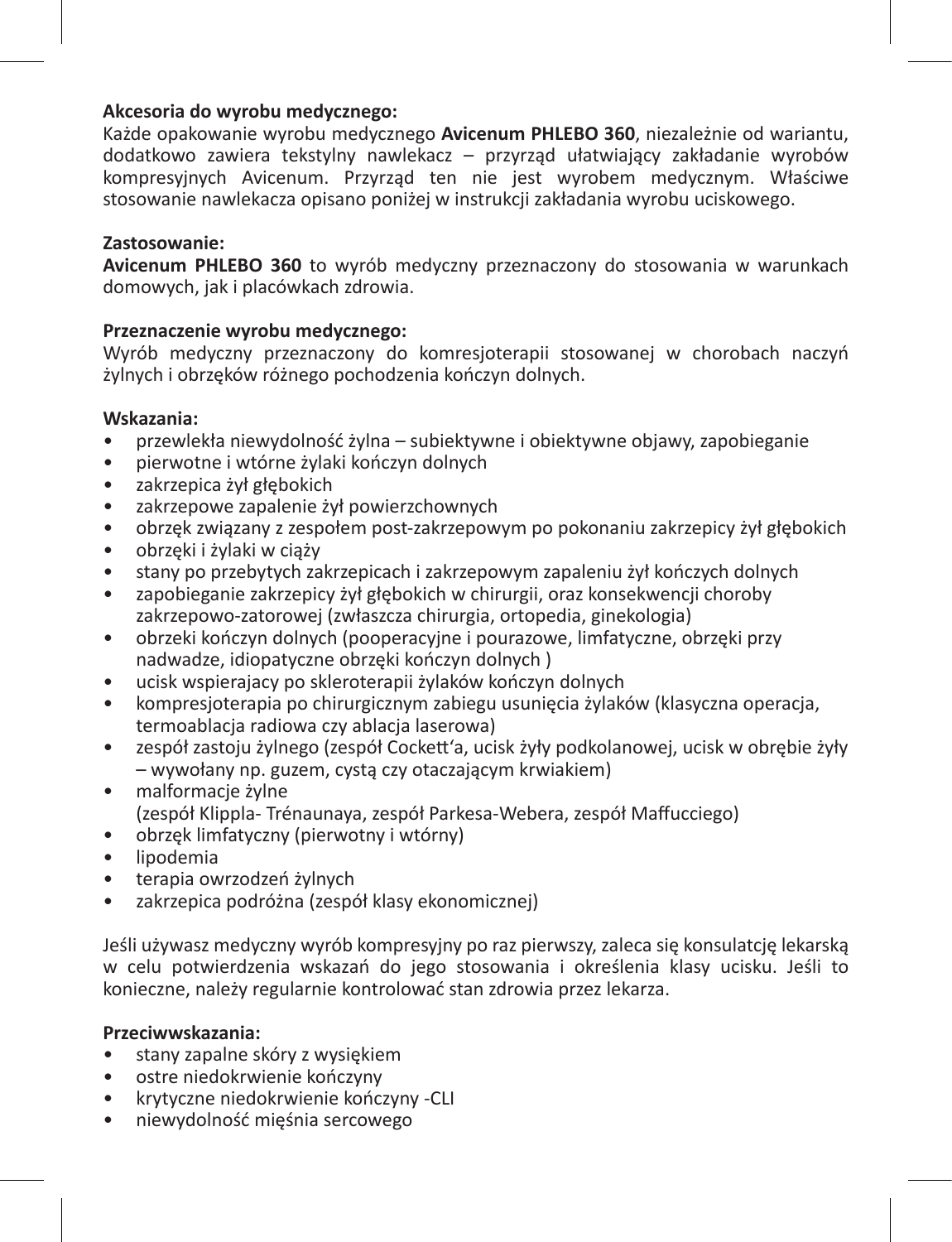- bolesny obrzęk siniczny i bolesny obrzęk biały
- nadwrażliwość na zastosowane materiały
- zaburzenia czucia kończyn (np. neuropatia obwodowa w cukrzycy)

Ze względu na znane przeciwwskazania lekarz prowadzący powinien rozważyć użycie pończoszniczych medycznych wyrobów kompresyjnych i ocenić potencjalne ryzyko dla korzyści terapeutycznych wyrobu medycznego.

### **Grupą docelową są :**

Pacjenci z żylakami pierwotnymi, pacjenci z zakrzepicą żył w wywiadzie i pacjenci z powyższymi wskazaniami. Pończosznicze medyczne wyroby kompresyjne przeznaczone są do stosowania tylko na zdrową, nieuszkodzoną skórę. Pończosznicze medyczne wyroby kompresyjne przeznaczone są dla wszystkich grup wiekowych i obu płci. Nie ma ograniczeń co do stosowania w ciąży.

### **Efekty uboczne:**

Działania uboczne mogą występować zwłaszcza w przypadku nieprawidłowo dobranego rozmiaru lub podczas stosowania pończoszniczych medycznych wyrobów kompresyjnych pomimo przeciwwskazań. Zbyt mocno obciskające kończynę dolną wyroby, mogą powodować owrzodzenia, pogorszenie krążenia krwi z powodu ucisku naczyń krwionośnych, pogorszenie tkliwości poprzez nadmierny ucisk nerwów.U alergików i wrażliwych osób może wystąpić podrażnienie skóry (zaczerwienienie, swędzenie, pęcherze) w miejscu styku z materiałem, z którego wykonane są pończosznicze medyczne wyroby kompresyjne.

### **Jak dobrać odpowiedni rozmiar:**

Aby osiągnąć pożądany efekt, konieczne jest, aby wybrać odpowiedni rozmiar. Rozmiar można określić jedynie na podstawie pomiaru obwodów kończyny w miejscach wskazanych na rysunku.

### **Ostrzeżenie:**

Wszelkie obrzęki kończyn dolnych powinny być ocenione przez lekarza. Jeśli obrzęki zaobserwowano po raz pierwszy,przed rozpoczęciem użytkowania pończoszniczych medycznych wyrobów kompresyjnych należy skonsultować się z lekarzem. Nie zaczynaj samoleczenia medycznymi wyrobami kompresyjnymi, jeśli nie znasz przyczyny obrzęku. Jednoczesne stosowanie z innymi wyrobami medycznymi (np. opaskami kompresyjnymi czy ortezami) należy zawsze skonsultować z lekarzem.

- do pomiaru użyj centymetra krawieckiego
- pomiaru dokonuj najlepiej rano po przebudzeniu później kończyny mogą puchnąć
- poproś o pomoc drugą osobę
- pomiary kończyny mogą się od siebie różnić w trakcie leczenia, może to skutkować wymianą pończoszniczego medycznego wyrobu kompresyjnego na inny rozmiar.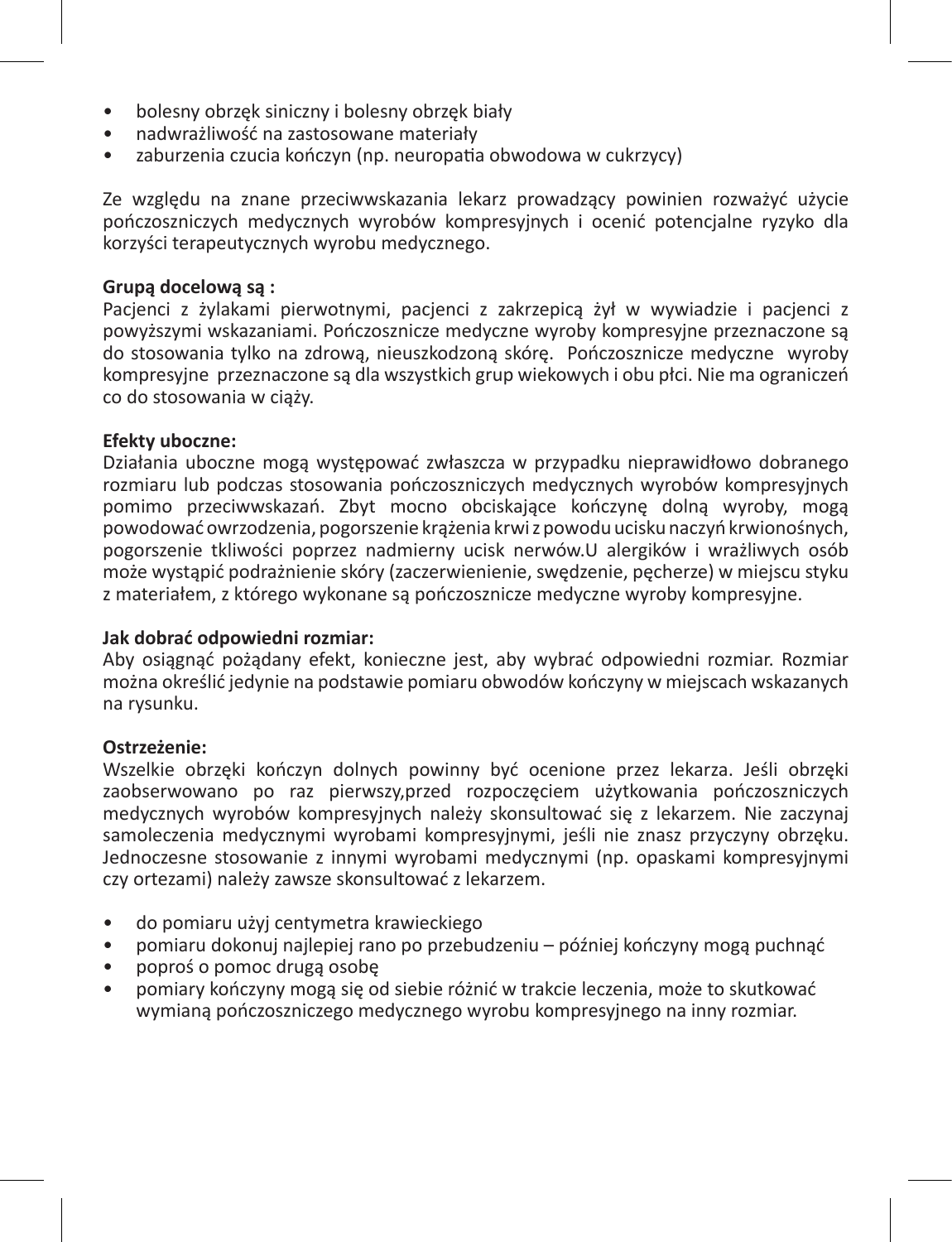### **Tabela rozmiarów:**

| <b>ROZMIAR</b> | a                                                                             | $\mathbf b$ | b1        | c         | d         | e         | f         | g         | h   | t   |
|----------------|-------------------------------------------------------------------------------|-------------|-----------|-----------|-----------|-----------|-----------|-----------|-----|-----|
| $S-$ *         | $19 - 25$                                                                     | $20 - 23$   | $25 - 30$ | $32 - 38$ | $31 - 37$ | $33 - 39$ | $37 - 45$ | $42 - 52$ | 100 | 70  |
| $S^*$          | $19 - 25$                                                                     | $20 - 23$   | $25 - 30$ | $32 - 38$ | $31 - 37$ | $33 - 39$ | $41 - 49$ | $47 - 57$ | 110 | 80  |
| $S+^*$         | $19 - 25$                                                                     | $20 - 23$   | $25 - 30$ | $32 - 38$ | $31 - 37$ | $33 - 39$ | $49 - 57$ | $57 - 67$ | 110 | 80  |
| $M-$ *         | $22 - 28$                                                                     | $23 - 26$   | $28 - 33$ | $35 - 41$ | $34 - 40$ | $36 - 42$ | $40 - 48$ | $47 - 57$ | 110 | 80  |
| M*             | $22 - 28$                                                                     | $23 - 26$   | $28 - 33$ | $35 - 41$ | $34 - 40$ | $36 - 42$ | $45 - 53$ | $52 - 62$ | 120 | 90  |
| $M+*$          | $22 - 28$                                                                     | $23 - 26$   | $28 - 33$ | $35 - 41$ | $34 - 40$ | $36 - 42$ | $53 - 61$ | $62 - 72$ | 120 | 90  |
| $L^{*}$        | $25 - 31$                                                                     | $26 - 29$   | $31 - 36$ | $38 - 44$ | $37 - 43$ | $39 - 45$ | $45 - 53$ | $52 - 62$ | 120 | 90  |
| L*             | $25 - 31$                                                                     | $26 - 29$   | $31 - 36$ | $38 - 44$ | $37 - 43$ | $39 - 45$ | $49 - 57$ | $57 - 67$ | 120 | 90  |
| $L +$ *        | $25 - 31$                                                                     | $26 - 29$   | $31 - 36$ | $38 - 44$ | $37 - 43$ | $39 - 45$ | $57 - 65$ | $67 - 77$ | 130 | 100 |
| $XL-*$         | $28 - 34$                                                                     | $29 - 32$   | $34 - 39$ | $41 - 47$ | $40 - 46$ | $42 - 48$ | $49 - 57$ | $57 - 67$ | 120 | 90  |
| XL*            | $28 - 34$                                                                     | $29 - 32$   | $34 - 39$ | $41 - 47$ | $40 - 46$ | $42 - 48$ | $53 - 61$ | $62 - 72$ | 130 | 100 |
| $XL+*$         | $28 - 34$                                                                     | $29 - 32$   | $34 - 39$ | $41 - 47$ | $40 - 46$ | $42 - 48$ | $61 - 69$ | $72 - 82$ | 130 | 100 |
| XXL*           | $31 - 37$                                                                     | $32 - 35$   | $37 - 42$ | $44 - 50$ | $43 - 49$ | $45 - 51$ | $57 - 65$ | $67 - 77$ | 130 | 100 |
|                | * rozmiary posiadające certyfikat RAL nie dotyczą pończochy mocowanej w pasie |             |           |           |           |           |           |           |     |     |

| <b>DŁUGOŚĆ</b> |           |                       |      |  |  |  |  |
|----------------|-----------|-----------------------|------|--|--|--|--|
|                | short     | normal                | long |  |  |  |  |
| AD             |           | $34 - 38*$ 38 - 43*   |      |  |  |  |  |
| AG             | $56 - 62$ | $62 - 71$ $71 - 82$ * |      |  |  |  |  |

- a obwód stopy<br>b obwód nad ko
- b obwód nad kostką
- b1 obwód 10cm nad kostką
- c obwód łydki
- d obwód pod kolanem
- e obwód nad kolanem<br>f obwód uda (środek)
- obwód uda ( środek uda)
- g obwód uda ( 5cm poniżej kroku)
- h obwód bioder
- t obwód pasa
- A D podkolanówki
- $A G$  pończochy<br> $A T$  raistopy
- rajstopy
- A-G/T pończocha z mocowaniem w pasie

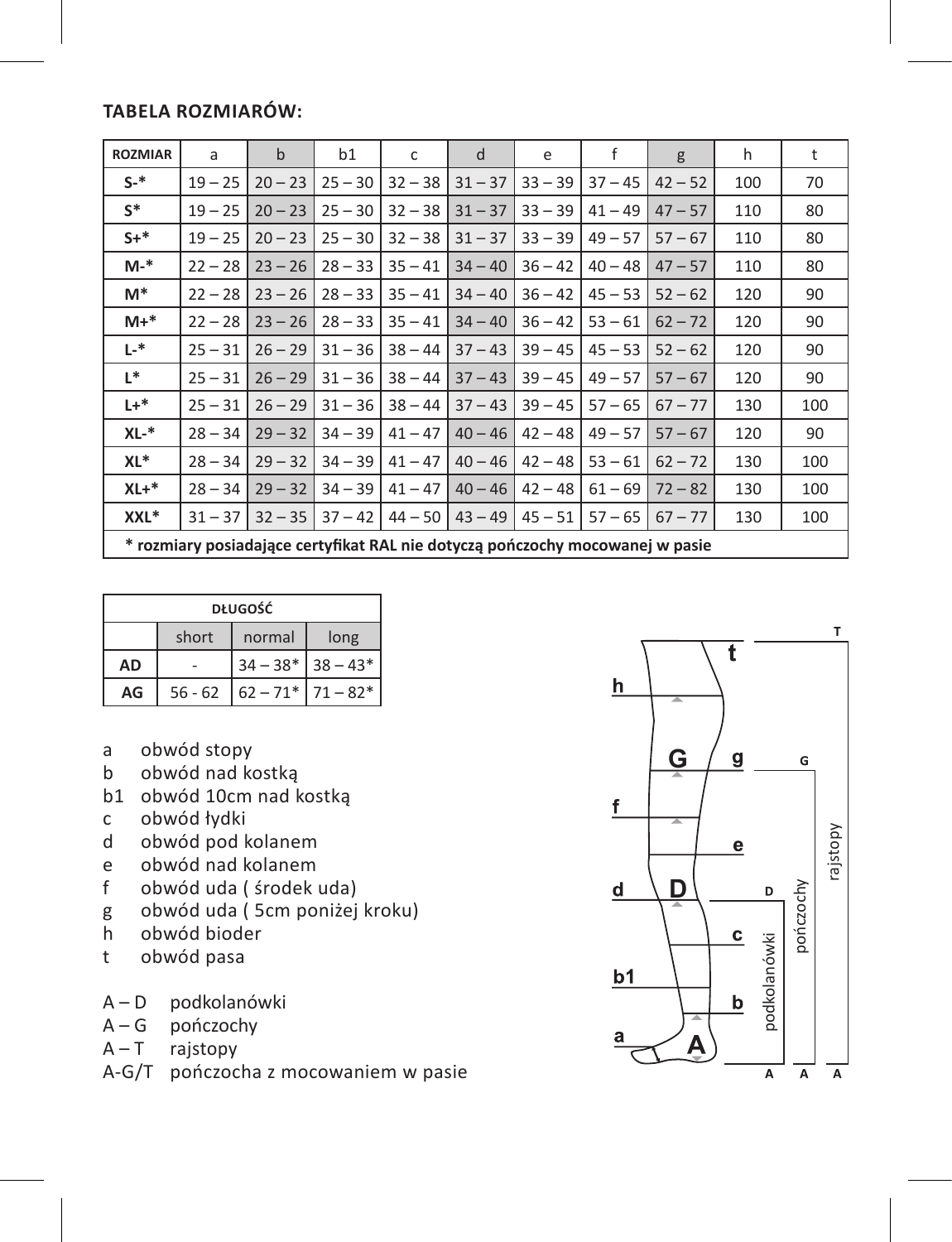Jeśli na podstawie pobranych pomiarów ,nie można jednoznacznie określić rozmiaru (np. obwód b odpowiada roz. S, a obwód d już roz. L), należy skontaktować się bezpośrednio z producentem lub wyspecjalizowanym sklepem medycznym. Być może zajdzie potrzeba wyprodukowania wyrobu kompresyjnego pod indywidualne wymiary pacjenta.

Jeśli pomiary lewej nogi różnią się znacznie od pomiarów prawej nogi , należy skontaktować się bezpośrednio z producentem lub wyspecjalizowanym sklepem medycznym. Być może zajdzie potrzeba wyprodukowania wyrobu kompresyjnego pod indywidualne wymiary pacjenta.

Jeśli pomiar znajduje się na granicy dwóch rozmiarów, wybierz rozmiar większy. Jeśli masz watpliwości co do wyboru rozmiaru pończoszniczego medycznego wyrobu kompresyjnego, należy skonsultować się z wyspecjalizowanym sklepem medycznym lub bezpośrednio z producentem.

Jeśli pończosznicze medyczne wyroby kompresyjne ciężko się zakładają, odwiedź specjalistyczny sklep medyczny i poproś o pokazanie techniki sprawnego zakładania wyrobu. Należy skorzystać z dostępnych przyrządów ułatwiających zakładanie pończoch.

Jeśli lamówka czy koronka nie trzyma się na udzie (pończochy), należy przetrzeć paski silikonu lub guzki silikonowe roztworem alkoholowym, w razie potrzeby zgolić owłosienie w miejscu kontaktu lamówki/koronki ze skórą.

### **Odpowiednio dobrany rozmiar,gdy:**

- odczuwa się zauważalny, ale nie nieprzyjemny ucisk wzdłuż kończyny, na której naciągniety jest wyrób
- wyrób kompresyjny podczas chodzenia nie marszczy się, nie zbiera pod kolanem i na podbiciu stopy
- lamówka czy koronka pończoch nie wżyna się w skórę uda
- mocowanie w pasie nie ściska zbyt mocno, jest właściwie wyregulowane (pończocha z mocowaniem w pasie)

Rozmiar i dane dotyczące producenta można znaleźć na metce wszytej w górnej części pończoszniczego medycznego wyrobu kompresyjnego. W przypadku, gdy metka zostanie odcięta z wyrobu w trakcie użytkowania, informacje o rozmiarze są wyplecione na podeszwowej stronie wyrobu uciskowego.

### **Zakładanie wyrobów kompresyjnych:**

Pończoszniczy medyczny wyrób kompresyjny naciągaj na kończynę stopniowo, nie ciągnij za jego górną krawędź. Najwygodniej jest zakładać wyrób uciskowy z samego rana (na siedząco), jeszcze przed codziennym obciążeniem kończyn dolnych i pojawieniem się obrzęków. Dla łatwiejszego zakładania wyrobu posłuż się załączonym nawlekaczem do wyrobów kompresyjnych Avicenum. Instrukcja wraz z obrazkami objaśniająca posługiwanie się nawlekaczem jest załączona do każdego opakowania wyrobu. Podczas zakładania wyrób kompresyjny nie powinien mieć kontaktu z ostrymi przedmiotami (biżuterią) lub długimi paznokciami. Dokładna pielęgnacja stóp (usuwanie szorstkiej skóry na piętach) zmniejsza ryzyko uszkodzenia wyrobu i przedłuża jego żywotność. Wyrób uciskowy naciągaj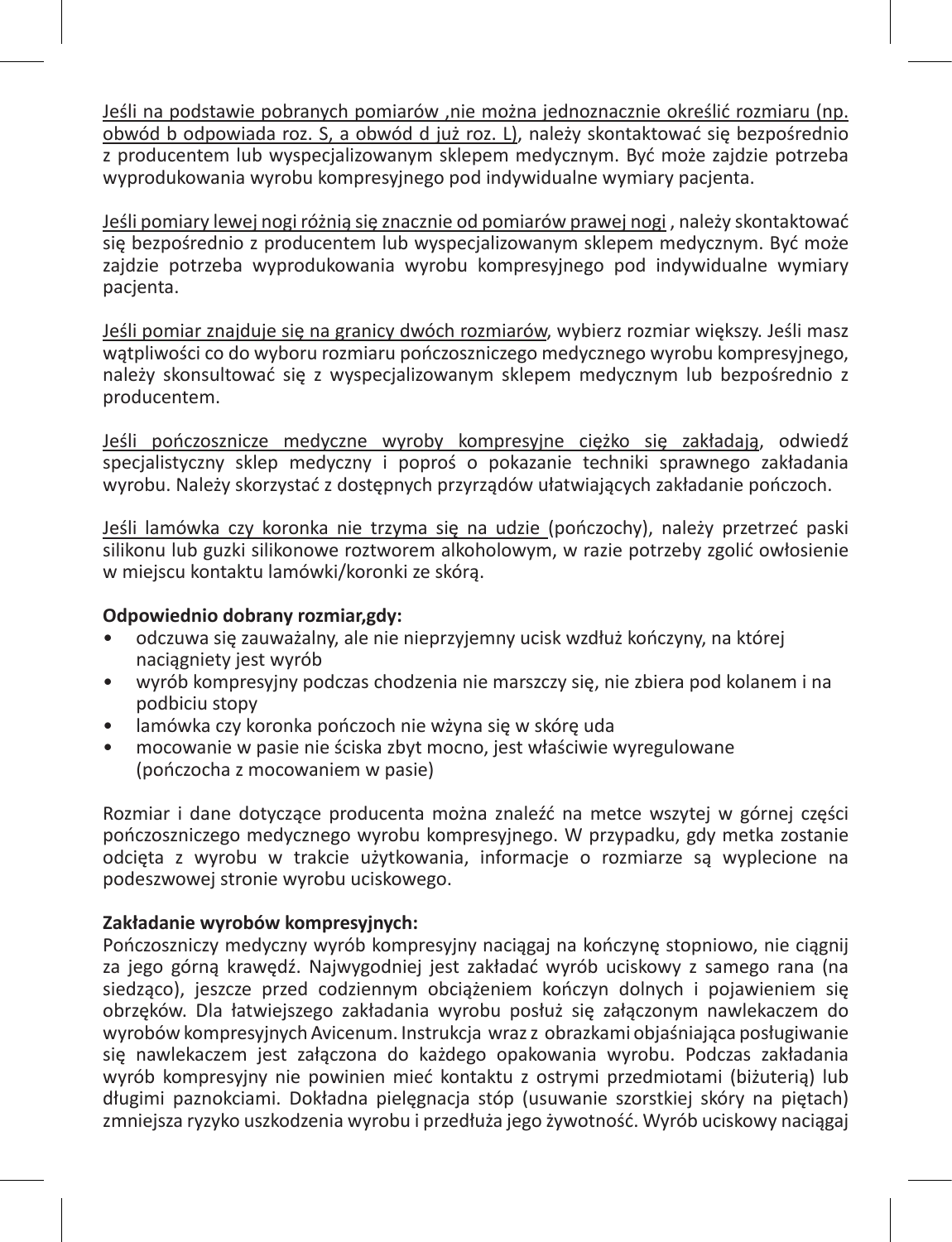równomiernie bez zgięć, dzięki czemu nastąpi efektywne rozłożenie ucisku na kończynie. Podczas stosowania kosmetyków pielęgnacyjnych należy odczekać około 15 minut przed założeniem wyrobu uciskowego. W przypadku widocznego uszkodzenia mechanicznego wyrobu, należy wyrób uciskowy zdjąć i najlepiej wymienić na nowy.

### **Pielęgnacja i konserwacja:**

Pończosznicze medyczne wyroby kompresyjne **Avicenum PHLEBO 360** przeznaczone są do wielokrotnego użytku przez jedną osobę. Swoją skuteczność i bezpieczeństwo zachowują przez okres 6 miesięcy od pierwszego użycia, z zastrzeżeniem stosowania następujących zasad:

- pończosznicze medyczne wyroby kompresyjne mozna prać w pralce (w temp. max. 30°C, program delikatne tkaniny) w płynie do prania lub specjalnym płynie do prania kompresyjnych pończoch, w ochronnym woreczku do prania
- nie stosować płynów zmiękczających
- nie wirować, mokry wyrób kompresyjny odcisnąć pomiędzy dwoma ręcznikami
- suszyć w pozycji poziomej w zacienionym i przewiewnym miejscu, nie wystawiać na bezpośrednie działanie promieni słonecznych, grzejnika
- wyrobów kompresyjnych nie wolno prasować
- maksymalna liczba cykli prania to 120
- przechowywać w opakowaniu w suchym i zacienionym miejscu, w temperaturze pokojowej
- nie wolno ingerować mechanicznie w opaskę, nie odcinać wystających nici, nie naprawiać jej i nie odcinać lamówki czy koronki
- przyczepność silikonowych pasków na koronce czy guzków na lamówce odnowi przetarcie ich roztworem alkoholowym (pończochy)
- Wyróby kompresyjne należy chronić przed kontaktem z rozpuszczalnikami organicznymi, środkami wybielającymi, maściami na skórę.

Pończosznicze medyczne wyroby kompresyjne mogą być bezpiecznie użytkowane 60 miesiące od daty produkcji. Data produkcji jest częścią oznaczenia partii wyrobu medycznego, która jest wyrażona w formacie YY / MM-1234567, gdzie YY oznacza rok, a MM miesiąc produkcji.

### **Symbole dotyczące pielęgnacji:**

 $X \boxtimes X$ 



*Nie używać płynów zmiękczających*

### **Kiedy nie używać:**

Należy natychmiast zaprzestać użytkowania w przypadku ,gdy:

- zauważysz mechaniczne uszkodzenia opaski (opaskę wymień na nową)
- zauważysz niepokojącą zmianę stanu zdrowia, która może wynikać z używania wyrobu kompresyjnego, natychmiast zaprzestań korzystania z wyrobu i skontaktuj się z lekarzem prowadzącym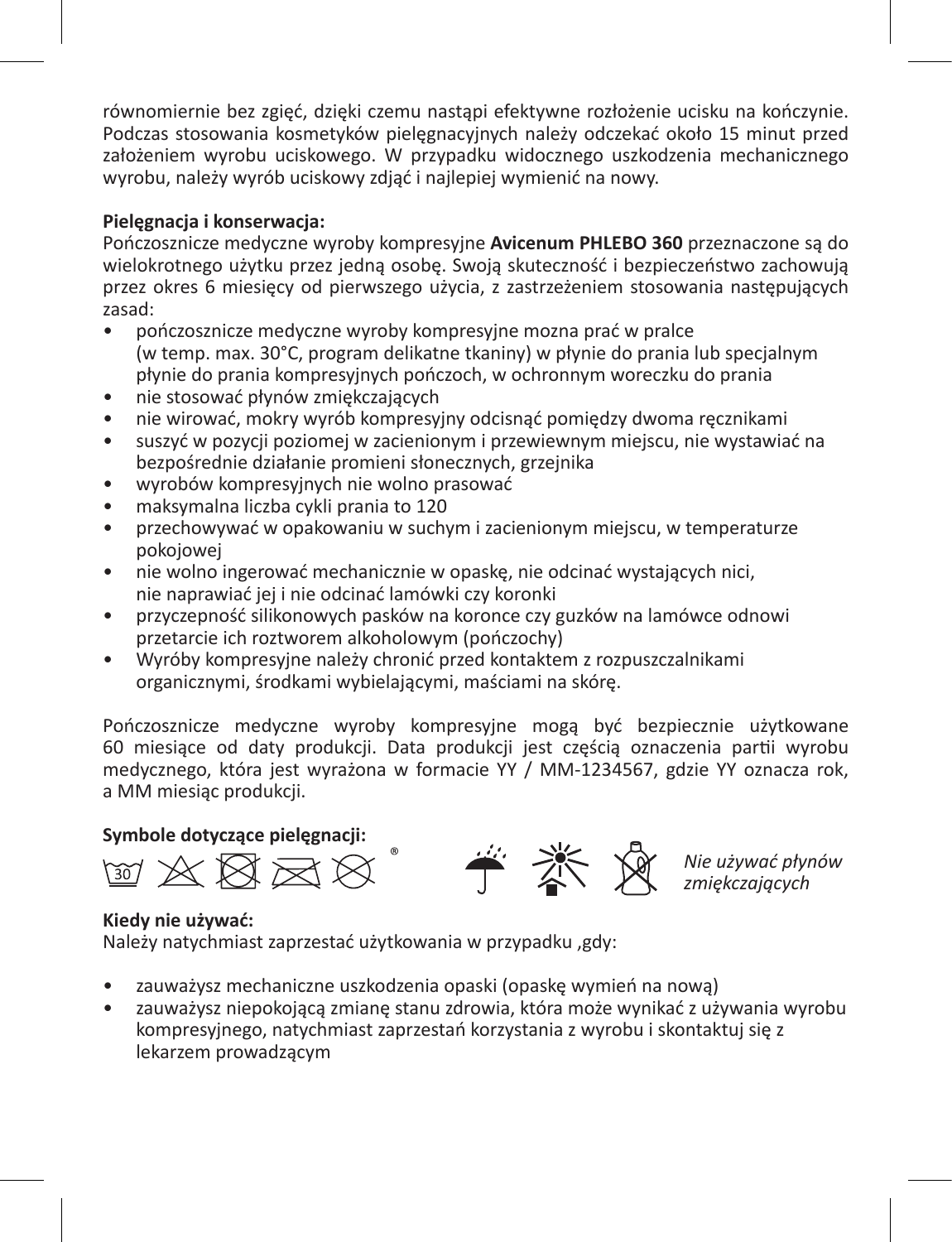### **Skład:**

Podkolanówki : 60% PAD Nylon, 40% elastan LYCRA® Pończochy : 60% PAD Nylon, 40% elastan LYCRA®, silikon Rajstopy: 60% PAD Nylon, 40% elastan LYCRA® Pończocha z mocowaniem w pasie: 60% PAD Nylon, 40% elastan LYCRA®, plastik

Wyroby kompresyjne nie zawierają żadnych substancji czynnych, w tym pochodnych z krwi, osocza lub tkanek ludzkich czy zwierzęcych.

### **Utylizacja:**

Po zużyciu postępować jak z odzieżą. Jeżeli wyrób kompresyjny podczas użytkowania został zanieczyszczona biologicznie, należy go utylizować z odpadami pochodzenia biologicznego. Nie spalaj zużytego wyrobu kompresyjnego, ponieważ może doprowadzić to do powstania toksycznych związków.

**Wszelkie działania niepożądane, które wystąpiły w związku z użytkowaniem pończoszniczego medycznego wyrobu kompresyjnego, należy zgłaszać do producenta lub do właściwego organu państwa członkowskiego, w miejscu zamieszkania użytkownika i/lub pacjenta:**

| Czechy    | Státní ústav pro kontrolu léčiv, Šrobárova 48, 100 41 Praha 10                                                                    |
|-----------|-----------------------------------------------------------------------------------------------------------------------------------|
| Słowacja  | Štátny ústav pre kontrolu liečiv, Kvetná 1024/11, 821 08 Bratislava                                                               |
| Polska    | Urząd Rejestracji Produktów Leczniczych, Wyrobów Medycznych i Produktów Biobójc-<br>zych, Al. Jerozolimskie 181C, 02-222 Warszawa |
| Niemcy    | Das Bundesinstitut für Arzneimittel und Medizinprodukte,<br>Kurt Georg Kiesinger Allee 3, 53175 Bonn                              |
| Rosja     | Roszdravnadzor, Address: 4, bld. 1, Slavyanskaya Square, Moscow, 109074                                                           |
| Ukraina   | Ministry of Health Ukraine, 7 Hrushevskoho Street, Kyiv, 01601                                                                    |
| Australia | The Therapeutic Goods Administration, 136 Narrabundah Lane, Symonston ACT 2609                                                    |

### **Użyte skróty:**

KK, CCL – klasa kompresji mmHg – milimetry słupa rtęci (jednostka miary ciśnienia krwi w kończynie dolnej)

### **Producent:**

ARIES, a.s., Studenec 309, 512 33 Studenec

C C Ostatnia rewizja tekstu: 01.04.2021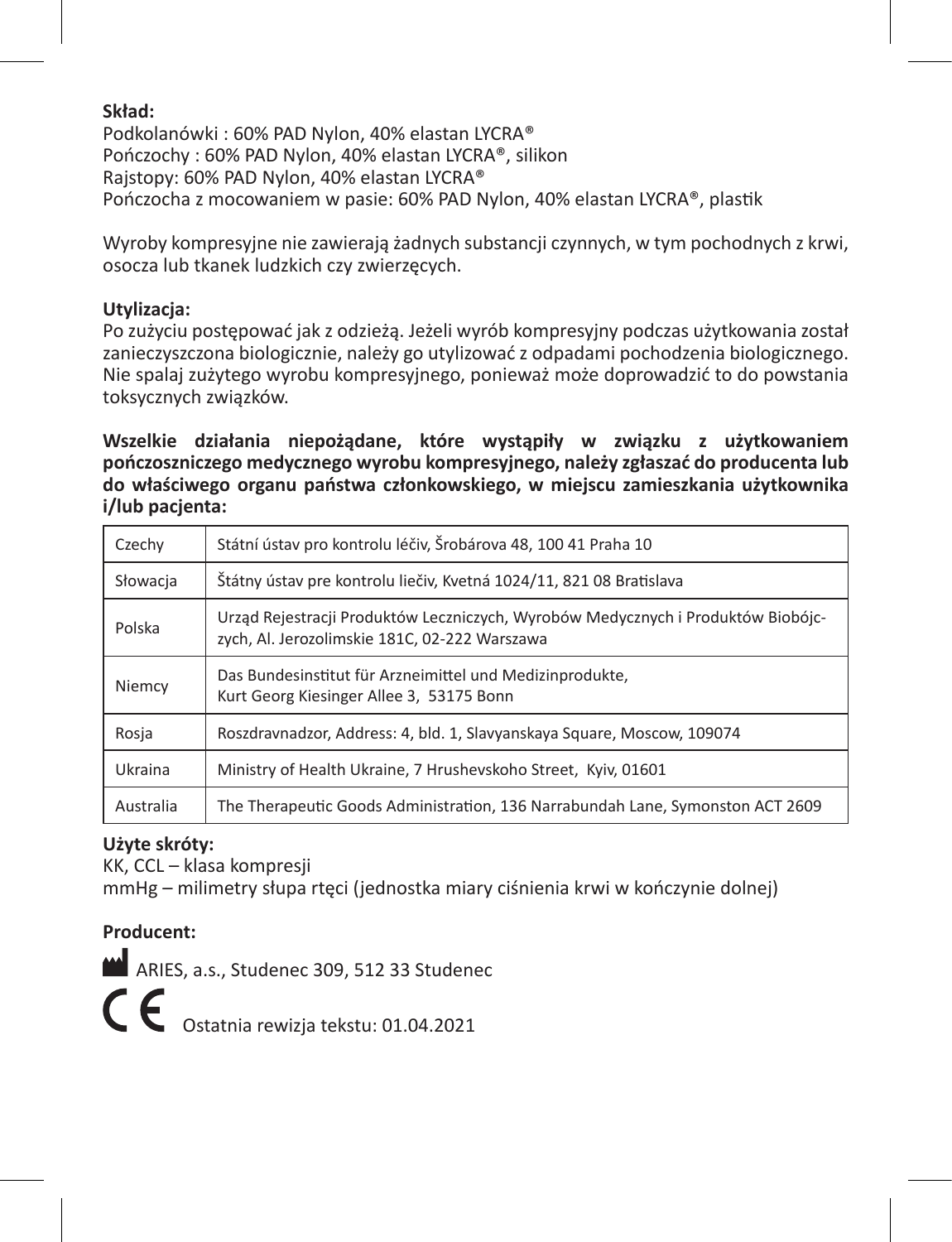### **(CZ) NÁVOD K POUŽITÍ**

Vážený zákazníku, v rukou držíte zdravotní kompresivní punčochové zdravotnické prostředky, které Vám pomohou při léčbě žilních či lymfatických chorob. Užitné vlastnosti tohoto výrobku podpoříte jeho správným ošetřováním či užíváním.

**Avicenum PHLEBO 360** jsou kompresivní punčochové zdravotnické prostředky II. kompresní třídy (II. KT, CCL 2). Jsou vyrobeny technologií kruhového pletení. Materiály použité k výrobě kompresivních punčochových zdravotnických prostředků jsou nedráždivé a neobsahují latex. Mechanizmus účinku kompresivních punčochových zdravotnických prostředků spočívá v působení přesně definovaného odstupňovaného tlaku na dolní končetinu, který se od kotníku směrem k srdci postupně snižuje. Tlak v oblasti kotníku v bodu b (viz. velikostní tabulka) je nejvyšší a dosahuje hodnot 23 – 32 mmHg. Pro dosažení požadovaného účinku je nutné zvolit správnou velikost. Kompresivní punčochové zdravotnické prostředky byste měli používat při fyzické zátěži, při delších klidových přestávkách byste měli punčochy sundat (pokud Váš ošetřující lékař neurčí jinak). Produkty **Avicenum PHLEBO 360** jsou zdravotnickými prostředky určenými k použití v domácím prostředí i u poskytovatelů zdravotních služeb.

### **Název zdravotnického prostředku:**

### **Avicenum PHLEBO 360 punčochy lýtkové**

### **Varianty zdravotnického prostředku:**

- otevřená špice, II. KT, vel. S minus XXL plus normal, S minus XXL plus long
- zavřená špice, II.KT, vel. S minus XXL plus normal, S minus XXL plus long

### **Avicenum PHLEBO 360 punčochy stehenní**

### **Varianty zdravotnického prostředku:**

- krajka, otevřená špice, II. KT, vel. S XXL ultra krátké, S minus XXL plus normal, S minus - XXL plus long
- krajka, zavřená špice, II. KT, vel. S XXL ultra krátké, S minus XXL plus normal, S minus - XXL plus long
- lem, otevřená špice, II. KT, vel. S XXL ultra krátké, S minus XXL plus normal, S minus - XXL plus long
- lem, zavřená špice, II. KT, vel. S XXL ultra krátké, S minus XXL plus normal, S minus - XXL plus long

# **Avicenum PHLEBO 360 punčochové kalhoty**

### **Varianty zdravotnického prostředku**

- otevřená špice, II. KT, vel. S normal XXL long
- zavřená špice, II. KT, vel. S normal XXL long

### **Avicenum PHLEBO 360 punčocha s úchytem v pase Varianty zdravotnického prostředku**

- levá, otevřená špice, II. KT, vel. S normal XXL long
- levá, zavřená špice, II. KT, vel. S normal XXL long
- pravá, otevřená špice, II. KT, vel. S normal XXL long
- pravá, zavřená špice, II. KT, vel. S normal XXL long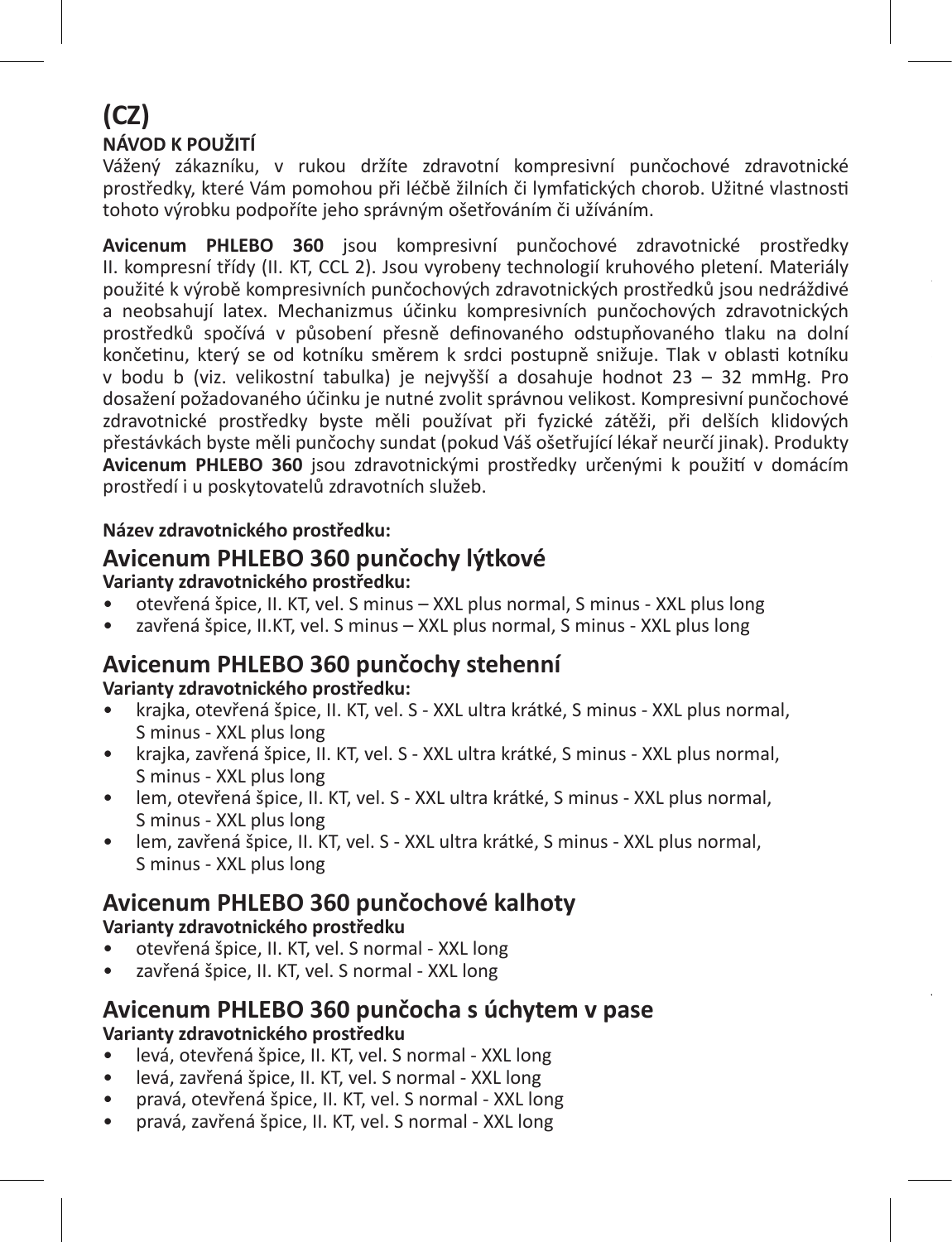### **Příslušenství ke zdravotnickému prostředku:**

Každé balení zdravotnického prostředku **Avicenum PHLEBO 360**, včetně všech variant, obsahuje jako příslušenství Textilní navlékač kompresivních punčoch Avicenum. Navlékač není zdravotnickým prostředkem a slouží výhradně k usnadnění oblékání kompresivních punčoch Avicenum. Správné použití navlékače je popsáno níže, společně s návodem na správné oblékání kompresivních punčoch.

### **Uživatelský profil:**

**Avicenum PHLEBO 360** je zdravotnickým prostředkem určeným k použití v domácím prostředí i u poskytovatelů zdravotních služeb.

### **Určený účel použití zdravotnického prostředku:**

Zdravotnický prostředek určený ke kompresivní terapii žilních onemocnění a otoků různého původu dolních končetin.

### **Indikace:**

- chronická žilní insuficience její subjektivní a objektivní projevy, prevence
- primární a sekundární varixy dolních končetin
- hluboká žilní flebotrombóza
- povrchní žilní tromboflebitida
- otoky spojené s posttrombotickým syndromem po překonané hluboké žilní flebotrombóze
- otoky a varixy v těhotenství
- stavy po prodělaných flebotrombózách a tromboflebitidách dolních končetin
- prevence hluboké žilní flebotrombózy v chirurgických oborech a následně i trombembolické choroby (zejména chirurgie, ortopedie, gynekologie)
- otoky dolních končetin (pooperační i poúrazové, lymfatické, otoky při nadváze, idiopatické otoky dolních končetin)
- kompresní podpora po skleroterapii varixů dolních končetin
- kompresní podpora po chirurgické extirpaci varixů (klasická operace, radiofrekvenční ablace či laserová ablace varixů)
- syndromy žilní komprese (Cockettův syndrom útlak levé ilické žíly pravostrannou ilickou tepnou, útlak podkolenní žíly, útlaky žíly z okolí – např. nádorem, cystou či okolním hematomem)
- žilní malformace (syndrom Klippel- Trénaunay, Parkes-Weberův syndrom, Maffucci syndrom)
- lymfedém (primární i sekundární)
- lipedém
- terapie bércového vředu
- cestovní trombóza (syndrom ekonomické třídy)

Pokud kompresivní punčochové zdravotnické prostředky používáte poprvé, je vhodné jejich použití konzultovat s ošetřujícím lékařem, aby určil kompresní třídu, příp. aby byl zdravotní stav pravidelně lékařem kontrolován.

### **Kontraindikace:**

- akutní mokvající kožní projevy
- akutní končetinová ischemie
- kritická končetinová ischemie
- dekompenzovaná kardiální insuficience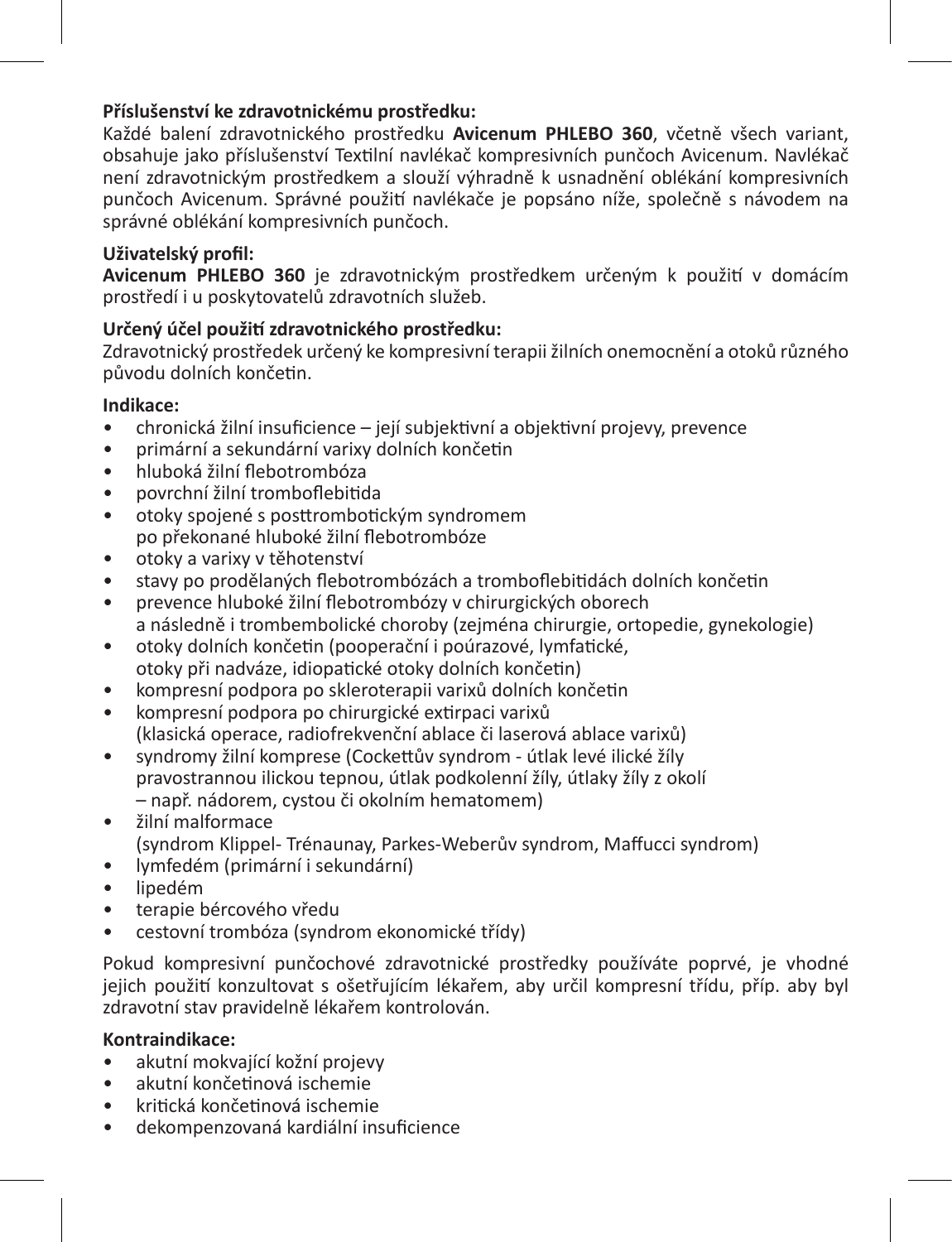- phlegmazia coerulea dolens, phlegmazia alba dolens
- přecitlivělost na použité materiály
- poruchy citlivosti končetin (např. periferní neuropatie při diabetes mellitus)

Vzhledem ke známým kontraindikacím by měl ošetřující lékař zvážit použití kompresivních punčochových zdravotnických prostředků a posoudit možné riziko s terapeutickým přínosem zdravotnického prostředku.

### **Cílová skupina pacientů:**

Pacienti s primárními varixy, pacienti po prodělané žilní trombóze a dále pacienti s výše zmíněnými indikacemi. Kompresivní punčochové zdravotnické prostředky jsou určeny k použití na zdravou, neporušenou pokožku. Kompresivní punčochové zdravotnické prostředky jsou určeny pro všechny věkové skupiny a obě pohlaví. Není omezení pro použití v těhotenství.

### **Vedlejší účinky:**

Vedlejší účinky se mohou projevit především při nesprávně zvolené velikosti nebo při používání kompresivních punčochových zdravotnických prostředků mimo zátěž. Může dojít k otlakům, zhoršení prokrvení vlivem stlačení cév nebo zhoršení citlivosti přílišným stlačením nervů. U vnímavých a přecitlivělých jedinců se může objevit podráždění pokožky (zarudnutí, svědění, tvorba puchýřků) v místě kontaktu s materiály, ze kterých jsou kompresivní punčochové zdravotnické prostředky vyrobeny.

#### **Jak zvolit správnou velikost kompresivních punčochových zdravotnických prostředků:**

Pro dosažení požadovaného účinku je nutné zvolit správnou velikost. Velikost lze určit z velikostní tabulky změřením obvodů končetiny v místech označených na obrázku.

#### **Upozornění:**

Jakékoliv otoky dolních končetin by měl posoudit lékař. Pokud jste otoky pozorovali poprvé, poraďte se před používáním kompresivních punčochových zdravotnických prostředků s ošetřujícím lékařem. Nezačínejte samoléčbu kompresivními zdravotnickými prostředky, pokud neznáte příčinu otoků. Kombinaci s jinými zdravotnickými prostředky (např. bandážemi nebo ortézami) je nutné vždy konzultovat s Vaším ošetřujícím lékařem.

- k měření používejte krejčovský metr
- měřte vestoje, nejlépe ráno po probuzení během dne mohou končetiny otékat
- požádejte o pomoc druhou osobu
- naměřené hodnoty se v průběhu léčby mohou měnit ověřte vždy správnou velikost před použitím nového balení kompresivního punčochového zdravotnického prostředku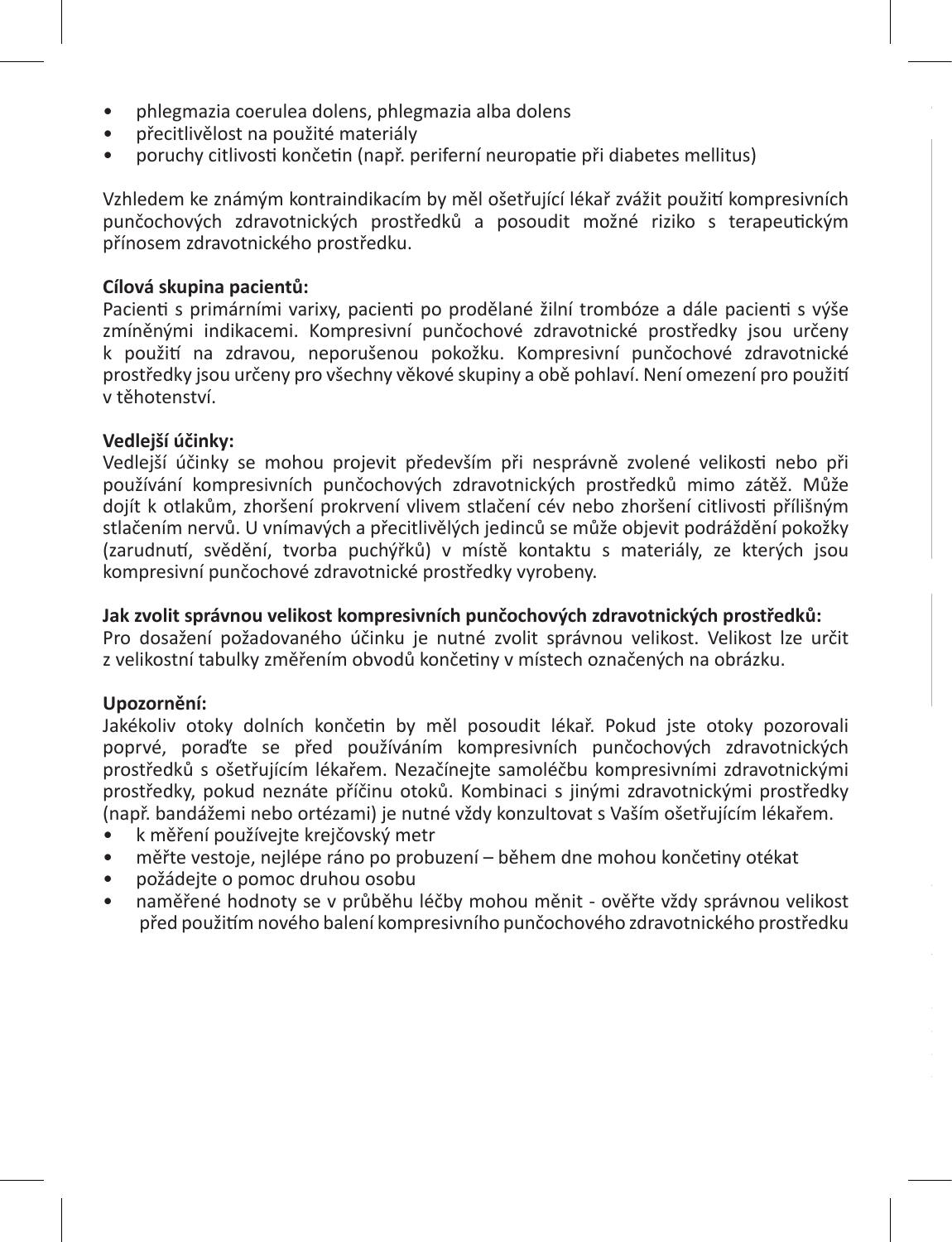### **VELIKOSTNÍ TABULKA:**

| <b>VELIKOST</b>                                                    | a         | $\mathbf b$ | b1        | c         | d         | e         | f         | g         | h   | t   |
|--------------------------------------------------------------------|-----------|-------------|-----------|-----------|-----------|-----------|-----------|-----------|-----|-----|
| $S-$ *                                                             | $19 - 25$ | $20 - 23$   | $25 - 30$ | $32 - 38$ | $31 - 37$ | $33 - 39$ | $37 - 45$ | $42 - 52$ | 100 | 70  |
| $S^*$                                                              | $19 - 25$ | $20 - 23$   | $25 - 30$ | $32 - 38$ | $31 - 37$ | $33 - 39$ | $41 - 49$ | $47 - 57$ | 110 | 80  |
| $S+^*$                                                             | $19 - 25$ | $20 - 23$   | $25 - 30$ | $32 - 38$ | $31 - 37$ | $33 - 39$ | $49 - 57$ | $57 - 67$ | 110 | 80  |
| $M-*$                                                              | $22 - 28$ | $23 - 26$   | $28 - 33$ | $35 - 41$ | $34 - 40$ | $36 - 42$ | $40 - 48$ | $47 - 57$ | 110 | 80  |
| M*                                                                 | $22 - 28$ | $23 - 26$   | $28 - 33$ | $35 - 41$ | $34 - 40$ | $36 - 42$ | $45 - 53$ | $52 - 62$ | 120 | 90  |
| $M+*$                                                              | $22 - 28$ | $23 - 26$   | $28 - 33$ | $35 - 41$ | $34 - 40$ | $36 - 42$ | $53 - 61$ | $62 - 72$ | 120 | 90  |
| L-*                                                                | $25 - 31$ | $26 - 29$   | $31 - 36$ | $38 - 44$ | $37 - 43$ | $39 - 45$ | $45 - 53$ | $52 - 62$ | 120 | 90  |
| L*                                                                 | $25 - 31$ | $26 - 29$   | $31 - 36$ | $38 - 44$ | $37 - 43$ | $39 - 45$ | $49 - 57$ | $57 - 67$ | 120 | 90  |
| $L +$ *                                                            | $25 - 31$ | $26 - 29$   | $31 - 36$ | $38 - 44$ | $37 - 43$ | $39 - 45$ | $57 - 65$ | $67 - 77$ | 130 | 100 |
| XL-*                                                               | $28 - 34$ | $29 - 32$   | $34 - 39$ | $41 - 47$ | $40 - 46$ | $42 - 48$ | $49 - 57$ | $57 - 67$ | 120 | 90  |
| XL*                                                                | $28 - 34$ | $29 - 32$   | $34 - 39$ | $41 - 47$ | $40 - 46$ | $42 - 48$ | $53 - 61$ | $62 - 72$ | 130 | 100 |
| $XL+*$                                                             | $28 - 34$ | $29 - 32$   | $34 - 39$ | $41 - 47$ | $40 - 46$ | $42 - 48$ | $61 - 69$ | $72 - 82$ | 130 | 100 |
| XXL*                                                               | $31 - 37$ | $32 - 35$   | $37 - 42$ | $44 - 50$ | $43 - 49$ | $45 - 51$ | $57 - 65$ | $67 - 77$ | 130 | 100 |
| * velikosti s certifikátem RAL, netýká se punčoch s úchytem v pase |           |             |           |           |           |           |           |           |     |     |

| DÉLKA     |                         |                       |  |  |  |  |
|-----------|-------------------------|-----------------------|--|--|--|--|
|           | short<br>normal<br>long |                       |  |  |  |  |
| <b>AD</b> |                         | $34 - 38*$ 38 - 43*   |  |  |  |  |
| AG        | $56 - 62$               | $62 - 71$ $71 - 82$ * |  |  |  |  |

- a obvod chodidla<br>b obvod nad kotn
- b obvod nad kotníkem
- b1 obvod 10 cm nad kotníkem<br>c obvod lýtka
- obvod lýtka
- d obvod pod kolenem<br>e obvod nad kolenem
- e obvod nad kolenem<br>f obvod stebna (v nůli
- obvod stehna (v půli stehna)
- g obvod stehna (5cm pod rozkrokem)<br>h obvod boků
- h obvod boků
- t obvod pasu
- AD lýtková punčocha<br>AG stehenní punčoch
- AG stehenní punčocha<br>AT punčochové kalhoty
- punčochové kalhoty
- A-G/T punčocha s úchytem v pase

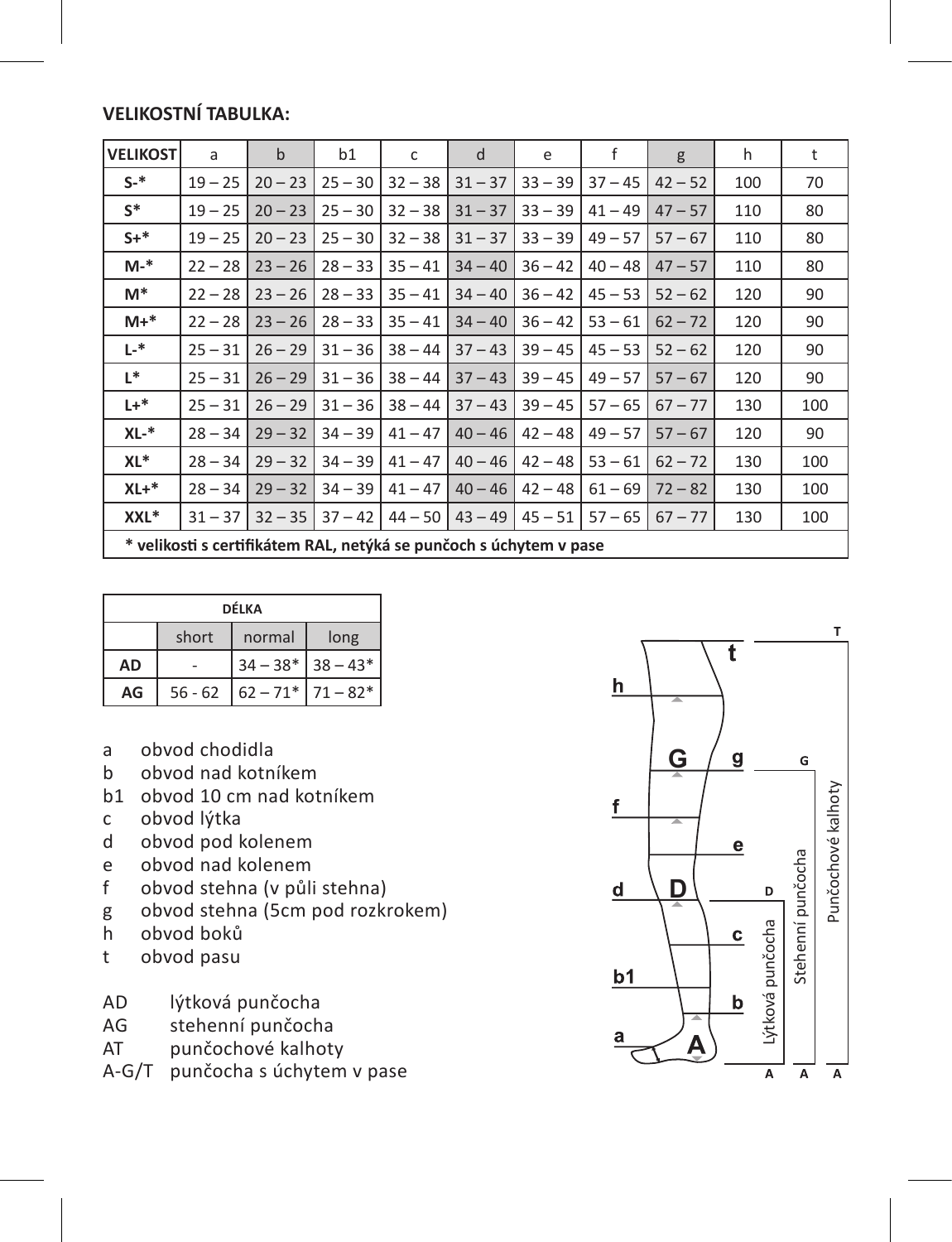Pokud naměřené hodnoty neodpovídají žádné velikosti uvedené ve velikostní tabulce (např. bod b odpovídá vel. S, ale bod d již velikosti L), navštivte specializovanou výdejnu zdravotnických potřeb nebo přímo výrobce. Je možné, že potřebujete kompresivní punčochový zdravotnický prostředek vyrobený na míru přímo pro Vás.

Pokud se naměřené hodnoty výrazně liší pro pravou a levou končetinu, navštivte specializovanou výdejnu zdravotnických potřeb nebo přímo výrobce. Je možné, že potřebujete kompresivní punčochový zdravotnický prostředek vyrobený na míru přímo pro .<br>Vás

Pokud jsou naměřené hodnoty na rozhraní dvou velikostí, zvolte tu větší. Pokud si s volbou velikosti kompresivního punčochového zdravotnického prostředku nejste jisti, navštivte specializovanou výdejnu zdravotnických potřeb nebo přímo výrobce.

Pokud se kompresivní punčochový zdravotnický prostředek obtížně obléká, navštivte specializovanou výdejnu zdravotnických potřeb a požádejte o ukázku správné techniky navlékání kompresivních zdravotnických prostředků. Můžete také použít některou z navlékacích pomůcek.

Pokud lem nebo krajka nedrží na končetině (u stehenních punčoch), otřete silikonové pásky nebo nopky lihovým roztokem, popř. oholte ochlupení končetiny v místě kontaktu silikonu s pokožkou.

### **Správně zvolená velikost:**

- pociťujete znatelný, nikoliv však nepříjemný tlak po celé délce kompresivního punčochového zdravotnického prostředku
- kompresivní zdravotnický prostředek při chůzi nesjíždí a neshrnuje se pod kolenem nebo na nártu
- lem nebo krajka kompresivní punčochy neškrtí (u stehenních punčoch)
- úchyt v pase se nezařezává, neškrtí a není nepřiměřeně dotažen (u punčochy s úchytem v pase)

Údaje o kompresní třídě, velikosti a výrobci najdete na etiketě všité u horního okraje kompresivního punčochového zdravotnického prostředku. V případě, že etiketa byla během používání zdravotnického prostředku odstraněna, lze údaj o velikosti ověřit na chodidlové části zdravotnického prostředku, kde je vypleten.

### **Aplikace kompresivních punčoch:**

Kompresivní punčochové zdravotnické prostředky navlékejte na dolní končetinu postupným tahem, ne pouze za jejich horní okraj. Nejvhodnější je navlékat kompresivní punčochové zdravotnické prostředky zrána před zátěží a před případným vznikem otoku. Pro lepší komfort navlékání použijte přiložený Textilní navlékač kompresivních punčoch Avicenum. Použití textilního navlékače je graficky zobrazeno na doplňkové kartičce, která je součástí balení výrobku. Při navlékání by kompresivní punčochové zdravotnické prostředky neměly být v kontaktu s ostrými předměty (např. šperky) nebo dlouhými nehty. Zvýšená péče o Vaše chodidla (drsná kůže na patách) zmenší riziko poškození zdravotnického prostředku a prodlouží jeho životnost. Kompresivní punčochový zdravotnický prostředek musí být natažen rovnoměrně a bez záhybů, aby došlo k účinnému rozložení tlaku. Pokud používáte tělovou kosmetiku, vyčkejte s oblékáním zdravotnického prostředku cca 15 min. po aplikaci. V případě viditelného mechanického poškození kompresivní punčochový zdravotnický prostředek dále nenoste a nejlépe vyměňte za nový.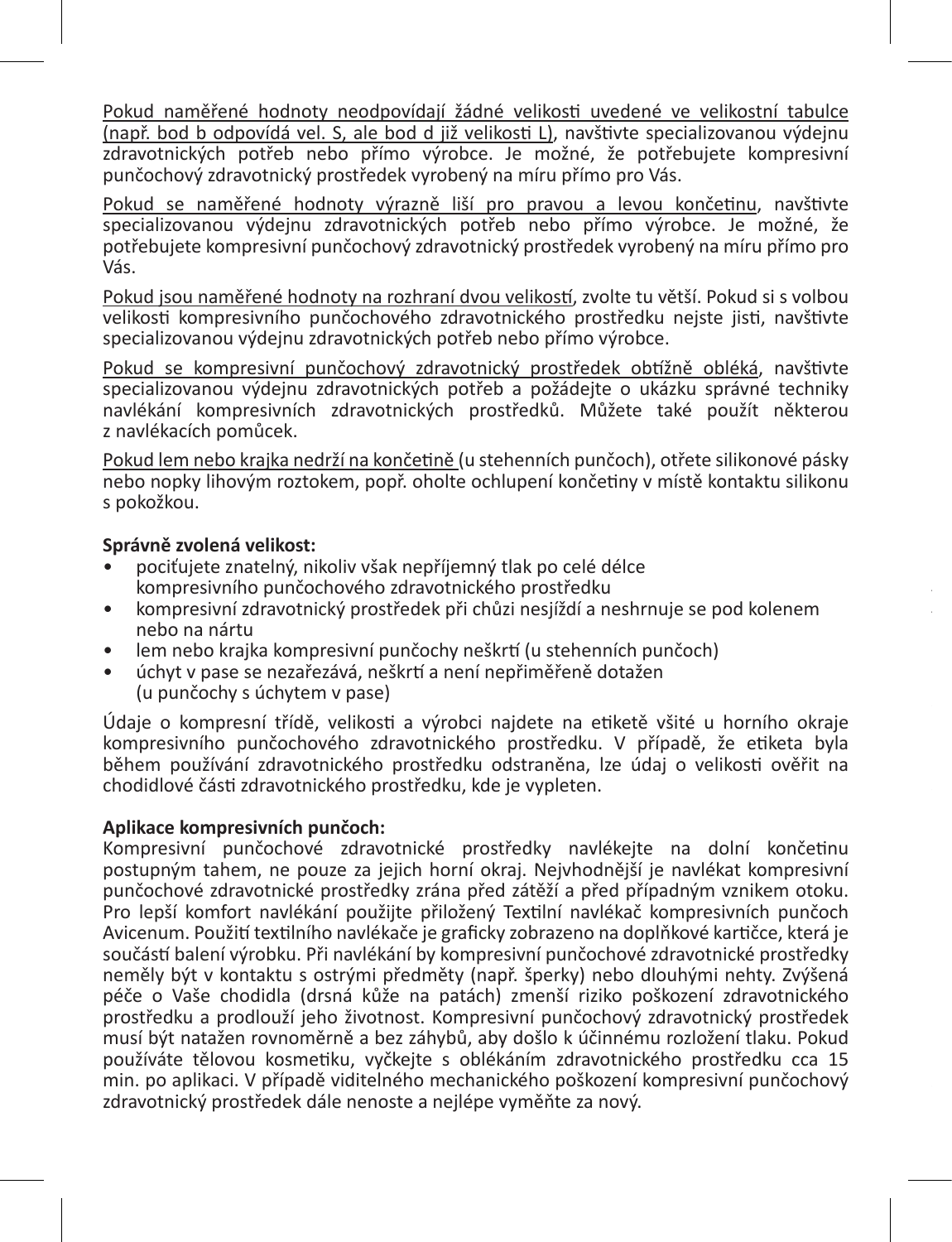### **Ošetřování a údržba:**

Kompresivní punčochové zdravotnické prostředky **Avicenum PHLEBO 360** jsou určeny pro opakované použití jedním uživatelem. Svou účinnost a bezpečnost si zachovávají po dobu 6-ti měsíců od prvního použití při dodržení následujících pravidel:

- kompresivní punčochový zdravotnický prostředek lze prát v pračce (maximální teplota praní 30°C, mírný postup) mýdlovým roztokem nebo speciálním přípravkem pro praní kompresivních punčoch, v ochranném obalu (prací sáček)
- nepoužívejte aviváž
- nepoužívejte odstřeďování, mokré kompresivní punčochové zdravotnické prostředky vymačkejte mezi dvěma ručníky
- sušte ve vodorovné poloze mimo přímý zdroj tepla (radiátor, slunce)
- kompresivní punčochové zdravotnické prostředky nežehlete
- maximální možný počet pracích cyklů je 120
- skladujte v suchu a temnu, nejlépe v originálním obalu
- do kompresivních punčochových zdravotnických prostředků nijak mechanicky nezasahujte, neopravujte místa poškozená používáním, nenastřihávejte okraje ani krajku nebo lem
- přilnavost silikonových proužků na krajce nebo silikonových nopků na lemu obnovíte otřením lihovým roztokem (u stehenních punčoch)
- kompresivní punčochové zdravotnické prostředky nesmí přijít do styku s organickými rozpouštědly, bělícími přípravky

Tyto zdravotnické prostředky smí být bezpečně používány 60 měsíců od data výroby. Toto datum je součástí šarže zdravotnického prostředku, které je vyjádřeno ve formátu RR/MM-1234567, kde RR znamená rok a MM měsíc výroby.



*Nepoužívat aviváž*

### **Kdy nepoužívat:**

Zdravotnický prostředek ihned přestaňte používat pokud:

- se objeví známky mechanického poškození (kompresivní punčochový zdravotnický prostředek vyměňte za nový)
- pozorujete zhoršení zdravotního stavu, které by mohlo mít souvislost s používáním kompresivních punčochových zdravotnických prostředků - v takovém případě se poraďte se svým ošetřujícím lékařem

### **Složení:**

Lýtkové punčochy: 60% PAD Nylon, 40% elastan LYCRA® Stehenní punčochy: 60% PAD Nylon, 40% elastan LYCRA®, silikon Punčochové kalhoty: 60% PAD Nylon, 40% elastan LYCRA® Punčocha s úchytem v pase: 60% PAD Nylon, 40% elastan LYCRA®, plast

### **Kdy nepoužívat:**

Zdravotnický prostředek ihned přestaňte používat pokud:

• se objeví známky mechanického poškození (kompresivní punčochový zdravotnický prostředek vyměňte za nový)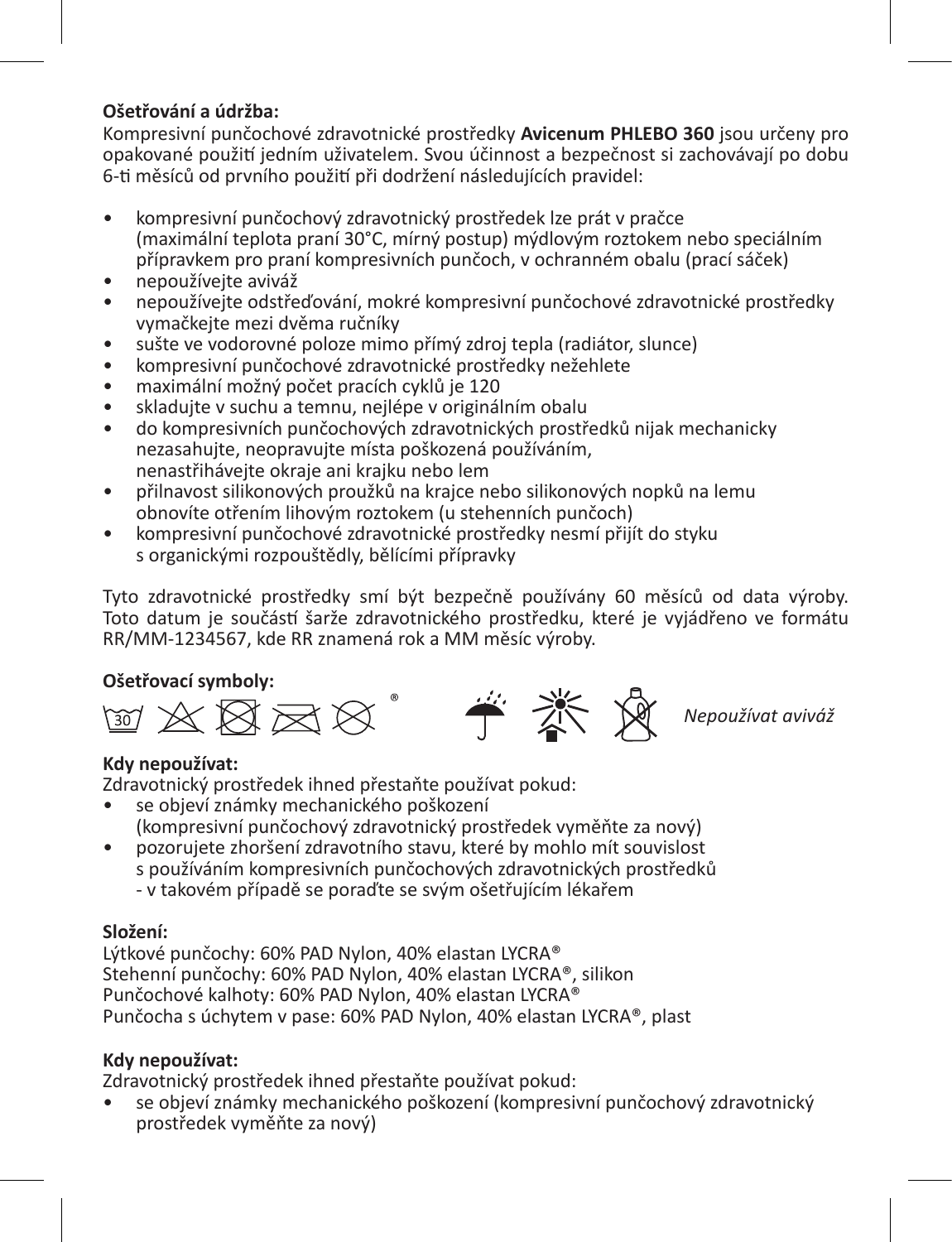• pozorujete zhoršení zdravotního stavu, které by mohlo mít souvislost s používáním kompresivních punčochových zdravotnických prostředků - v takovém případě se poraďte se svým ošetřujícím lékařem

Tyto zdravotnické prostředky neobsahují léčivou látku, včetně derivátů lidské krve nebo plazmy, tkáně nebo buňky lidského původu nebo jejich deriváty, tkáně nebo buňky zvířecího původu nebo jejich deriváty.

### **Likvidace:**

Kompresivní punčochové zdravotnické prostředky je možno likvidovat s běžným komunálním odpadem, případně odložit do kontejneru určeného na textil. Ačkoliv je výrobek určen pro použití na zdravou, neporušenou pokožku, není vyloučeno, že během používání došlo ke kontaminaci tělními tekutinami. V takovém případě by měly být kompresivní punčochové zdravotnické prostředky zlikvidovány jako infekční materiál. Použitý materiál není toxický, pokud nedojde k jeho hoření. Použité kompresivní punčochové zdravotnické prostředky nikdy nespalujte.

**Jakákoliv závažná nežádoucí příhoda, ke které došlo v souvislosti s dotčeným prostředkem, by měla být hlášena výrobci a příslušnému orgánu členského státu, v němž je uživatel a/nebo pacient usazen:**

| Česká republika | Státní ústav pro kontrolu léčiv. Šrobárova 48. 100 41 Praha 10                                                                  |
|-----------------|---------------------------------------------------------------------------------------------------------------------------------|
| Slovensko       | Štátny ústav pre kontrolu liečiv, Kvetná 1024/11, 821 08 Bratislava                                                             |
| Polsko          | Urząd Rejestracji Produktów Leczniczych, Wyrobów Medycznych i Produktów<br>Biobójczych, Al. Jerozolimskie 181C, 02-222 Warszawa |
| Německo         | Das Bundesinstitut für Arzneimittel und Medizinprodukte,<br>Kurt Georg Kiesinger Allee 3, 53175 Bonn                            |
| Rusko           | Roszdravnadzor, Address: 4, bld. 1, Slavyanskaya Square, Moscow, 109074                                                         |
| Ukrajina        | Ministry of Health Ukraine, 7 Hrushevskoho Street, Kyiv, 01601                                                                  |
| Austrálie       | The Therapeutic Goods Administration, 136 Narrabundah Lane.<br>Symonston ACT 2609                                               |

### **Seznam zkratek:**

KT, CCL – kompresní třída

mmHg – milimetry rtuťového sloupce (jednotka měření krevního tlaku na dolní končetině)

### **Výrobce:**

ARIES, a.s., Studenec 309, 512 33 Studenec

C  $\epsilon$  Datum poslední revize textu: 01.04.2021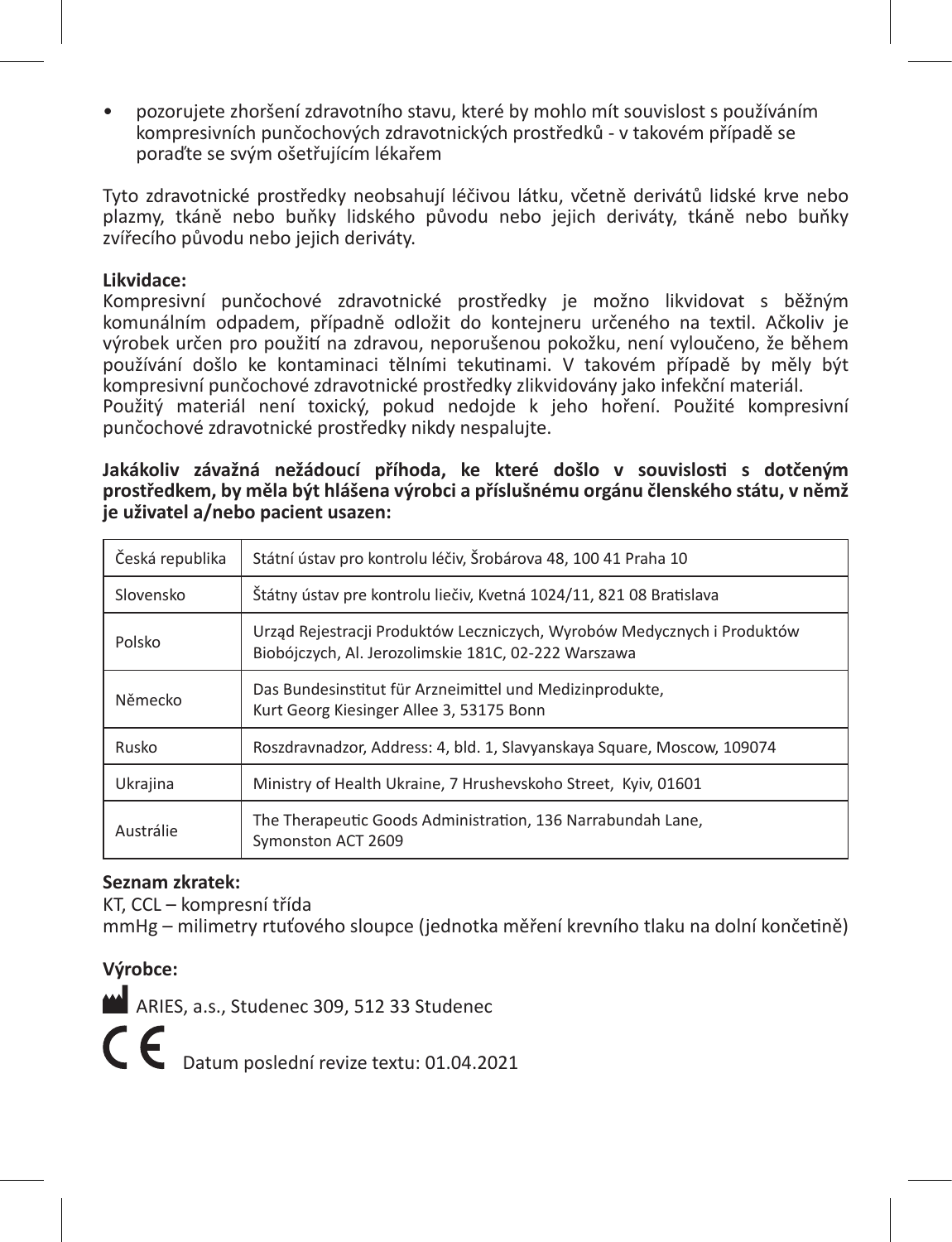## **(SK) NÁVOD NA POUŽITIE**

Vážený zákazník, v rukách držíte zdravotné kompresívne pančuchové zdravotnícke pomôcky, ktoré Vám pomôžu pri liečbe žilových či lymfatických chorôb. Úžitkové vlastnosti tohto výrobku podporíte jeho správnym ošetrovaním či užívaním.

**Avicenum PHLEBO 360** sú kompresívne pančuchové zdravotnícke pomôcky II. kompresnej triedy (II. KT, CCL 2). Sú vyrobené technológiou kruhového pletenia. Materiály použité na výrobu kompresívnych pančuchových zdravotníckych pomôcok sú nedráždivé a neobsahujú latex. Mechanizmus účinku kompresívnych pančuchových zdravotníckych pomôcok spočíva v pôsobení presne definovaného odstupňovaného tlaku na dolnú končatinu, ktorý sa od členku smerom k srdcu postupne znižuje. Tlak v oblasti členka v bode b (viď. veľkostná tabuľka) je najvyšší a dosahuje hodnôt 23 - 32 mmHg. Pre dosiahnutie požadovaného účinku je nutné zvoliť správnu veľkosť. Kompresívne pančuchové zdravotnícke pomôcky by ste mali používať pri fyzickej záťaži, pri dlhších kľudových prestávkach by ste mali pančuchy zložiť (pokiaľ váš ošetrujúci lekár neurčí inak). Produkty **Avicenum PHLEBO 360** sú zdravotnícke pomôcky určené na použitie v domácom prostredí aj u poskytovateľov zdravotných služieb.

### **Názov zdravotníckej pomôcky:**

## **Avicenum PHLEBO 360 pančuchy lýtkové**

### **Varianty zdravotníckej pomôcky:**

- otvorená špička, II. KT, veľ. S mínus XXL plus normal, S mínus XXL plus long
- uzavretá špička, II.KT, veľ. S mínus XXL plus normal, S mínus XXL plus long

### **Avicenum PHLEBO 360 pančuchy stehenné**

### **Varianty zdravotníckej pomôcky:**

- krajka, otvorená špička, II. KT, veľ. S XXL ultra krátke, S mínus XXL plus normal, S mínus - XXL plus long
- krajka, uzavretá špička, II. KT, veľ. S XXL ultra krátke, S mínus XXL plus normal, S mínus - XXL plus long
- lem, otvorená špička, II. KT, veľ. S XXL ultra krátke, S mínus XXL plus normal, S mínus - XXL plus long
- lem, uzavretá špička, II. KT, veľ. S XXL ultra krátke, S mínus XXL plus normal, S mínus - XXL plus long

### **Avicenum PHLEBO 360 pančuchové nohavice**

### **Varianty zdravotníckej pomôcky**

- otvorená špička, II. KT, veľ. S normal XXL long
- zatvorená špička, II. KT, veľ. S normal XXL long

### **Avicenum PHLEBO 360 pančucha s úchytom v páse Varianty zdravotníckej pomôcky**

- ľavá, otvorená špička, II. KT, veľ. S normal XXL long
- ľavá, uzavretá špička, II. KT, veľ. S normal XXL long
- pravá, otvorená špička, II. KT, veľ. S normal XXL long
- pravá, uzavretá špička, II. KT, veľ. S normal XXL long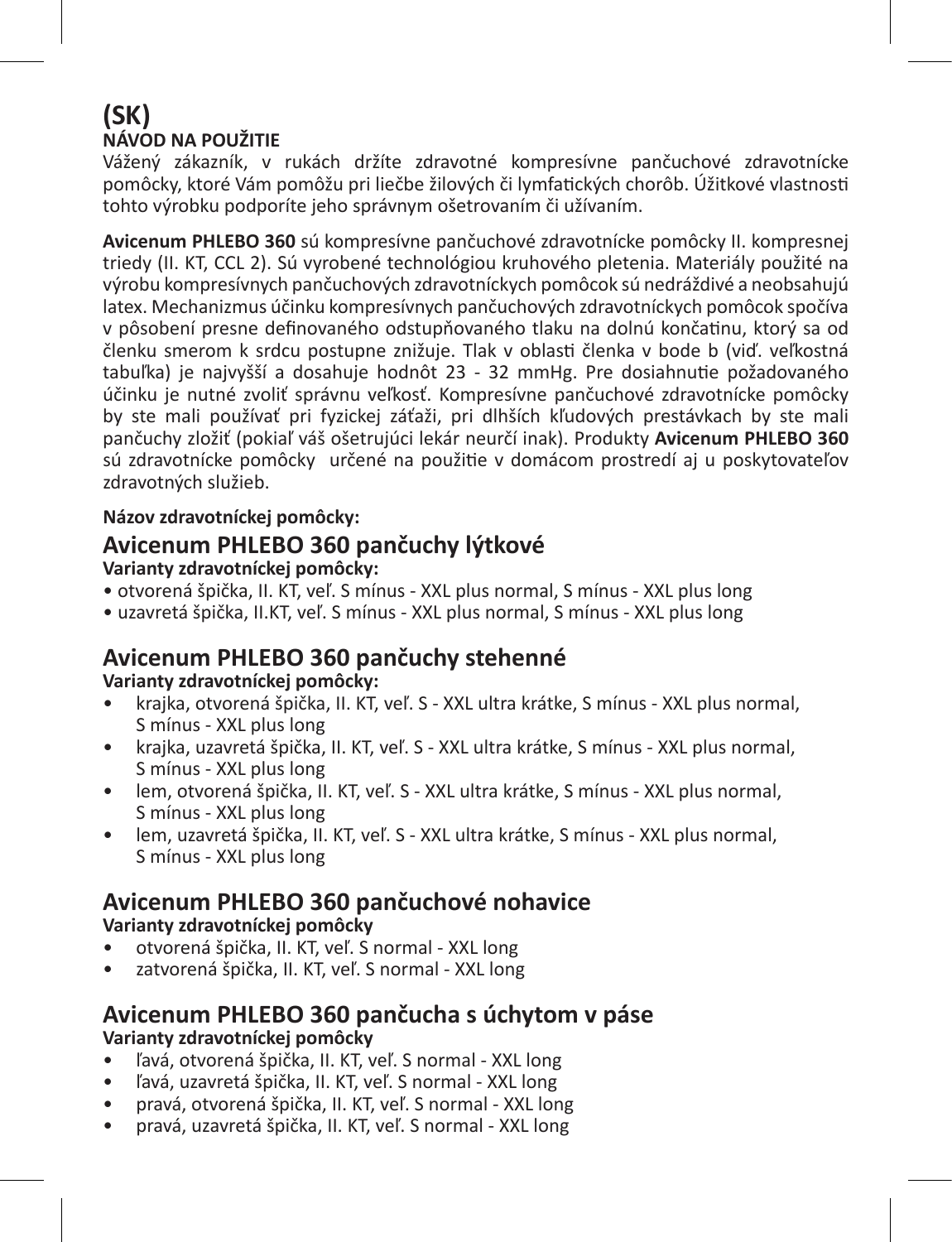### **Príslušenstvo k zdravotníckej pomôcke:**

Každé balenie zdravotníckej pomôcky **Avicenum PHLEBO 360**, vrátane všetkých variantov, obsahuje ako príslušenstvo Textilný navliekač kompresívnych pančúch Avicenum. Navliekač nie je zdravotníckou pomôckou a slúži výhradne na uľahčenie obliekania kompresívnych pančúch Avicenum. Správne použitie navliekača je popísané nižšie, spoločne s návodom na správne obliekanie kompresívnych pančúch.

### **Užívateľský profil:**

**Avicenum PHLEBO 360** je zdravotnícka pomôcka určená na použitie v domácom prostredí aj u poskytovateľov zdravotných služieb.

### **Určený účel použitia zdravotníckej pomôcky:**

Zdravotnícka pomôcka určená na kompresívnu terapiu ochorení žíl a opuchov rôzneho pôvodu dolných končatín.

### **Indikácie:**

- chronická žilová nedostatočnosť jej subjektívne a objektívne prejavy, prevencia
- primárne a sekundárne varixy dolných končatín
- hlboká žilová flebotrombóza
- povrchová žilová tromboflebitída
- opuchy spojené s posttrombotickým syndrómom po prekonanej hlbokej žilovej flebotrombóze
- opuchy a varixy v tehotenstve
- stavy po prekonaných flebotrombózách a tromboflebitídach dolných končatín
- prevencia hlbokej žilovej flebotrombózy v chirurgických odboroch a následne i tromboembolické choroby (najmä chirurgia, ortopédia, gynekológia)
- opuchy dolných končatín (pooperačné aj poúrazové, lymfatické, opuchy pri nadváhe, idiopatické opuchy dolných končatín)
- kompresívna podpora po skleroterapii varixov dolných končatín
- kompresívna podpora po chirurgickej exstirpácii varixov (klasická operácia, rádiofrekvenčná ablácia či laserová ablácia varixov)
- syndrómy žilovej kompresie (Cockettov syndróm útlak ľavej ilickej žily pravostrannou ilickou tepnou, útlak podkolennej žily, útlak žily z okolia - napr. nádorom, cystou či okolitým hematómom)
- žilová malformácia (syndróm Klippel- Trénaunay, Parkes-Weberov syndróm, Maffucci syndróm)
- lymfedém (primárne i sekundárne)
- lipedém
- terapia vredu predkolenia
- cestovná trombóza (syndróm ekonomickej triedy)

Ak kompresívne pančuchové zdravotnícke pomôcky používate prvýkrát, je vhodné ich použitie konzultovať s ošetrujúcim lekárom, aby určil kompresnú triedu, príp. aby bol zdravotný stav pravidelne lekárom kontrolovaný.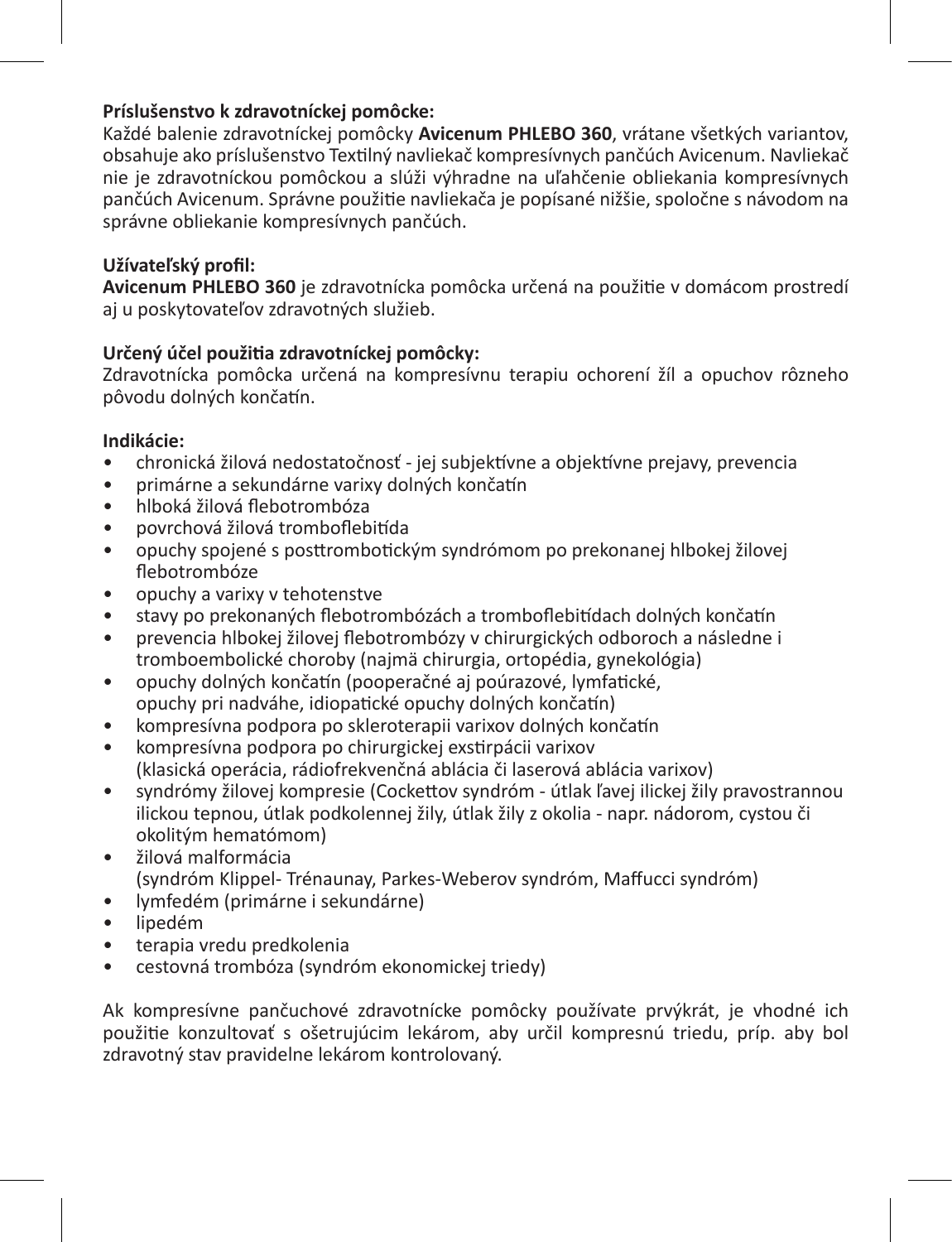### **Kontraindikácie:**

- akútne mokvajúce kožné prejavy
- akútna končatinová ischémia
- kritická končatinová ischémia
- dekompenzovaná kardiálna insuficiencia
- phlegmazia coerulea dolens, phlegmazia albumu dolens
- precitlivenosť na použité materiály
- poruchy citlivosti končatín (napr. periférna neuropatia pri diabetes mellitus)

Vzhľadom na známe kontraindikácie by mal ošetrujúci lekár zvážiť použitie kompresívnych pančuchových zdravotníckych pomôcok a posúdiť možné riziko s terapeutickým prínosom zdravotníckej pomôcky.

### **Cieľová skupina pacientov:**

Pacienti s primárnymi varixami, pacienti po prekonanej žilovej trombóze a ďalej pacienti s vyššie spomínanými indikáciami. Kompresívne pančuchové zdravotnícke pomôcky sú určené na použitie na zdravú, neporušenú pokožku. Kompresívne pančuchové zdravotnícke pomôcky sú určené pre všetky vekové skupiny a obe pohlavia. Nie je obmedzenie pre použitie v tehotenstve.

### **Vedľajšie účinky:**

Vedľajšie účinky sa môžu prejaviť predovšetkým pri nesprávne zvolenej veľkosti alebo pri používaní kompresívnych pančuchových zdravotníckych pomôcok mimo záťaž. Môže dôjsť k otlakom, zhoršeniu prekrvenia vplyvom stlačenia ciev alebo zhoršenia citlivosti prílišným stlačením nervov. U vnímavých a precitlivených jedincov sa môže objaviť podráždenie pokožky (začervenanie, svrbenie, tvorba pľuzgierikov) v mieste kontaktu s materiálmi, z ktorých sú kompresívne pančuchové zdravotnícke pomôcky vyrobené.

Ako vybrať správnu veľkosť kompresívnych pančuchových zdravotníckych pomôcok: Pre dosiahnutie požadovaného účinku je nutné zvoliť správnu veľkosť. Veľkosť možno určiť z veľkostnej tabuľky zmeraním obvodov končatiny v miestach označených na obrázku.

### **Upozornenie:**

Akékoľvek opuchy dolných končatín by mal posúdiť lekár. Ak ste opuchy spozorovali prvýkrát, poraďte sa pred používaním kompresívnych pančuchových zdravotníckych pomôcok s ošetrujúcim lekárom. Nezačínajte samoliečbu kompresívnymi zdravotníckymi pomôckami, ak nepoznáte príčinu opuchov. Kombináciu s inými zdravotníckymi pomôckami (napr. bandážami alebo ortézami) je nutné vždy konzultovať s Vašim ošetrujúcim lekárom.

- k meraniu používajte krajčírsky meter
- merajte postojačky, najlepšie ráno po prebudení počas dňa môžu končatiny opúchať
- požiadajte o pomoc druhú osobu
- namerané hodnoty sa v priebehu liečby môžu meniť overte vždy správnu veľkosť pred použitím nového balenia kompresívnej pančuchovej zdravotníckej pomôcky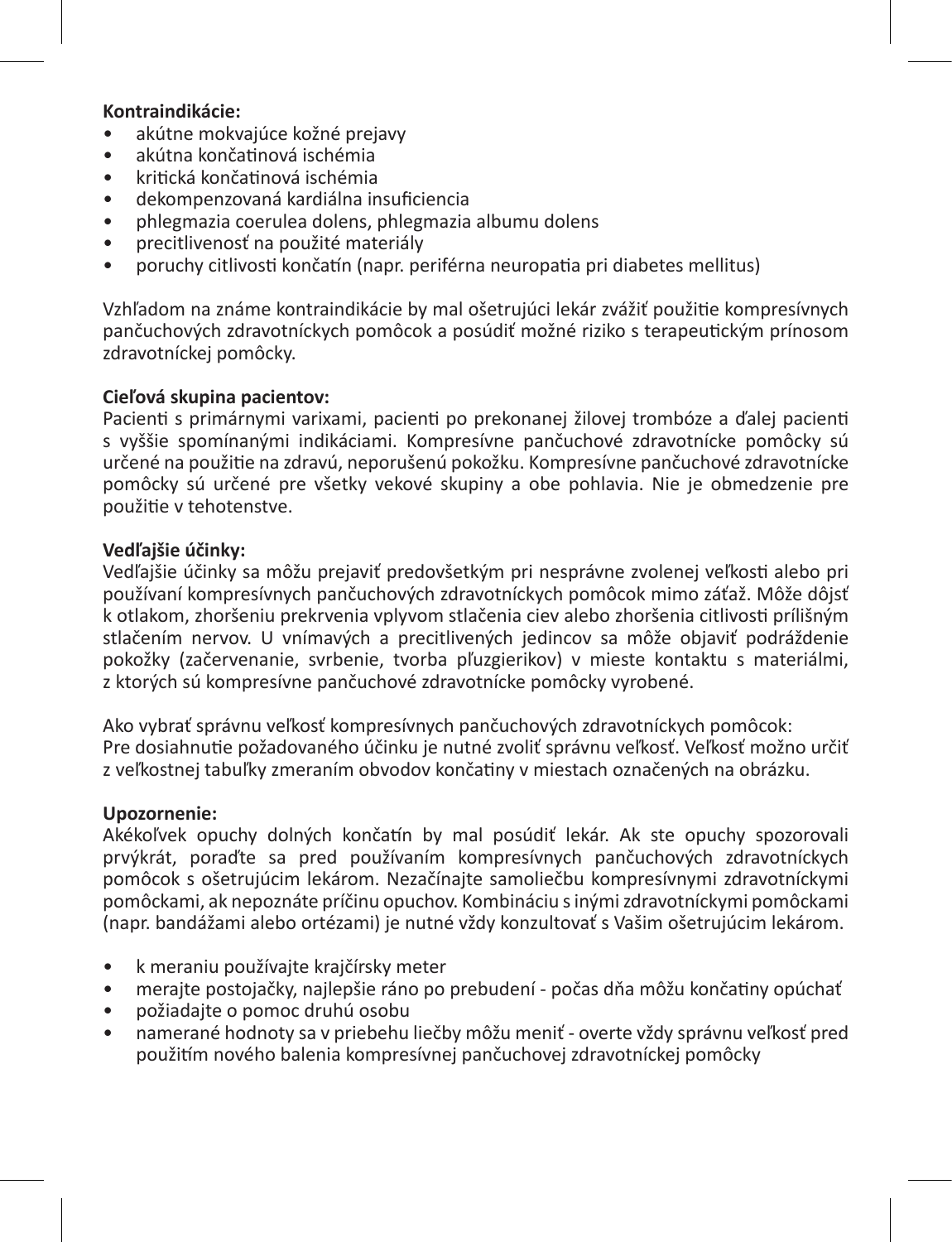### **Veľkostná tabuľka:**

| <b>VEĽKOSŤ</b>                                                     | a         | $\mathbf b$ | b1        | c         | d         | e         | f         | g         | h   | t   |
|--------------------------------------------------------------------|-----------|-------------|-----------|-----------|-----------|-----------|-----------|-----------|-----|-----|
| $S-$ *                                                             | $19 - 25$ | $20 - 23$   | $25 - 30$ | $32 - 38$ | $31 - 37$ | $33 - 39$ | $37 - 45$ | $42 - 52$ | 100 | 70  |
| $S^*$                                                              | $19 - 25$ | $20 - 23$   | $25 - 30$ | $32 - 38$ | $31 - 37$ | $33 - 39$ | $41 - 49$ | $47 - 57$ | 110 | 80  |
| $S+*$                                                              | $19 - 25$ | $20 - 23$   | $25 - 30$ | $32 - 38$ | $31 - 37$ | $33 - 39$ | $49 - 57$ | $57 - 67$ | 110 | 80  |
| $M-*$                                                              | $22 - 28$ | $23 - 26$   | $28 - 33$ | $35 - 41$ | $34 - 40$ | $36 - 42$ | $40 - 48$ | $47 - 57$ | 110 | 80  |
| M*                                                                 | $22 - 28$ | $23 - 26$   | $28 - 33$ | $35 - 41$ | $34 - 40$ | $36 - 42$ | $45 - 53$ | $52 - 62$ | 120 | 90  |
| $M+*$                                                              | $22 - 28$ | $23 - 26$   | $28 - 33$ | $35 - 41$ | $34 - 40$ | $36 - 42$ | $53 - 61$ | $62 - 72$ | 120 | 90  |
| L-*                                                                | $25 - 31$ | $26 - 29$   | $31 - 36$ | $38 - 44$ | $37 - 43$ | $39 - 45$ | $45 - 53$ | $52 - 62$ | 120 | 90  |
| $L^*$                                                              | $25 - 31$ | $26 - 29$   | $31 - 36$ | $38 - 44$ | $37 - 43$ | $39 - 45$ | $49 - 57$ | $57 - 67$ | 120 | 90  |
| $L +$ *                                                            | $25 - 31$ | $26 - 29$   | $31 - 36$ | $38 - 44$ | $37 - 43$ | $39 - 45$ | $57 - 65$ | $67 - 77$ | 130 | 100 |
| $XL-*$                                                             | $28 - 34$ | $29 - 32$   | $34 - 39$ | $41 - 47$ | $40 - 46$ | $42 - 48$ | $49 - 57$ | $57 - 67$ | 120 | 90  |
| XL*                                                                | $28 - 34$ | $29 - 32$   | $34 - 39$ | $41 - 47$ | $40 - 46$ | $42 - 48$ | $53 - 61$ | $62 - 72$ | 130 | 100 |
| $XL+*$                                                             | $28 - 34$ | $29 - 32$   | $34 - 39$ | $41 - 47$ | $40 - 46$ | $42 - 48$ | $61 - 69$ | $72 - 82$ | 130 | 100 |
| XXL*                                                               | $31 - 37$ | $32 - 35$   | $37 - 42$ | $44 - 50$ | $43 - 49$ | $45 - 51$ | $57 - 65$ | $67 - 77$ | 130 | 100 |
| * veľkosti s certifikátom RAL, netýka sa pančuchy s úchytom v páse |           |             |           |           |           |           |           |           |     |     |

| DĹŽKA |           |                       |  |  |  |  |
|-------|-----------|-----------------------|--|--|--|--|
|       | short     | long                  |  |  |  |  |
| AD    |           | $34 - 38$ * 38 - 43*  |  |  |  |  |
| AG    | $56 - 62$ | $62 - 71$ $71 - 82$ * |  |  |  |  |

- a obvod chodidla<br>b obvod nad členl
- b obvod nad členkom
- b1 obvod 10 cm nad členkom<br>c obvod lýtka
- obvod lýtka
- d obvod pod kolenom
- e obvod nad kolenom<br>f obvod stehna (v stre
- obvod stehna (v strede stehna)
- g obvod stehna (5 cm pod rozkrokom)<br>h obvod bokov
- h obvod bokov
- t obvod pásu
- A–D lýtková pančucha<br>A–G stehenná pančuch
- A–G stehenná pančucha<br>A–T pančuchové nohavio
- pančuchové nohavice
- A-G/T pančucha s úchytom v páse

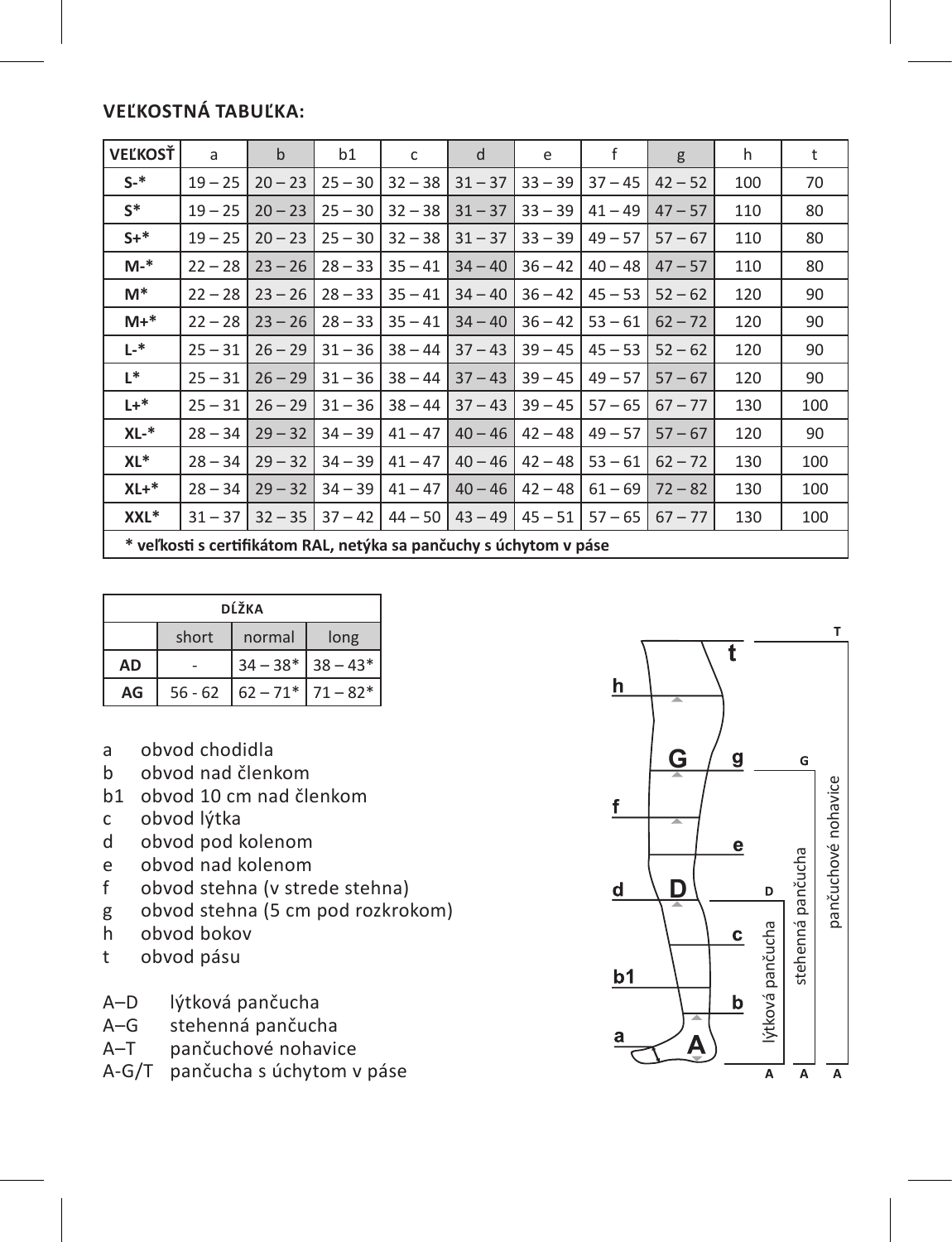Ak namerané hodnoty nezodpovedajú žiadnej veľkosti uvedenej vo veľkostnej tabuľke (napr. Bod b zodpovedá veľ. S, ale bod d už veľkosti L), navštívte špecializovanú výdajňu zdravotníckych pomôcok alebo priamo výrobcu. Je možné, že potrebujete kompresívnu pančuchovú zdravotnícku pomôcku vyrobenú na mieru priamo pre Vás.

Ak sa namerané hodnoty výrazne líšia pre pravú a ľavú končatinu, navštívte špecializovanú výdajňu zdravotníckych pomôcok alebo priamo výrobcu. Je možné, že potrebujete kompresívnu pančuchovú zdravotnícku pomôcku vyrobenú na mieru priamo pre Vás.

Ak sú namerané hodnoty na rozhraní dvoch veľkostí, vyberte tú väčšiu. Ak si s voľbou veľkosti kompresívnej pančuchovej zdravotníckej pomôcky nie ste istí, navštívte špecializovanú výdajňu zdravotníckych pomôcok alebo priamo výrobcu.

Ak sa kompresívna pančuchová zdravotnícka pomôcka ťažko oblieka, navštívte špecializovanú výdajňu zdravotníckych potrieb a požiadajte o ukážku správnej techniky navliekania kompresívnych zdravotníckych pomôcok. Môžete tiež použiť niektorú z navliekacích pomôcok.

Ak lem alebo krajka nedrží na končatine (u stehenných pančúch), pretrite silikónové pásiky alebo nopky liehovým roztokom, popr. ohoľte ochlpenie končatiny v mieste kontaktu silikónu s pokožkou.

### **Správne zvolená veľkosť:**

- pociťujete znateľný, nie však nepríjemný tlak po celej dĺžke kompresívnej pančuchovej zdravotníckej pomôcky
- kompresívna zdravotnícka pomôcka pri chôdzi neschádza a nezhrňuje sa pod kolenom alebo na priehlavku
- lem alebo krajka kompresívnej pančuchy neškrtí (u stehenných pančúch)
- úchyt v páse sa nezarezáva, neškrtí a nie je neprimerane dotiahnutý (u pančuchy s úchytom v páse)

Údaje o kompresnej triede, veľkosti a výrobcovi nájdete na etikete všitej pri hornom okraji kompresívnej pančuchovej zdravotníckej pomôcky. V prípade, že etiketa bola počas používania zdravotníckej pomôcky odstránená, možno údaj o veľkosti overiť na chodidlovej časti zdravotníckej pomôcky, kde je vypletený.

### **Aplikácia kompresívnych pančúch:**

Kompresívne pančuchové zdravotnícke pomôcky navliekajte na dolnú končatinu postupným ťahom, nie iba za ich horný okraj. Najvhodnejšie je navliekať kompresívne pančuchové zdravotnícke pomôcky zrána pred záťažou a pred prípadným vznikom opuchu. Pre lepší komfort navliekania použite priložený Textilný navliekač kompresívnych pančúch Avicenum. Použitie textilného navliekača je graficky zobrazené na doplnkovej kartičke, ktorá je súčasťou balenia výrobku. Pri navliekaní by kompresívne pančuchové zdravotnícke pomôcky nemali byť v kontakte s ostrými predmetmi (napr. šperkami) alebo dlhými nechtami. Zvýšená starostlivosť o Vaše chodidlá (drsná koža na pätách) zmenší riziko poškodenia zdravotníckej pomôcky a predĺži jej životnosť. Kompresívna pančuchová zdravotnícka pomôcka musí byť natiahnutá rovnomerne a bez záhybov, aby došlo k účinnému rozloženie tlaku. Ak používate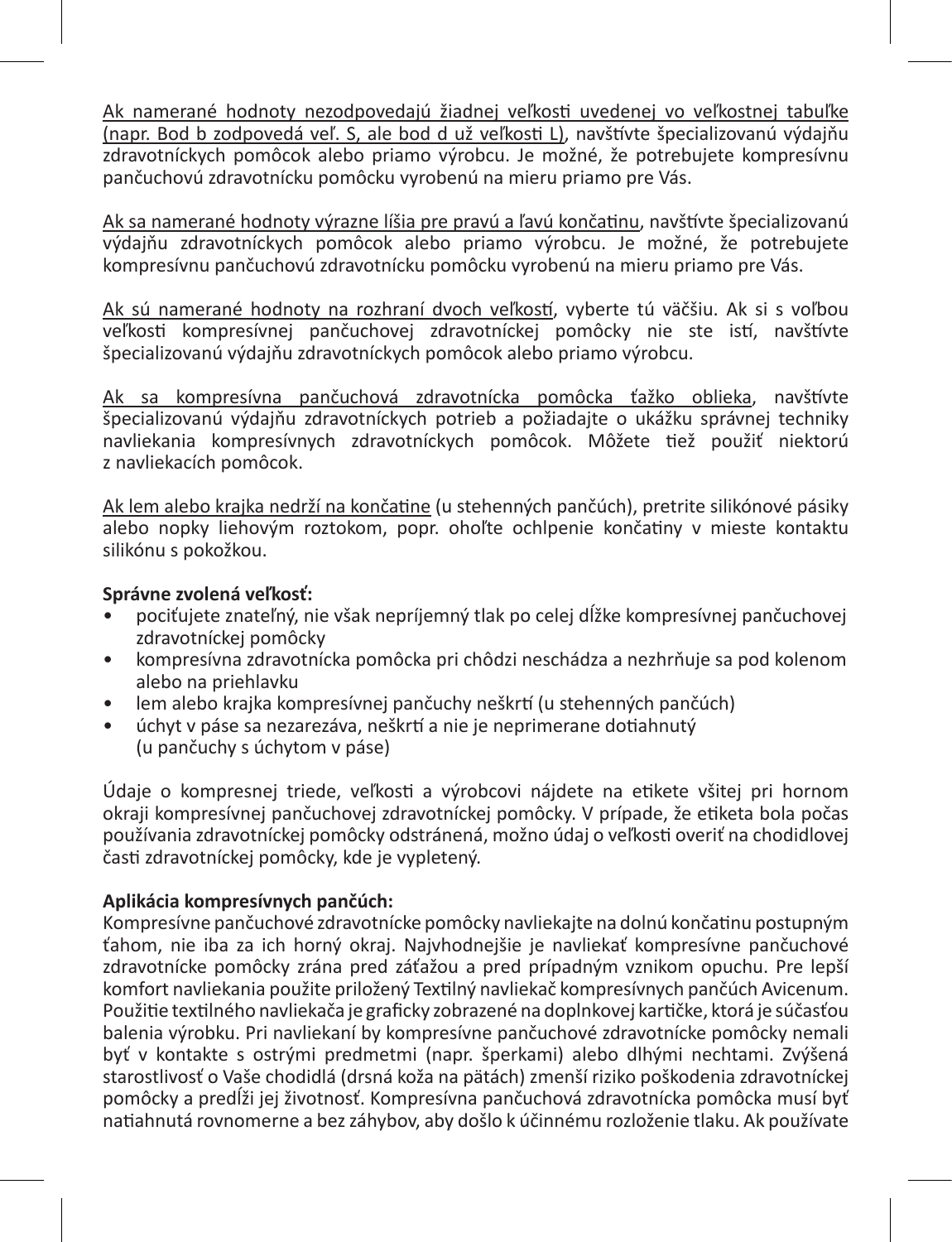telovú kozmetiku, počkajte s obliekaním zdravotníckej pomôcky cca 15 min. po aplikácii. V prípade viditeľného mechanického poškodenia kompresívnu pančuchovú zdravotnícku pomôcku ďalej nenoste a najlepšie vymeňte za novú.

### **Ošetrovanie a údržba:**

Kompresívne pančuchové zdravotnícke pomôcky **Avicenum PHLEBO 360** sú určené pre opakované použitie jedným užívateľom. Svoju účinnosť a bezpečnosť si zachovávajú po dobu 6-tich mesiacov od prvého použitia pri dodržaní nasledujúcich pravidiel:

- kompresívnu pančuchovú zdravotnícku pomôcku možno prať v práčke (maximálna teplota prania 30 ° C, mierny postup) mydlovým roztokom alebo špeciálnym prípravkom pre pranie kompresívnych pančúch, v ochrannom obale (pracie vrecko)
- nepoužívajte aviváž
- nepoužívajte odstreďovanie, mokré kompresívne pančuchové zdravotnícke pomôcky vysušte medzi dvoma uterákmi
- sušte vo vodorovnej polohe mimo priamy zdroj tepla (radiátor, slnko)
- kompresívne pančuchové zdravotnícke pomôcky nežehlite
- maximálny možný počet pracích cyklov je 120
- skladujte v suchu a tme, najlepšie v originálnom obale
- do kompresívnych pančuchových zdravotníckych pomôcok nijako mechanicky nezasahujte, neopravujte miesta poškodené používaním, nenastrihávajte okraje ani krajku alebo lem
- priľnavosť silikónových prúžkov na krajke alebo silikónových nopkov na leme obnovíte pretretím liehovým roztokom (u stehenných pančúch)
- kompresívne pančuchové zdravotnícke pomôcky nesmú prísť do styku s organickými rozpúšťadlami, bieliacimi prípravkami

Tieto zdravotnícke pomôcky sa smú bezpečne používať 60 mesiacov od dátumu výroby. Tento dátum je súčasťou šarže zdravotníckej pomôcky, ktoré je vyjadrené vo formáte RR / MM-1234567, kde RR znamená rok a MM mesiac výroby.

### **Ošetrovacie symboly:**



### **Kedy nepoužívať:**

Zdravotnícku pomôcku ihneď prestaňte používať ak:

- sa objavia známky mechanického poškodenia (kompresívnu pančuchovú zdravotnícku pomôcku vymeňte za novú)
- pozorujete zhoršenie zdravotného stavu, ktoré by mohlo mať súvislosť s používaním kompresívnych pančuchových zdravotníckych pomôcok - v takom prípade sa poraďte so svojím ošetrujúcim lekárom

### **Zloženie:**

Lýtkové pančuchy: 60% PAD Nylon, 40% elastan LYCRA® Stehenné pančuchy : 60% PAD Nylon, 40% elastan LYCRA®, silikon Pančuchové nohavice: 60% PAD Nylon, 40% elastan LYCRA® Pančucha s úchytom v páse: 60% PAD Nylon, 40% elastan LYCRA®, plast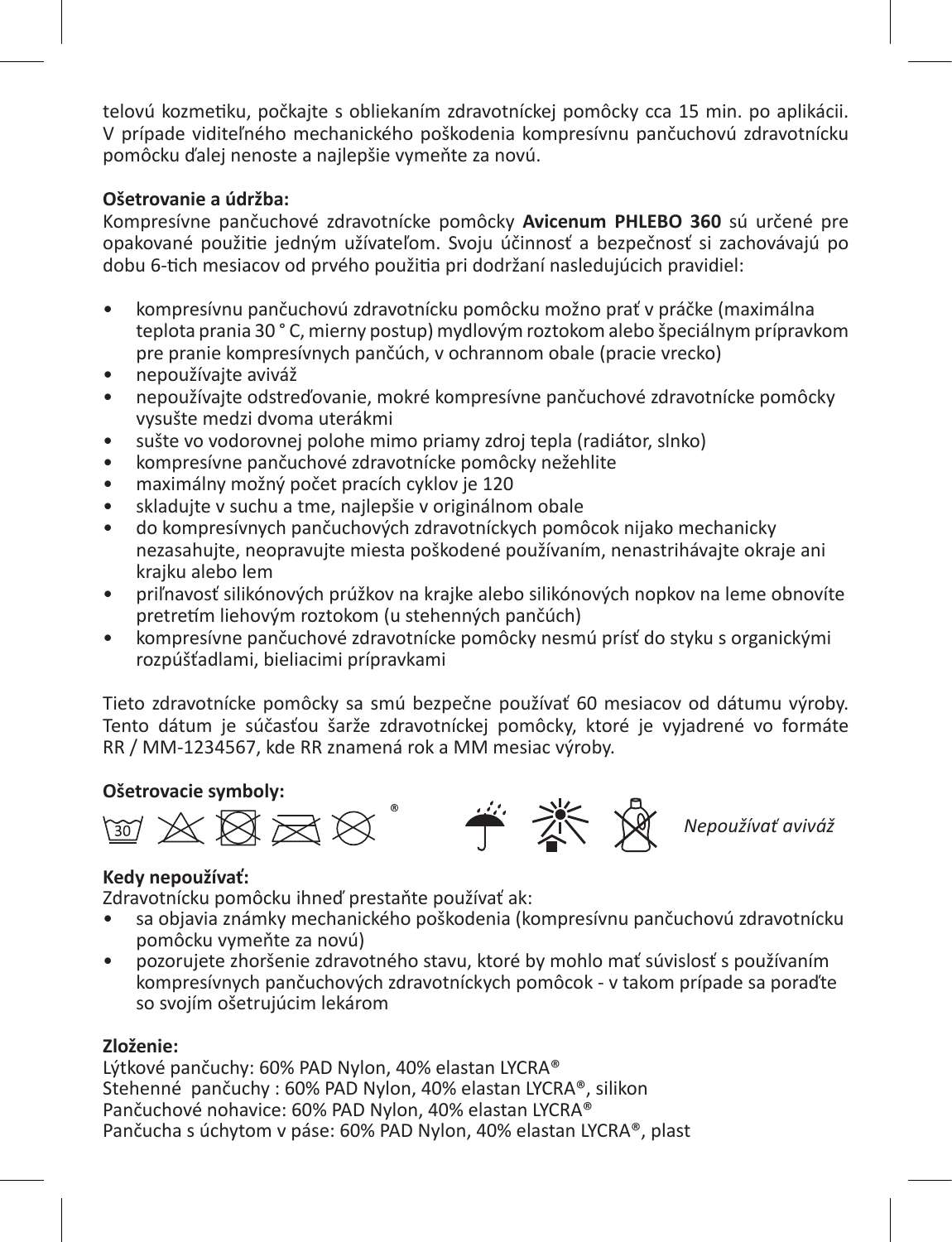Tieto zdravotnícke pomôcky neobsahujú liečivo, vrátane derivátov ľudskej krvi alebo plazmy, tkanivá alebo bunky ľudského pôvodu alebo ich deriváty, tkanivá alebo bunky živočíšneho pôvodu alebo ich deriváty.

### **Likvidácia:**

Kompresívne pančuchové zdravotnícke pomôcky je možné likvidovať s bežným komunálnym odpadom, prípadne odložiť do kontajnera určeného na textil. Hoci je výrobok určený pre použitie na zdravú, neporušenú pokožku, nie je vylúčené, že počas používania došlo ku kontaminácii telesnými tekutinami. V takom prípade by mali byť kompresívne pančuchové zdravotnícke pomôcky zlikvidované ako infekčný materiál.

Použitý materiál nie je toxický, ak nedôjde k jeho horeniu. Použité kompresívne pančuchové zdravotnícke pomôcky nikdy nespaľujte.

**Akýkoľvek závažný nežiaduci účinok, ku ktorému došlo v súvislosti s dotknutou pomôckou, by mala byť hlásená výrobcovia a príslušnému orgánu členského štátu, v ktorom je používateľ a / alebo pacient žijúci:**

| Česká republika | Státní ústav pro kontrolu léčiv, Šrobárova 48, 100 41 Praha 10                                                                  |
|-----------------|---------------------------------------------------------------------------------------------------------------------------------|
| Slovensko       | Štátny ústav pre kontrolu liečiv, Kvetná 1024/11, 821 08 Bratislava                                                             |
| Poľsko          | Urząd Rejestracji Produktów Leczniczych, Wyrobów Medycznych i Produktów<br>Biobóiczych, Al. Jerozolimskie 181C, 02-222 Warszawa |
| Nemecko         | Das Bundesinstitut für Arzneimittel und Medizinprodukte,<br>Kurt Georg Kiesinger Allee 3, 53175 Bonn                            |
| Rusko           | Roszdravnadzor, Address: 4, bld. 1, Slavyanskaya Square, Moscow, 109074                                                         |
| Ukrajina        | Ministry of Health Ukraine, 7 Hrushevskoho Street, Kyiv, 01601                                                                  |
| Austrália       | The Therapeutic Goods Administration, 136 Narrabundah Lane,<br>Symonston ACT 2609                                               |

### **Zoznam skratiek:**

KT, CCL – kompresná trieda

mmHg – milimetre ortuťového stĺpca (jednotka merania krvného tlaku na dolnej končatine)

### **Výrobca:**

ARIES, a.s., Studenec 309, 512 33 Studenec

C  $\epsilon$  Dátum poslednej revízie textu: 01.04.2021